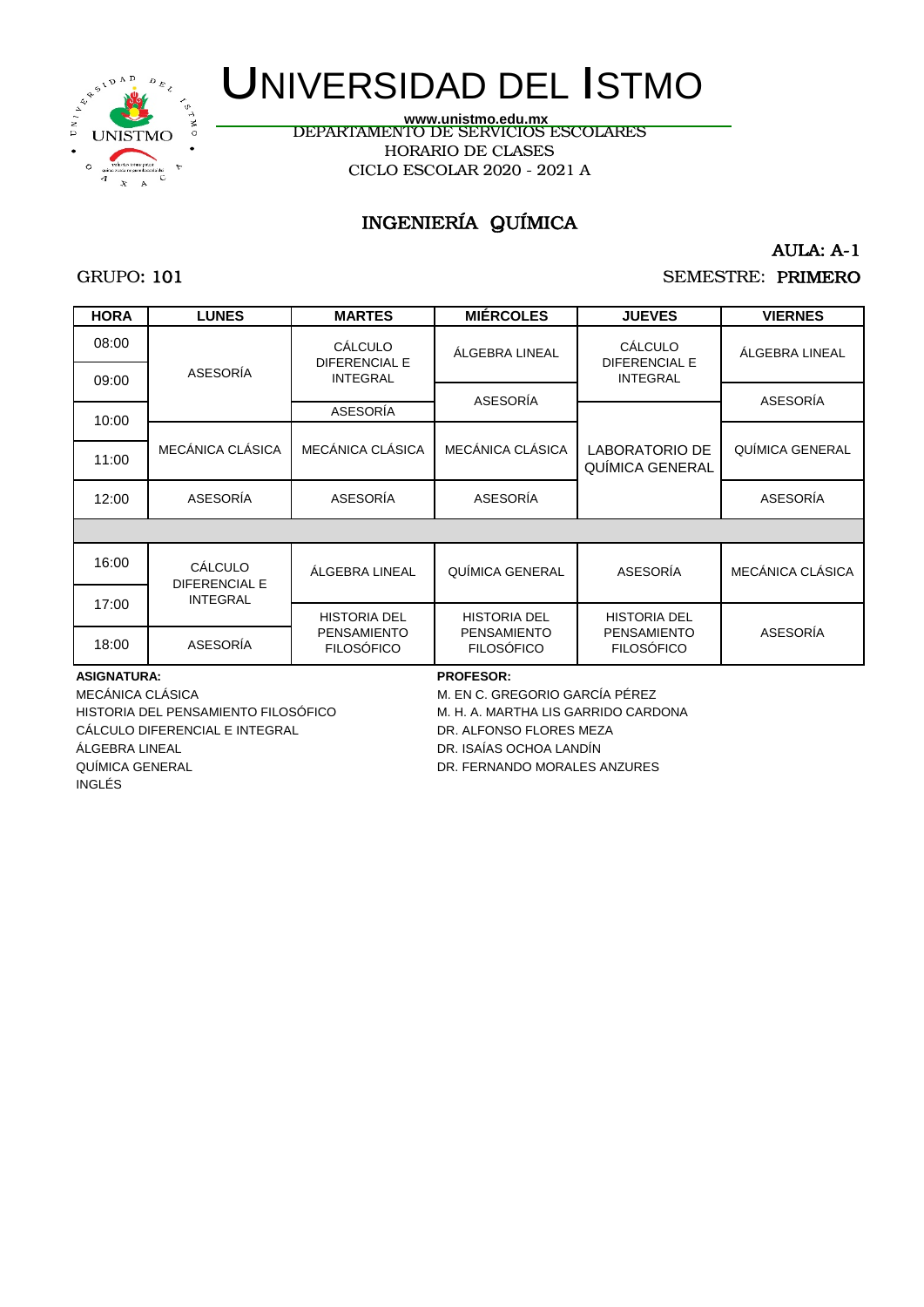

DEPARTAMENTO DE SERVICIOS ESCOLARES HORARIO DE CLASES CICLO ESCOLAR 2020 - 2021 A **www.unistmo.edu.mx**

## INGENIERÍA QUÍMICA

### GRUPO: 301-A

AULA: A-8

SEMESTRE: TERCERO

| <b>HORA</b>                            | <b>LUNES</b>                              | <b>MARTES</b>                         | <b>MIÉRCOLES</b>                          | <b>JUEVES</b>                             | <b>VIERNES</b>                            |  |
|----------------------------------------|-------------------------------------------|---------------------------------------|-------------------------------------------|-------------------------------------------|-------------------------------------------|--|
| 08:00                                  | ASESORÍA                                  | ASESORÍA                              | ASESORÍA                                  | ASESORÍA                                  | ASESORÍA                                  |  |
| 09:00                                  |                                           |                                       | <b>BALANCE DE MATERIA</b><br>Y ENERGÍA    | <b>ASESORÍA</b>                           | <b>TERMODINÁMICA</b><br><b>BÁSICA</b>     |  |
| 10:00                                  | QUÍMICA<br>ANALÍTICA                      | QUÍMICA ORGÁNICA II                   |                                           |                                           |                                           |  |
|                                        |                                           |                                       | <b>TERMODINÁMICA</b>                      | QUÍMICA                                   | <b>BALANCE DE MATERIA</b>                 |  |
| 11:00                                  |                                           |                                       | <b>BÁSICA</b>                             | ORGÁNICA II                               | Y ENERGÍA                                 |  |
| 12:00                                  | <b>INLGES</b>                             | <b>INLGES</b>                         | <b>INLGES</b>                             | <b>INLGES</b>                             | <b>INLGES</b>                             |  |
|                                        |                                           |                                       |                                           |                                           |                                           |  |
| 16:00                                  | <b>ECUACIONES</b><br><b>DIFERENCIALES</b> | <b>TERMODINÁMICA</b><br><b>BÁSICA</b> | <b>ECUACIONES</b><br><b>DIFERENCIALES</b> | <b>ECUACIONES</b><br><b>DIFERENCIALES</b> | <b>ECUACIONES</b><br><b>DIFERENCIALES</b> |  |
| 17:00                                  |                                           |                                       |                                           |                                           |                                           |  |
|                                        |                                           | BALANCE DE MATERIA BALANCE DE MATERIA | QUÍMICA                                   | QUÍMICA                                   | QUÍMICA                                   |  |
| 18:00                                  | Y ENERGÍA                                 | Y ENERGÍA                             | ANALÍTICA                                 | ANALÍTICA                                 | ORGÁNICA II                               |  |
| <b>PROFESOR:</b><br><b>ASIGNATURA:</b> |                                           |                                       |                                           |                                           |                                           |  |
|                                        | FOUACIONIEC DIFEDENCIALEC                 |                                       | DD IOAIAO OOUOA LANDINI                   |                                           |                                           |  |

ECUACIONES DIFERENCIALES DR. ISAÍAS OCHOA LANDÍN TERMODINÁMICA BASICA DR. ALFONSO FLORES MEZA BALANCE DE MATERIA Y ENERGÍA MERO DE MATERIA Y ENERGÍA MERO DE MATERIA MERO DE MATERIA EN CONTRA DE MATERIA E QUÍMICA ORGÁNICA II DR. JESUS HERNANDEZ VENTURA INGLÉS

QUÍMICA ANALÍTICA DRA. PASTORA SALINAS HERNÁNDEZ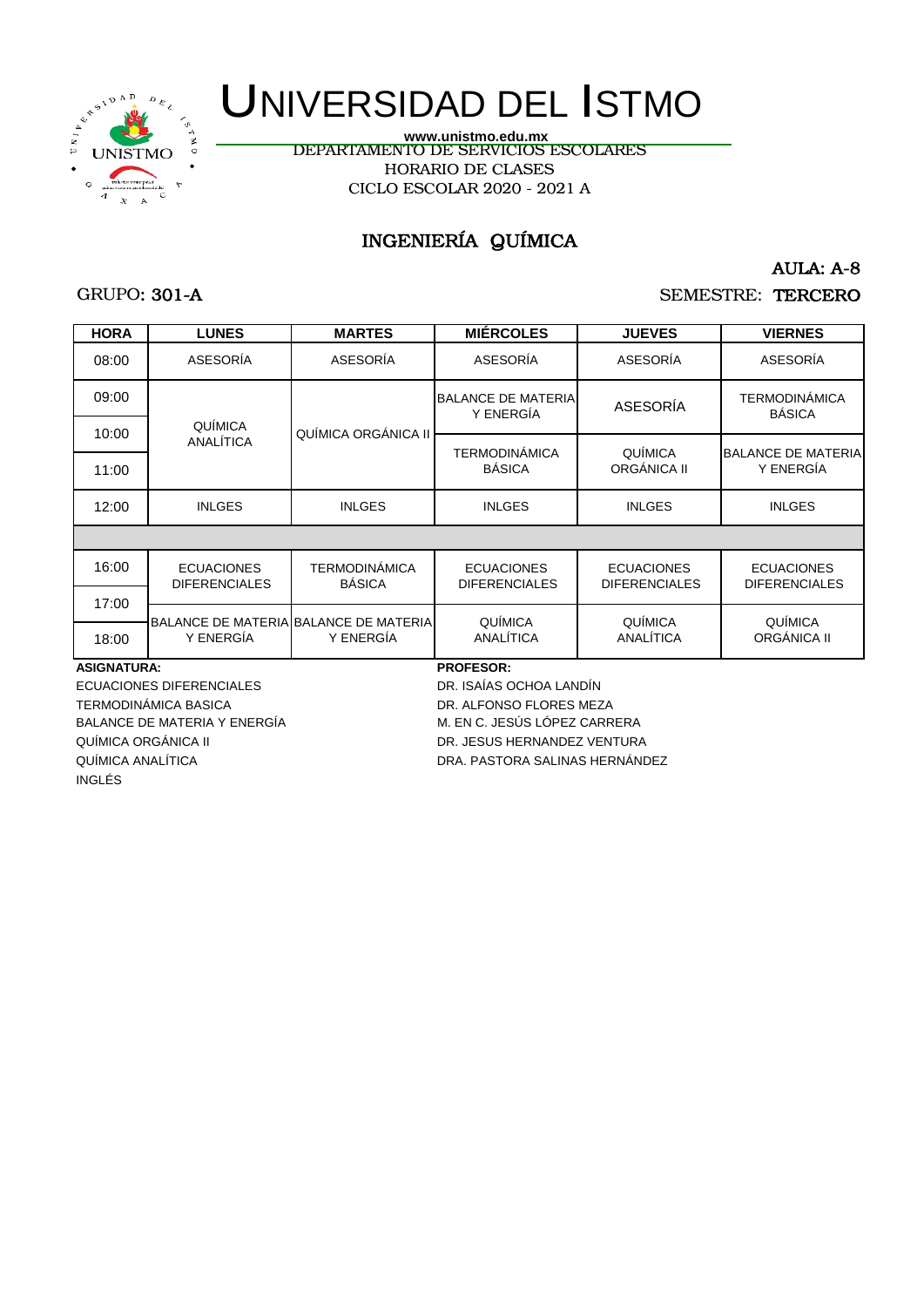

DEPARTAMENTO DE SERVICIOS ESCOLARES HORARIO DE CLASES CICLO ESCOLAR 2020 - 2021 A **www.unistmo.edu.mx**

## INGENIERÍA QUÍMICA

AULA: A-9

### GRUPO: 301-B

### SEMESTRE: TERCERO

| <b>HORA</b>              | <b>LUNES</b>                              | <b>MARTES</b>                          | <b>MIÉRCOLES</b>                          | <b>JUEVES</b>                             | <b>VIERNES</b>                                     |  |
|--------------------------|-------------------------------------------|----------------------------------------|-------------------------------------------|-------------------------------------------|----------------------------------------------------|--|
| 08:00                    | ASESORÍA                                  | ASESORÍA                               | ASESORÍA                                  | ASESORÍA                                  | ASESORÍA                                           |  |
| 09:00                    | TERMODINÁMICA<br><b>BÁSICA</b>            | <b>BALANCE DE MATERIA</b><br>Y ENERGÍA | QUÍMICA                                   | Y ENERGÍA                                 | BALANCE DE MATERIA BALANCE DE MATERIA<br>Y ENERGÍA |  |
| 10:00<br>11:00           | <b>QUÍMICA</b><br>ORGÁNICA II             | ASESORÍA                               | ANALÍTICA                                 | QUÍMICA<br>ANALÍTICA                      | <b>QUÍMICA</b><br>ORGÁNICA II                      |  |
| 12:00                    | <b>INLGES</b>                             | <b>INLGES</b>                          | <b>INLGES</b>                             | <b>INLGES</b>                             | <b>INLGES</b>                                      |  |
|                          |                                           |                                        |                                           |                                           |                                                    |  |
| 16:00                    | <b>BALANCE DE MATERIA</b><br>Y ENERGÍA    |                                        | <b>TERMODINÁMICA</b><br><b>BÁSICA</b>     | <b>TERMODINÁMICA</b><br><b>BÁSICA</b>     | QUÍMICA<br>ANALÍTICA                               |  |
| 17:00                    |                                           | QUÍMICA ORGÁNICA II                    |                                           |                                           |                                                    |  |
| 18:00                    | <b>ECUACIONES</b><br><b>DIFERENCIALES</b> |                                        | <b>ECUACIONES</b><br><b>DIFERENCIALES</b> | <b>ECUACIONES</b><br><b>DIFERENCIALES</b> | <b>ECUACIONES</b><br><b>DIFERENCIALES</b>          |  |
| <b>ASIGNATURA:</b>       |                                           |                                        | <b>PROFESOR:</b>                          |                                           |                                                    |  |
| ECUACIONES DIFERENCIALES |                                           |                                        | DR. ISAÍAS OCHOA LANDÍN                   |                                           |                                                    |  |
|                          | TERMODINÁMICA BASICA                      |                                        | DR. ALFONSO FLORES MEZA                   |                                           |                                                    |  |
|                          | <b>BALANCE DE MATERIA Y ENERGÍA</b>       |                                        | M. EN C. JESÚS LÓPEZ CARRERA              |                                           |                                                    |  |

QUÍMICA ORGÁNICA II DR. JESUS HERNANDEZ VENTURA

INGLÉS

QUÍMICA ANALÍTICA DE EN ENTREGADO DRA. PASTORA SALINAS HERNÁNDEZ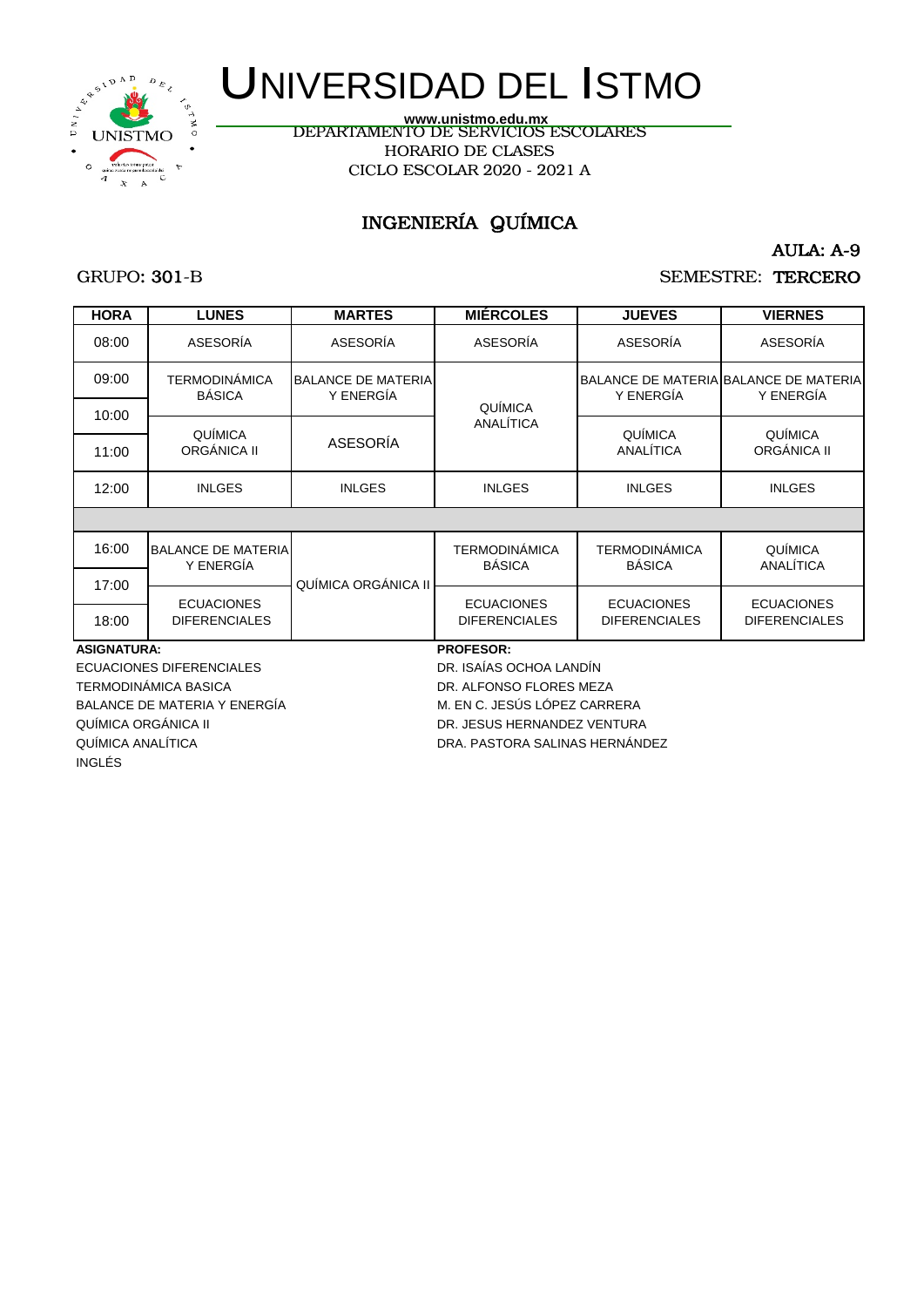

DEPARTAMENTO DE SERVICIOS ESCOLARES HORARIO DE CLASES CICLO ESCOLAR 2020 - 2021 A **www.unistmo.edu.mx**

## INGENIERÍA QUÍMICA

### GRUPO: 501

AULA: A-17

## SEMESTRE: QUINTO

| <b>HORA</b>        | <b>LUNES</b>                                       | <b>MARTES</b>                                        | <b>MIÉRCOLES</b>                                | <b>JUEVES</b>                               | <b>VIERNES</b>                           |  |
|--------------------|----------------------------------------------------|------------------------------------------------------|-------------------------------------------------|---------------------------------------------|------------------------------------------|--|
| 08:00              | <b>TRANSFERENCIA DE</b>                            | TRANSFERENCIA DE                                     | <b>TRANSFERENCIA DE</b>                         |                                             | <b>TRANSFERENCIA DE</b><br><b>CALOR</b>  |  |
| 09:00              | <b>MASA</b>                                        | <b>MASA</b>                                          | <b>MASA</b>                                     | ASESORÍA                                    |                                          |  |
| 10:00              | ASESORÍA                                           | ASESORÍA                                             | ASESORÍA                                        |                                             | ASESORÍA                                 |  |
| 11:00              | TERMODINÁMICA DEL<br><b>EQUILIBRIO DE FASES</b>    | * TERMODINÁMICA<br>DEL EQUILIBRIO DE<br><b>FASES</b> | TERMODINÁMICA DEL<br><b>EQUILIBRIO DE FASES</b> | <b>HUMIDIFICACIÓN Y</b><br><b>SECADO</b>    | PROBABILIDAD Y<br><b>ESTADISTICA</b>     |  |
| 12:00              | <b>INLGES</b>                                      | <b>INLGES</b>                                        | <b>INLGES</b>                                   | <b>INLGES</b>                               | <b>INLGES</b>                            |  |
|                    |                                                    |                                                      |                                                 |                                             |                                          |  |
| 16:00              | <b>TRANSFERENCIA DE</b><br><b>CALOR</b>            | PROBABILIDAD Y<br><b>ESTADISTICA</b>                 | HUMIDIFICACIÓN Y<br><b>SECADO</b>               | * TERMODINÁMICA<br><b>DEL EQUILIBRIO DE</b> | ASESORÍA                                 |  |
| 17:00              |                                                    |                                                      |                                                 | <b>FASES</b>                                |                                          |  |
| 18:00              | HUMIDIFICACIÓN Y<br><b>SECADO</b>                  | <b>TRANSFERENCIA DE</b><br>CALOR                     | PROBABILIDAD Y<br><b>ESTADISTICA</b>            | <b>TRANSFERENCIA DE</b><br><b>CALOR</b>     | <b>HUMIDIFICACIÓN Y</b><br><b>SECADO</b> |  |
| <b>ASIGNATURA:</b> |                                                    |                                                      | <b>PROFESOR:</b>                                |                                             |                                          |  |
|                    | TERMODINÁMICA DEL EQUILIBRIO DE FASES <sup>*</sup> |                                                      | M. EN C. JESÚS LÓPEZ CARRERA                    |                                             |                                          |  |
|                    | TRANSFERENCIA DE MASA                              |                                                      | M. EN C. JOSÉ LUIS SANCHEZ LÓPEZ                |                                             |                                          |  |

INGLÉS B

SALA DE COMPUTO 1 : **\***

TRANSFERENCIA DE CALOR M. EN C. FELIPE DE JESÚS HERNÁNDEZ LOYO

PROBABILIDAD Y ESTADISTICA M. A. N. TANIA CASTILLO VILLEGAS

HUMIDIFICACIÓN Y SECADO **M. EN C. GREGORIO GARCÍA PÉREZ**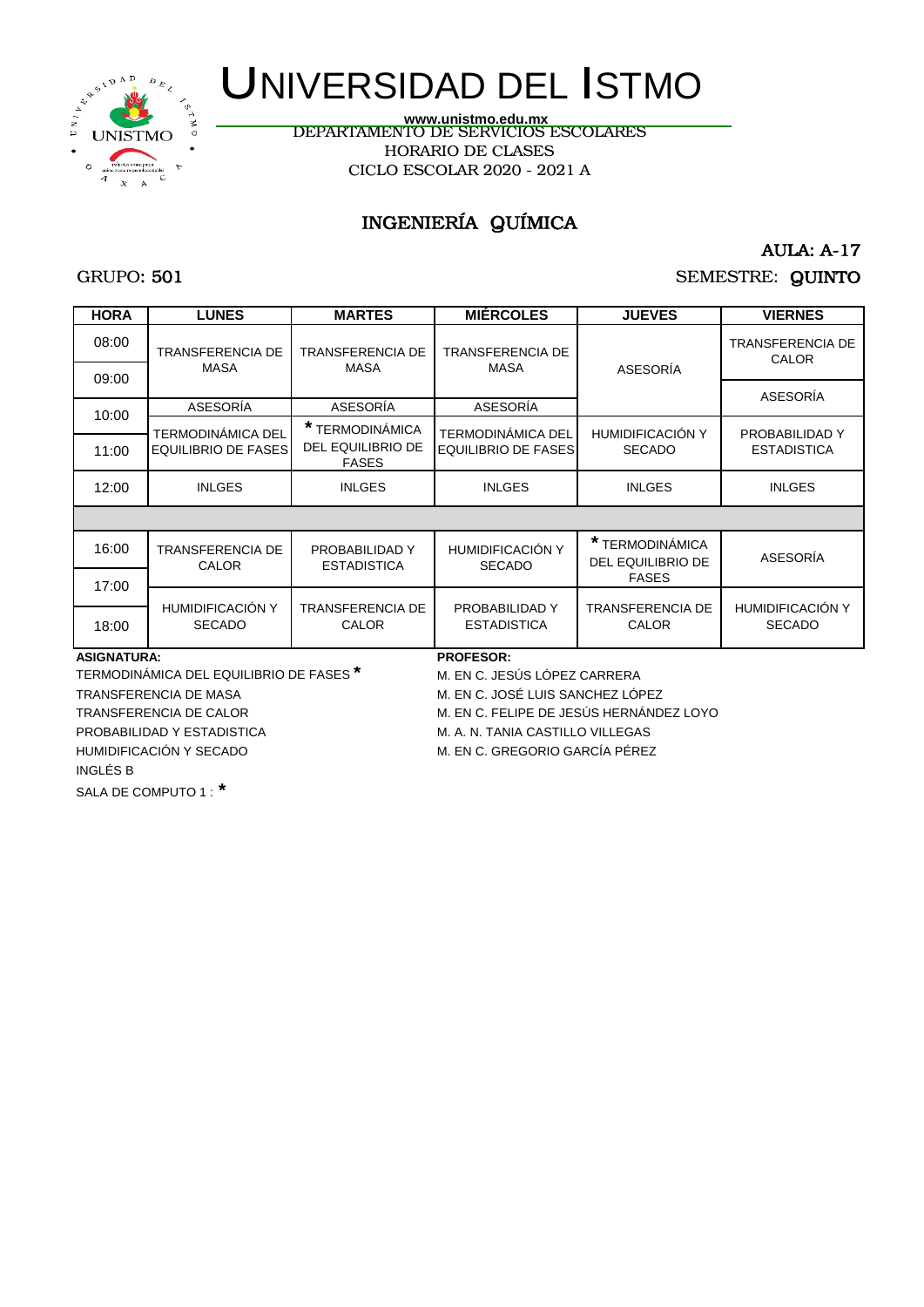

CICLO ESCOLAR 2020 - 2021 A DEPARTAMENTO DE SERVICIOS ESCOLARES HORARIO DE CLASES **www.unistmo.edu.mx**

## INGENIERÍA QUÍMICA

### GRUPO: 701

## AULA: A-24

## SEMESTRE: SÉPTIMO

| <b>HORA</b>                | <b>LUNES</b>                                         | <b>MARTES</b>       | <b>MIÉRCOLES</b>                                                                    | <b>JUEVES</b>                                        | <b>VIERNES</b>                                       |
|----------------------------|------------------------------------------------------|---------------------|-------------------------------------------------------------------------------------|------------------------------------------------------|------------------------------------------------------|
| 08:00                      | ADMINISTRACIÓN                                       | <b>ASESORIA</b>     | ADMINISTRACIÓN                                                                      | ELECTROQUÍMICA Y<br><b>CORROSIÓN</b>                 | <b>ADMINISTRACIÓN</b>                                |
| 09:00                      |                                                      |                     |                                                                                     | <b>ASESORIA</b>                                      |                                                      |
| 10:00                      | ASESORÍA                                             | ELECTROQUÍMICA Y    | ASESORÍA                                                                            |                                                      | <b>ASESORIA</b>                                      |
| 11:00                      | * CONTROL E<br><b>INSTRUMENTACION</b><br>DE PROCESOS | <b>CORROSIÓN</b>    | PROCESOS QUIM.<br><b>INDUSTRIALES</b>                                               | * CONTROL E<br><b>INSTRUMENTACION</b><br>DE PROCESOS | * CONTROL E<br><b>INSTRUMENTACION</b><br>DE PROCESOS |
| 12:00                      | <b>INLGES</b>                                        | <b>INLGES</b>       | <b>INLGES</b>                                                                       | <b>INLGES</b>                                        | <b>INLGES</b>                                        |
|                            |                                                      |                     |                                                                                     |                                                      |                                                      |
| 16:00                      |                                                      |                     | CINÉTICA Y CATÁLISIS CINÉTICA Y CATÁLISIS CINÉTICA Y CATÁLISIS CINÉTICA Y CATÁLISIS |                                                      | ASESORÍA                                             |
| 17:00                      |                                                      |                     |                                                                                     |                                                      |                                                      |
|                            | ELECTROQUÍMICA Y                                     | PROCESOS QUIM.      |                                                                                     | PROCESOS QUIM.                                       | PROCESOS QUIM.                                       |
| 18:00                      | <b>CORROSIÓN</b>                                     | <b>INDUSTRIALES</b> | <b>ASESORÍA</b>                                                                     | <b>INDUSTRIALES</b>                                  | <b>INDUSTRIALES</b>                                  |
| <b>ASIGNATURA:</b>         |                                                      |                     | <b>PROFESOR:</b>                                                                    |                                                      |                                                      |
| CINÉTICA Y CATÁLISIS       |                                                      |                     | M. EN C. JOSÉ LUIS SANCHEZ LÓPEZ                                                    |                                                      |                                                      |
| ELECTROQUÍMICA Y CORROSIÓN |                                                      |                     | DRA, PASTORA SALINAS HERNÁNDEZ                                                      |                                                      |                                                      |
| ADMINISTRACIÓN             | CONTROL E INCTRUMENTACION DE RROCECOS <sup>*</sup>   |                     | M. A. N. TANIA CASTILLO VILLEGAS<br>DDA DOOIO COLAD CONZÁLEZ                        |                                                      |                                                      |

CONTROL E INSTRUMENTACION DE PROCESOS **\*** DRA. ROCÍO SOLAR GONZÁLEZ PROCESOS QUÍMICOS INDUSTRIALES DR. FERNANDO MORALES ANZURES INGLÉS B

SALA DE COMPUTO 1 : \*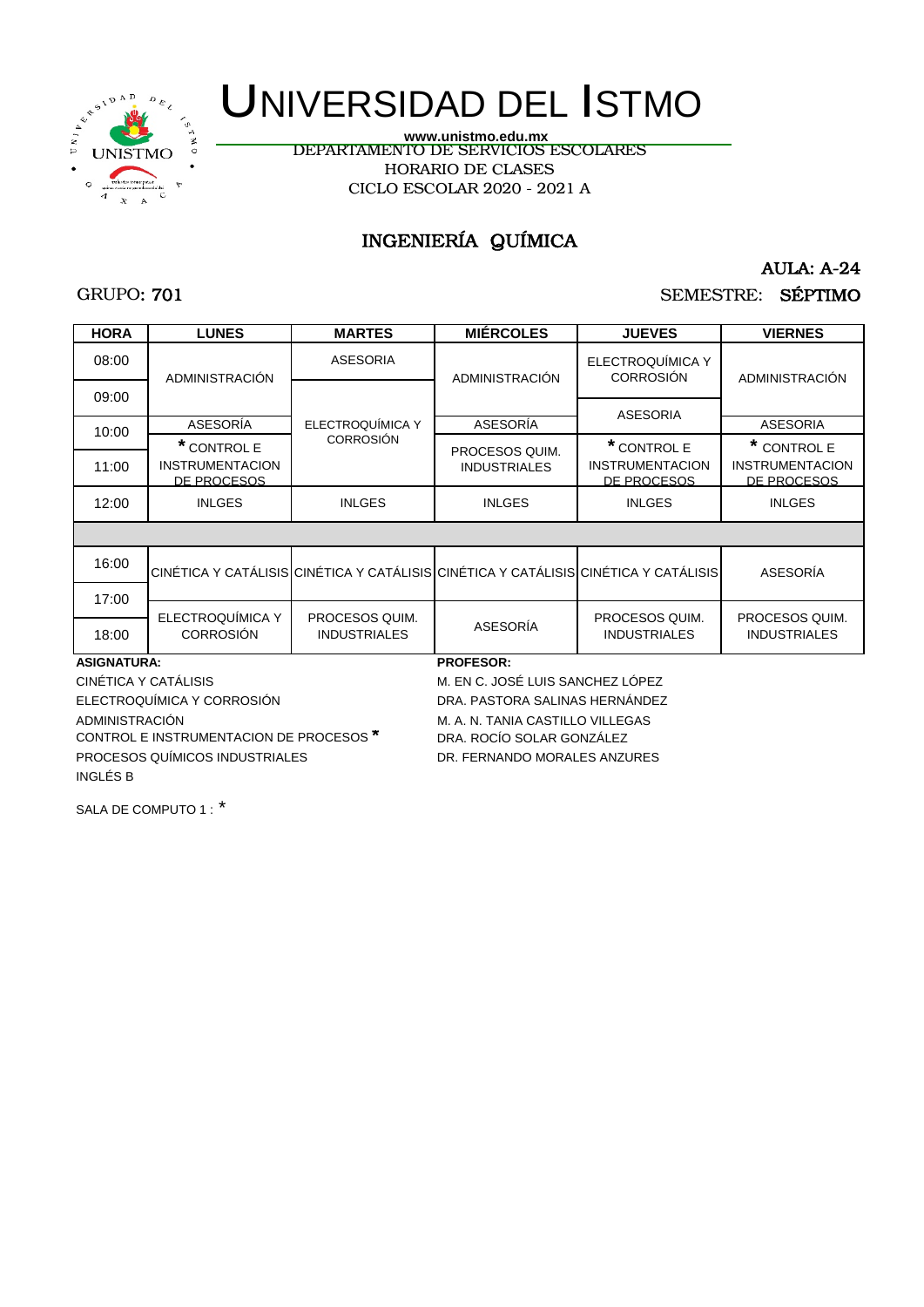

DEPARTAMENTO DE SERVICIOS ESCOLARES HORARIO DE CLASES CICLO ESCOLAR 2020 - 2021 A **www.unistmo.edu.mx**

## INGENIERÍA QUÍMICA

AULA: A-33

### GRUPO: 901

SEMESTRE: NOVENO

| <b>HORA</b>                                | <b>LUNES</b>                                    | <b>MARTES</b>                                             | <b>MIERCOLES</b>                                   | <b>JUEVES</b>                                 | <b>VIERNES</b>                                  |
|--------------------------------------------|-------------------------------------------------|-----------------------------------------------------------|----------------------------------------------------|-----------------------------------------------|-------------------------------------------------|
| 08:00                                      | ASESORÍA                                        | ASESORÍA                                                  | ASESORÍA                                           |                                               | ASESORÍA                                        |
| 09:00                                      | ** SIMULACIÓN Y<br>OPTIMIZACIÓN DE              | ** SIMULACIÓN Y<br>OPTIMIZACIÓN DE                        | ** SIMULACIÓN Y<br>OPTIMIZACIÓN DE                 | ASESORÍA                                      | ** SIMULACIÓN Y<br>OPTIMIZACIÓN DE              |
| 10:00                                      | <b>PROCESOS</b>                                 | <b>PROCESOS</b>                                           | <b>PROCESOS</b>                                    | FORMULACIÓN Y                                 | <b>PROCESOS</b>                                 |
| 11:00                                      | ** DISEÑO DE<br><b>EQUIPO DE</b><br>PROCESOS II | ** DISEÑO DE<br><b>EQUIPO DE</b><br>PROCESOS II           | ** DISEÑO DE<br><b>EQUIPO DE</b><br>PROCESOS II    | EVALUACIÓN DE<br><b>PROYECTOS</b>             | ** DISEÑO DE<br><b>EQUIPO DE</b><br>PROCESOS II |
| 12:00                                      | <b>INLGES</b>                                   | <b>INLGES</b>                                             | <b>INLGES</b>                                      | <b>INLGES</b>                                 | <b>INLGES</b>                                   |
|                                            |                                                 |                                                           |                                                    |                                               |                                                 |
| 16:00                                      | <b>INGENIERÍA</b><br>AMBIENTAL                  | ASESORÍA                                                  | <b>INGENIERÍA</b><br>AMBIENTAL                     | <b>INGENIERÍA</b><br>AMBIENTAL                | ASESORÍA                                        |
| 17:00                                      |                                                 |                                                           |                                                    |                                               |                                                 |
| 18:00                                      | INVESTIGACIÓN DE<br><b>OPERACIONES</b>          | <b>FORMULACIÓN Y</b><br>EVALUACIÓN DE<br><b>PROYECTOS</b> | FORMULACIÓN Y<br>EVALUACIÓN DE<br><b>PROYECTOS</b> | <b>INVESTIGACIÓN DE</b><br><b>OPERACIONES</b> | <b>INVESTIGACIÓN DE</b><br><b>OPERACIONES</b>   |
| <b>ASIGNATURA:</b><br>INGENIERÍA AMBIENTAL |                                                 |                                                           | <b>PROFESOR:</b><br>DR. JESÚS HERNÁNDEZ VENTURA    |                                               |                                                 |

SIMULACIÓN Y OPTIMIZACIÓN DE PROCESOS **\*\*** DR. ADRIÁN EFRÉN SÁNCHEZ CHACÓN

DISEÑO DE EQUIPO DE PROCESOS II **\*\*** DR. ADRIÁN EFRÉN SÁNCHEZ CHACÓN

INVESTIGACIÓN DE OPERACIONES DRA. ROCÍO SOLAR GONZÁLEZ

FORMULACIÓN Y EVALUACIÓN DE PROYECTOS ING. MARÍA OCOTLÁN CASTILLEJOS ECHEVERRÍA

SALA DE COMPUTO 2 : **\*\***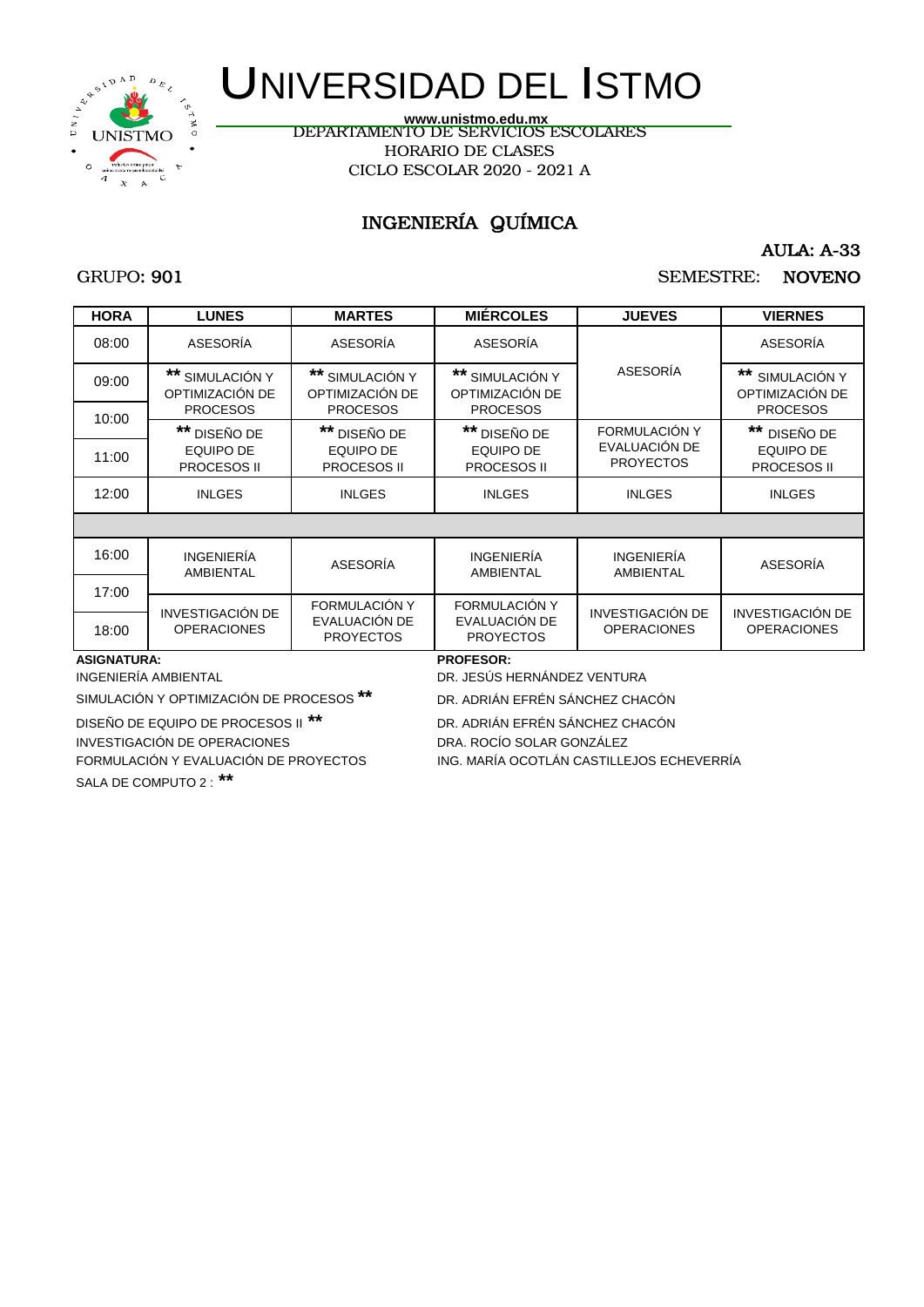

www.unistmo.edu.mx<br>DEPARTAMENTO DE SERVICIOS ESCOLARES HORARIO DE CLASES CICLO ESCOLAR 2021 - 2022 A

## INGENIERÍA DE PETRÓLEOS

#### AULA: A-2 SEMESTRE: PRIMERO

## GRUPO: 102

| <b>HORA</b>    | <b>LUNES</b>                                       | <b>MARTES</b>                                                  | <b>MIERCOLES</b>                                   | <b>JUEVES</b>                                                  | <b>VIERNES</b>                                                 |
|----------------|----------------------------------------------------|----------------------------------------------------------------|----------------------------------------------------|----------------------------------------------------------------|----------------------------------------------------------------|
| 08:00          | CALCULO<br><b>DIFERENCIAL E</b><br><b>INTEGRAL</b> | CÁLCULO<br><b>DIFERENCIAL E</b><br><b>INTEGRAL</b>             | CÁLCULO<br><b>DIFERENCIAL E</b><br><b>INTEGRAL</b> | CÁLCULO<br><b>DIFERENCIAL E</b><br><b>INTEGRAL</b>             | ÁLGEBRA LINEAL                                                 |
| 09:00<br>10:00 | ASESORÍA                                           | ASESORÍA                                                       | ASESORÍA                                           | ASESORÍA                                                       | ASESORÍA                                                       |
| 11:00          | MECÁNICA CLÁSICA                                   | MECÁNICA CLÁSICA                                               | MECÁNICA CLÁSICA                                   | MECÁNICA CLÁSICA                                               | <b>HISTORIA DEL</b><br><b>PENSAMIENTO</b><br><b>FILOSÓFICO</b> |
| 12:00          | ASESORÍA                                           | <b>HISTORIA DEL</b><br><b>PENSAMIENTO</b><br><b>FILOSÓFICO</b> | ASESORÍA                                           | <b>HISTORIA DEL</b><br><b>PENSAMIENTO</b><br><b>FILOSÓFICO</b> | ASESORÍA                                                       |
|                |                                                    |                                                                |                                                    |                                                                |                                                                |
| 16:00          | QUÍMICA INORGÁNICA                                 | ÁLGEBRA LINEAL                                                 |                                                    | QUÍMICA INORGÁNICA                                             |                                                                |
| 17:00          |                                                    |                                                                | QÍUMICA                                            |                                                                | ASESORÍA                                                       |
| 18:00          | ÁLGEBRA LINEAL                                     | ASESORÍA                                                       | <b>INORGÁNICA</b>                                  | ASESORÍA                                                       |                                                                |

#### **ASIGNATURA: PROFESOR:**

ÁLGEBRA LINEAL DR. JOSÉ DOMENZAIN GONZÁLEZ QUÍMICA INORGÁNICA MESSACIONAL DE MESSACIONAL DE MESSACIONAL DE MESSACIONAL DE MESSACIONAL DE MESSACIONAL DE ME HISTORIA DEL PENSAMIENTO FILOSÓFICO M. H. A. MARTHA LIZ GARRIDO CARDONA CÁLCULO DIFERENCIAL E INTEGRAL DRA. GABRIELA RIVADENEYRA ROMERO

MECÁNICA CLÁSICA MECÁNICA M. C. CÉSAR ADRIÁN HENRNÁNDEZ AGUILLAR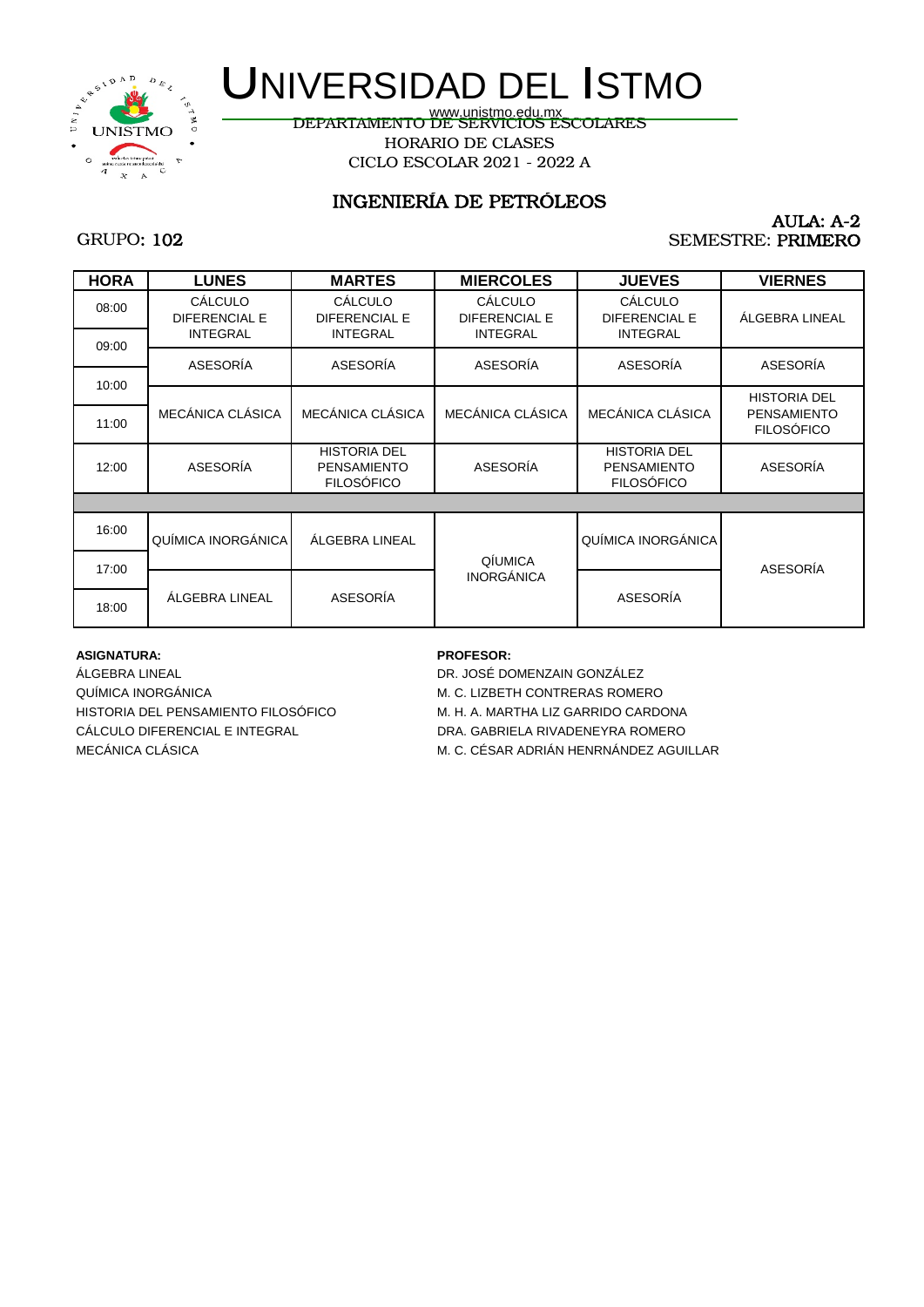

DEPARTAMENTO DE SERVICIOS ESCOLARES www.unistmo.edu.mx HORARIO DE CLASES CICLO ESCOLAR 2021 - 2022 A

## INGENIERÍA DE PETRÓLEOS

#### AULA: A-10 SEMESTRE: TERCERO

## GRUPO: 302

| <b>HORA</b> | <b>LUNES</b>                              | <b>MARTES</b>                             | <b>MIERCOLES</b>                          | <b>JUEVES</b>                         | <b>VIERNES</b>                                                        |
|-------------|-------------------------------------------|-------------------------------------------|-------------------------------------------|---------------------------------------|-----------------------------------------------------------------------|
| 08:00       | ASESORÍA                                  | ASESORÍA                                  | ASESORÍA                                  | ASESORÍA                              | <b>ECUACIONES</b><br><b>DIFERENCIALES</b>                             |
| 09:00       |                                           |                                           |                                           |                                       |                                                                       |
| 10:00       | <b>ECUACIONES</b><br><b>DIFERENCIALES</b> | <b>ECUACIONES</b><br><b>DIFERENCIALES</b> | <b>ECUACIONES</b><br><b>DIFERENCIALES</b> |                                       |                                                                       |
| 11:00       |                                           |                                           |                                           | PB QÍMICA                             | ANÁLISIS QUÍMICO<br><b>CUANTITATIVO</b>                               |
| 12:00       | ANÁLISIS QUÍMICO<br><b>CUANTITATIVO</b>   | <b>BALANCE DE MATERIA</b><br>Y ENERGÍA    | ANÁLISIS QUÍMICO<br><b>CUANTITATIVO</b>   | ORGÁNICA II                           |                                                                       |
|             |                                           |                                           |                                           |                                       |                                                                       |
| 16:00       | QUÍMICA<br>ORGÁNICA II                    | QUÍMICA<br>ORGÁNICA II                    | <b>TERMODINÁMICA</b><br><b>BÁSICA</b>     | <b>TERMODINÁMICA</b><br><b>BÁSICA</b> | <b>TERMODINÁMICA</b><br><b>BÁSICA</b>                                 |
| 17:00       |                                           |                                           |                                           |                                       |                                                                       |
| 18:00       | <b>TERMODINÁMICA</b><br><b>BÁSICA</b>     | <b>ASESORÍA</b>                           | Y ENERGÍA                                 | Y ENERGÍA                             | BALANCE DE MATERIA BALANCE DE MATERIA BALANCE DE MATERIA<br>Y ENERGÍA |

#### **ASIGNATURA: PROFESOR:**

ECUACIONES DIFERENCIALES<sup>\*</sup> DR. ISAÍAS OCHOA LANDÍN TERMODINÁMICA BÁSICA**\*** M.C. JESÚS MANUEL BAUTISTA BARRERA BALANCE DE MATERIA Y ENERGÍA\* M. C. JESÚS LÓPEZ CARRERA QUÍMICA ORGÁNICA II DRA. GABRIELA RIVADENEYRA ROMERO ANÁLISIS QUÍMICO CUANTITATIVO**\*** M.C. JESÚS MANUEL BAUTISTA BARRERA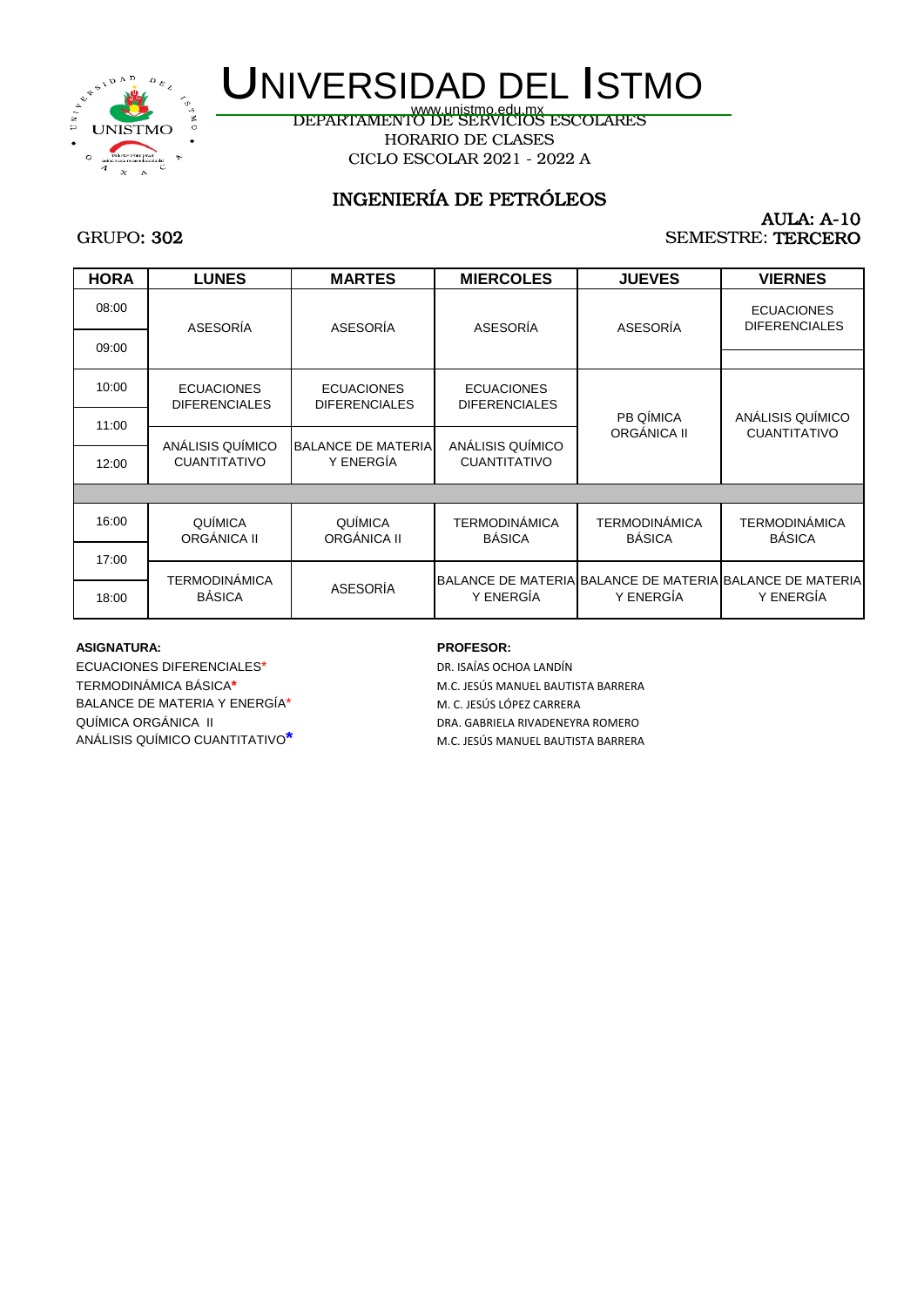

DEPARTAMENTO DE SERVICIOS ESCOLARES HORARIO DE CLASES CICLO ESCOLAR 2021 - 2022 A

## INGENIERÍA DE PETRÓLEOS

#### AULA: A-18 SEMESTRE: QUINTO

## GRUPO: 502

| <b>HORA</b> | <b>LUNES</b>                         | <b>MARTES</b>                             | <b>MIERCOLES</b>                                                                        | <b>JUEVES</b>                                          | <b>VIERNES</b>                            |
|-------------|--------------------------------------|-------------------------------------------|-----------------------------------------------------------------------------------------|--------------------------------------------------------|-------------------------------------------|
| 08:00       | <b>TRANSFERENCIA DE</b>              | TRANSFERENCIA DE                          | <b>TRANSFERENCIA DE</b>                                                                 | GEOLOGÍA BÁSICA<br><b>PARA PETROLEROS</b>              | <b>TRANSFERENCIA DE</b><br><b>CALOR</b>   |
| 09:00       | <b>MASA</b>                          | <b>MASA</b>                               | <b>MASA</b>                                                                             | ASESORÍA                                               | ASESORÍA                                  |
| 10:00       | ASESORÍA                             | ASESORÍA                                  | ASESORÍA                                                                                |                                                        |                                           |
| 11:00       | <b>TERMODINÁMICA DEL</b>             | TERMODINÁMICA DEL                         | <b>TERMODINÁMICA DEL</b><br>EQUILIBRIO DE FASES EQUILIBRIO DE FASES EQUILIBRIO DE FASES | <b>GEOFÍSICA</b>                                       | <b>GEOFÍSICA</b>                          |
| 12:00       | <b>INGLES B</b>                      | <b>INGLES B</b>                           | <b>INGLES B</b>                                                                         | <b>INGLES B</b>                                        | <b>INGLES B</b>                           |
|             |                                      |                                           |                                                                                         |                                                        |                                           |
| 16:00       | <b>TRANSFERENCIA DE</b><br>CALOR     | GEOLOGÍA BÁSICA<br><b>PARA PETROLEROS</b> | <b>GEOFÍSICA</b>                                                                        | <b>TERMODINÁMICA DEL</b><br><b>EQUILIBRIO DE FASES</b> | PROBABILIDAD Y<br><b>ESTADÍSTICA</b>      |
| 17:00       |                                      |                                           |                                                                                         |                                                        |                                           |
| 18:00       | PROBABILIDAD Y<br><b>ESTADÍSTICA</b> | TRANSFERENCIA DE<br><b>CALOR</b>          | PROBABILIDAD Y<br><b>ESTADÍSTICA</b>                                                    | <b>TRANSFERENCIA DE</b><br><b>CALOR</b>                | GEOLOGÍA BÁSICA<br><b>PARA PETROLEROS</b> |

#### **ASIGNATURA: PROFESOR:**

TERMODINÁMICA DEL EQUILIBRIO DE FASES\* MC. JESÚS LÓPEZ CARRERA GEOFÍSICA M. C. JENS ANDREAS SEIM TRANSFERENCIA DE CALOR\* M.C. FELIPE DE JESÚS HERNÁNDEZ LOYO TRANSFERENCIA DE MASA\*  $M.C.$  JOSÉ LUIS SÁNCHEZ LÓPEZ GEOLOGÍA BÁSICA PARA PETROLEROS ING. LUIS GUILLERMO HERRERA MORALES

PROBABILIDAD Y ESTADÍSTICA\* M. C. CÉSAR ADRIÁN HENRNÁNDEZ AGUILLAR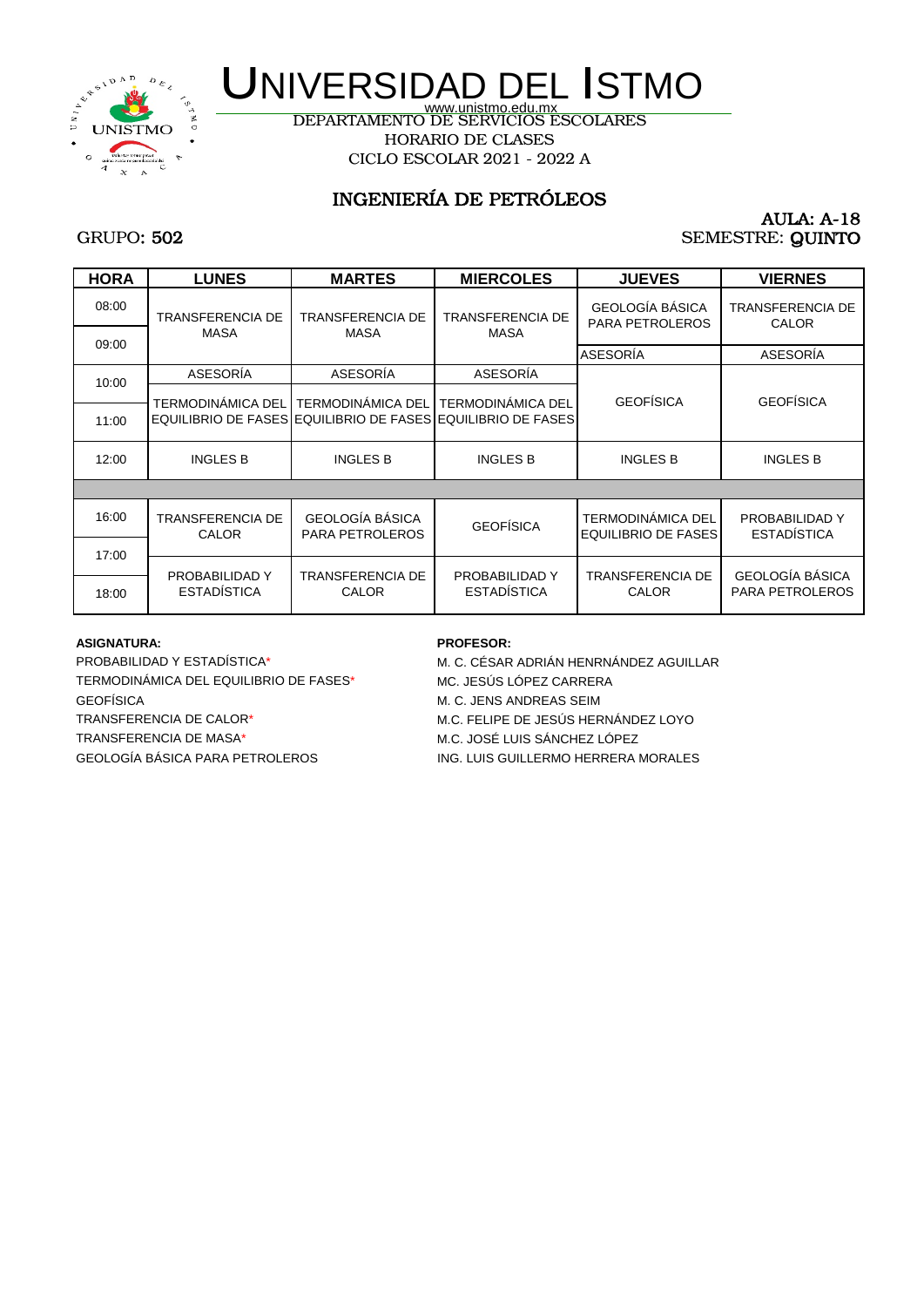

www.unistmo.edu.mx<br>DEPARTAMENTO DE SERVICIOS ESCOLARES HORARIO DE CLASES CICLO ESCOLAR 2021 - 2022 A

## INGENIERÍA DE PETRÓLEOS

#### AULA: A-27 SEMESTRE: SEPTIMO

## GRUPO: 702

| <b>LUNES</b>                                                     | <b>MARTES</b>                           | <b>MIERCOLES</b>                        | <b>JUEVES</b>                                                    | <b>VIERNES</b>                                                                                                      |
|------------------------------------------------------------------|-----------------------------------------|-----------------------------------------|------------------------------------------------------------------|---------------------------------------------------------------------------------------------------------------------|
| EVALUACIÓN DE                                                    | <b>PERFORACIÓN</b>                      | PERFORACIÓN                             | <b>PERFORACIÓN</b>                                               | EVALUACIÓN DE                                                                                                       |
|                                                                  |                                         |                                         |                                                                  | <b>POZOS FLUYENTES</b>                                                                                              |
|                                                                  |                                         |                                         |                                                                  | ASESORÍA                                                                                                            |
| <b>INSTRUMENTACIÓN Y</b><br><b>CONTROL DE</b><br><b>PROCESOS</b> | REFINACIÓN Y<br><b>PETROQUÍMICA</b>     | REFINACIÓN Y<br><b>PETROQUÍMICA</b>     | <b>INSTRUMENTACIÓN Y</b><br><b>CONTROL DE</b><br><b>PROCESOS</b> | <b>INSTRUMENTACIÓN Y</b><br><b>CONTROL DE</b><br><b>PROCESOS</b>                                                    |
| <b>INGLES B</b>                                                  | <b>INGLES B</b>                         | <b>INGLES B</b>                         | <b>INGLES B</b>                                                  | <b>INGLES B</b>                                                                                                     |
|                                                                  |                                         |                                         |                                                                  |                                                                                                                     |
|                                                                  |                                         |                                         |                                                                  | REFINACIÓN Y<br><b>PETROQUÍMICA</b>                                                                                 |
|                                                                  |                                         |                                         |                                                                  |                                                                                                                     |
| <b>COMPORTAMIENTO</b><br>DE YACIMIENTOS                          | <b>COMPORTAMIENTO</b><br>DE YACIMIENTOS | EVALUACIÓN DE<br><b>POZOS FLUYENTES</b> | <b>COMPORTAMIENTO</b><br>DE YACIMIENTOS                          | <b>PERFORACIÓN</b><br><b>PETROLERA</b>                                                                              |
|                                                                  | <b>POZOS FLUYENTES</b><br>ASESORÍA      | <b>PETROLERA</b><br>ASESORÍA            | <b>PETROLERA</b><br>ASESORÍA                                     | <b>PETROLERA</b><br>ASESORÍA<br>CINÉTICA Y CATÁLISIS CINÉTICA Y CATÁLISIS CINÉTICA Y CATÁLISIS CINÉTICA Y CATÁLISIS |

#### **ASIGNATURA: PROFESOR:**

REFINACION Y PETRQUÍMICA M.C. FELIPE DE JESÚS HERNÁNDEZ LOYO INSTRUMENTACIÓN Y CONTOL DE PROCESOS \* DRA. ROCÍO SOLAR GONZÁLEZ CINÉTICA Y CATÁLISIS\* M.C. JOSÉ LUIS SÁNCHEZ LÓPEZ COMPORTAMIENTO DE YACIMIENTOS **ING. ISRAEL HERNÁNDEZ MEZA** EVALUACIÓN DE POZOS FLUYENTES **ING. LUIS GUILLERMO HERRERA MORALES** 

PERFORACIÓN PETROLERA ING. MARÍA OCOTLÁN CASTILLEJOS ECHEVERRÍA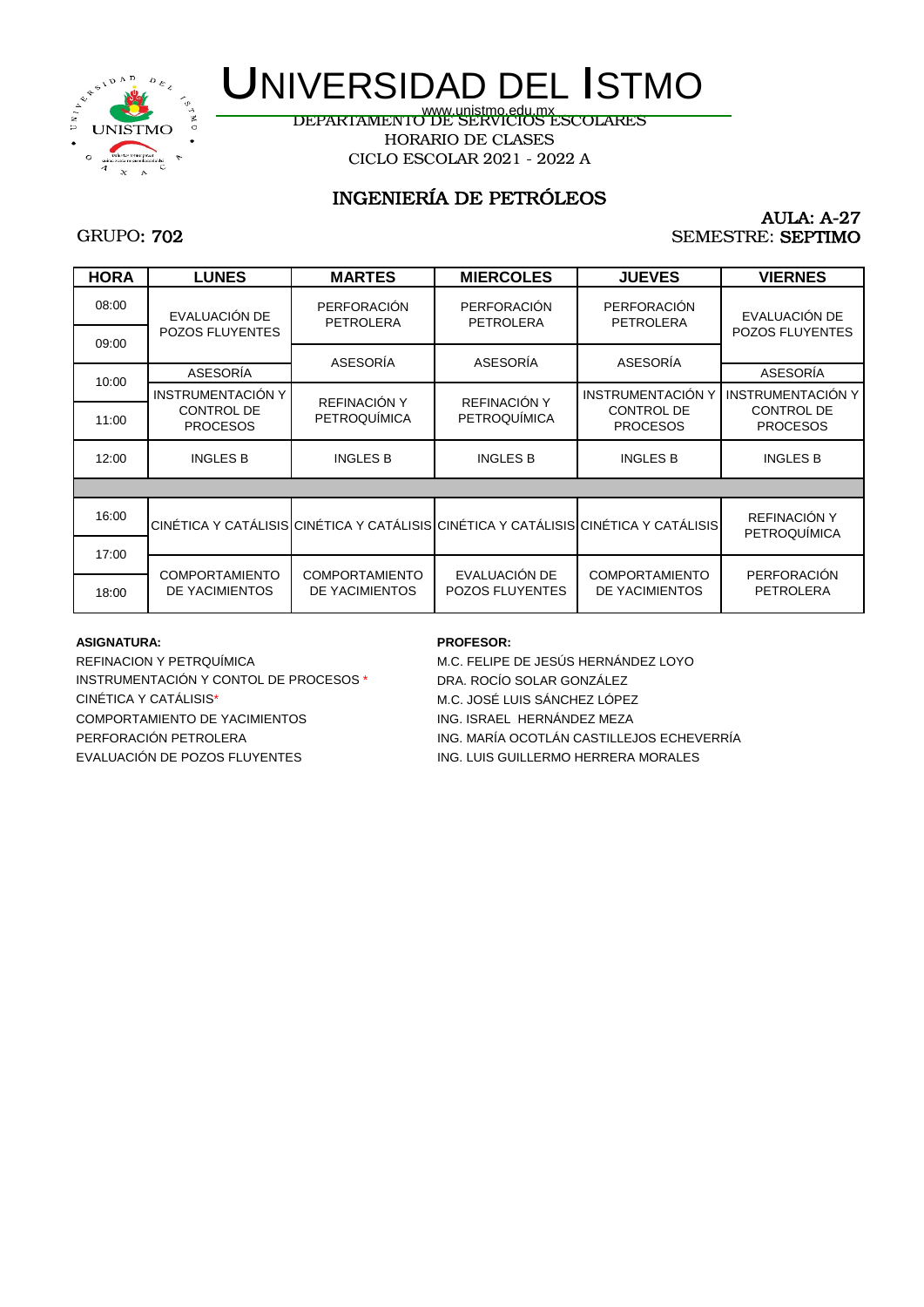

www.unistmo.edu.mx<br>DEPARTAMENTO DE SERVICIOS ESCOLARES HORARIO DE CLASES CICLO ESCOLAR 2021 - 2022 A

## INGENIERÍA DE PETRÓLEOS

## SEMESTRE: NOVENO AULA: A-34

#### GRUPO: 902

| <b>HORA</b> | <b>LUNES</b>                      | <b>MARTES</b>                     | <b>MIERCOLES</b>                  | <b>JUEVES</b>                         | <b>VIERNES</b>                               |
|-------------|-----------------------------------|-----------------------------------|-----------------------------------|---------------------------------------|----------------------------------------------|
|             | ASESORÍA                          | ASESORÍA                          | ASESORÍA                          | ASESORÍA                              |                                              |
| 08:00       |                                   |                                   |                                   | ASESORÍA                              | <b>TRANSPORTE DE</b><br><b>HIDROCARBUROS</b> |
| 09:00       | <b>MANEJO DE</b><br>PRODUCCIÓN EN | <b>MANEJO DE</b><br>PRODUCCIÓN EN | <b>MANEJO DE</b><br>PRODUCCIÓN EN | <b>DESARROLLO</b>                     |                                              |
|             | <b>SUPERFICIE</b>                 | <b>SUPERFICIE</b>                 | <b>SUPERFICIE</b>                 | <b>HUMANO INTEGRAL</b>                | ASESORÍA                                     |
| 10:00       |                                   |                                   |                                   |                                       |                                              |
|             | <b>TRANSPORTE DE</b>              | <b>TRANSPORTE DE</b>              | <b>TRANSPORTE DE</b>              | <b>FORMULACIÓN Y</b><br>EVALUACIÓN DE | <b>ECONOMÍA Y</b>                            |
| 11:00       | <b>HIDROCARBUROS</b>              | <b>HIDROCARBUROS</b>              | <b>HIDROCARBUROS</b>              | <b>PROYECTOS</b>                      | <b>COMERCIO DEL</b>                          |
|             |                                   |                                   |                                   | <b>PETROLEROS</b>                     | <b>PETRÓLEO</b>                              |
| 12:00       | <b>INGLES B</b>                   | <b>INGLES B</b>                   | <b>INGLES B</b>                   | <b>INGLES B</b>                       | <b>INGLES B</b>                              |
|             |                                   |                                   |                                   |                                       |                                              |
|             |                                   |                                   |                                   |                                       |                                              |
| 16:00       | <b>RECUPERACIÓN</b>               | <b>RECUPERACIÓN</b>               | <b>DESARROLLO</b>                 | <b>ECONOMÍA Y</b>                     | <b>DESARROLLO</b>                            |
|             | <b>SECUNDARIA</b>                 | <b>SECUNDARIA</b>                 | <b>HUMANO INTEGRAL</b>            | <b>COMERCIO DEL</b><br>PETRÓLEO       | <b>HUMANO INTEGRAL</b>                       |
| 17:00       |                                   |                                   |                                   |                                       |                                              |
|             | ECONOMÍA Y                        | FORMULACIÓN Y                     | <b>FORMULACIÓN Y</b>              | <b>RECUPERACIÓN</b>                   |                                              |
| 18:00       | <b>COMERCIO DEL</b>               | EVALUACIÓN DE<br><b>PROYECTOS</b> | EVALUACIÓN DE<br><b>PROYECTOS</b> | <b>SECUNDARIA</b>                     | <b>RECUPERACIÓN</b><br><b>SECUNDARIA</b>     |
|             | <b>PETRÓLEO</b>                   | <b>PETROLEROS</b>                 | <b>PETROLEROS</b>                 |                                       |                                              |

#### **ASIGNATURA: PROFESOR:**

TRANSPORTE Y ALMACENAMIENTO DE HC'S M. C. LIZBETH CONTRERAS ROMERO MANEJO DE PRODUCCIÓN EN SUPERFICIE ING. ISRAEL HERNÁNDEZ MEZA RECUPERACIÓN SECUNDARIA Y MEJORADA M. C. JENS ANDREAS SEIM DESARROLLO HUMANO INTEGRAL M. EN A.N. TANIA CASTILLO VILLEGAS

ECONOMÍA Y COMERCIO DEL PETRÓLEO ING. MARÍA OCOTLÁN CASTILLEJOS ECHEVERRÍA FORMULACIÓN Y EVALUACIÓN DE PROYECTOS\* ING. MARÍA OCOTLÁN CASTILLEJOS ECHEVERRÍA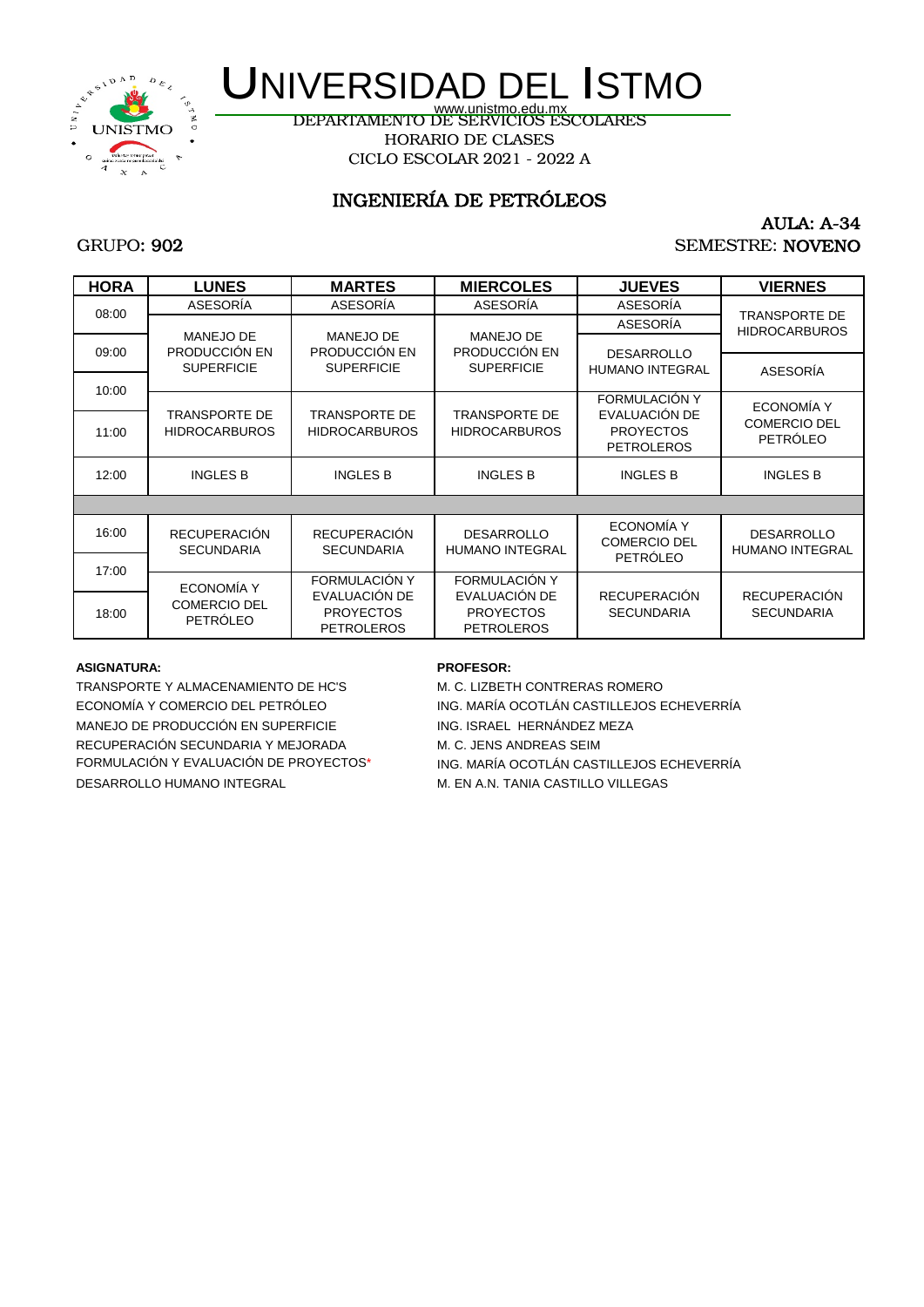

DEPARTAMENTO DE SERVICIOS ESCOLARES HORARIO DE CLASES CICLO ESCOLAR 2021 - 2022 A

## INGENIERÍA EN DISEÑO

## GRUPO: 103

### AULA: A-3 SEMESTRE: PRIMERO

| <b>HORA</b>        | <b>LUNES</b>                                                   | <b>MARTES</b>                                                                                               | <b>MIÉRCOLES</b>                                               | <b>JUEVES</b>                                                  | <b>VIERNES</b>                                                 |  |  |  |
|--------------------|----------------------------------------------------------------|-------------------------------------------------------------------------------------------------------------|----------------------------------------------------------------|----------------------------------------------------------------|----------------------------------------------------------------|--|--|--|
| 08:00              | <b>PROGRAMACIÓN</b>                                            | <b>PROGRAMACIÓN</b>                                                                                         | PROGRAMACIÓN                                                   | <b>PROGRAMACIÓN</b>                                            | PROGRAMACIÓN                                                   |  |  |  |
| 09:00              | DEL DISEÑO                                                     | ELEMENTOS BÁSICOS LELEMENTOS BÁSICOS LELEMENTOS BÁSICOS LELEMENTOS BÁSICOS LELEMENTOS BÁSICOS<br>DEL DISEÑO | DEL DISEÑO                                                     | DEL DISEÑO                                                     | DEL DISEÑO                                                     |  |  |  |
| 10:00              |                                                                |                                                                                                             | <b>BIBLIOTECA</b>                                              |                                                                |                                                                |  |  |  |
| 11:00              | CÁLCULO<br><b>DIFERENCIAL E</b><br><b>INTEGRAL</b>             | CÁLCULO<br><b>DIFERENCIAL E</b><br><b>INTEGRAL</b>                                                          | CÁLCULO<br><b>DIFERENCIAL E</b><br><b>INTEGRAL</b>             | CÁLCULO<br><b>DIFERENCIAL E</b><br><b>INTEGRAL</b>             | CÁLCULO<br><b>DIFERENCIAL E</b><br><b>INTEGRAL</b>             |  |  |  |
| 12:00              | <b>HISTORIA DEL</b><br><b>PENSAMIENTO</b><br><b>FILOSÓFICO</b> | <b>HISTORIA DEL</b><br><b>PENSAMIENTO</b><br><b>FILOSÓFICO</b>                                              | <b>HISTORIA DEL</b><br><b>PENSAMIENTO</b><br><b>FILOSÓFICO</b> | <b>HISTORIA DEL</b><br><b>PENSAMIENTO</b><br><b>FILOSÓFICO</b> | <b>HISTORIA DEL</b><br><b>PENSAMIENTO</b><br><b>FILOSÓFICO</b> |  |  |  |
|                    |                                                                |                                                                                                             |                                                                |                                                                |                                                                |  |  |  |
| 16:00              | <b>INGLÉS</b>                                                  | <b>INGLÉS</b>                                                                                               | INGLÉS                                                         | INGLÉS                                                         | <b>INGLÉS</b>                                                  |  |  |  |
| 17:00              | <b>BASES DEL DIBUJO</b>                                        | <b>BASES DEL DIBUJO</b>                                                                                     | <b>BASES DEL DIBUJO</b>                                        | <b>BASES DEL DIBUJO</b>                                        | <b>BASES DEL DIBUJO</b>                                        |  |  |  |
| 18:00              | ASESORÍA/TUTORÍA/BIBLIOTECA                                    |                                                                                                             |                                                                |                                                                |                                                                |  |  |  |
| <b>ASIGNATURA:</b> |                                                                |                                                                                                             | <b>PROFESOR:</b>                                               |                                                                |                                                                |  |  |  |

CÁLCULO DIFERENCIAL E INTEGRAL M. EN I. ERNESTO SANTIAGO CRUZ PROGRAMACIÓN DR. VÍCTOR HUGO GARCÍA RODRÍGUEZ BASES DEL DIBUJO **M. EN ARQ. IVONNE SANTIAGO CRUZ** HISTORIA DEL PENSAMIENTO FILOSÓFICO LIC. LIVIA ELENA ESCALONA SOTO

ELEMENTOS BÁSICOS DEL DISEÑO M. EN ARQ. MIGUEL ALBERTO CANO LUPIÁN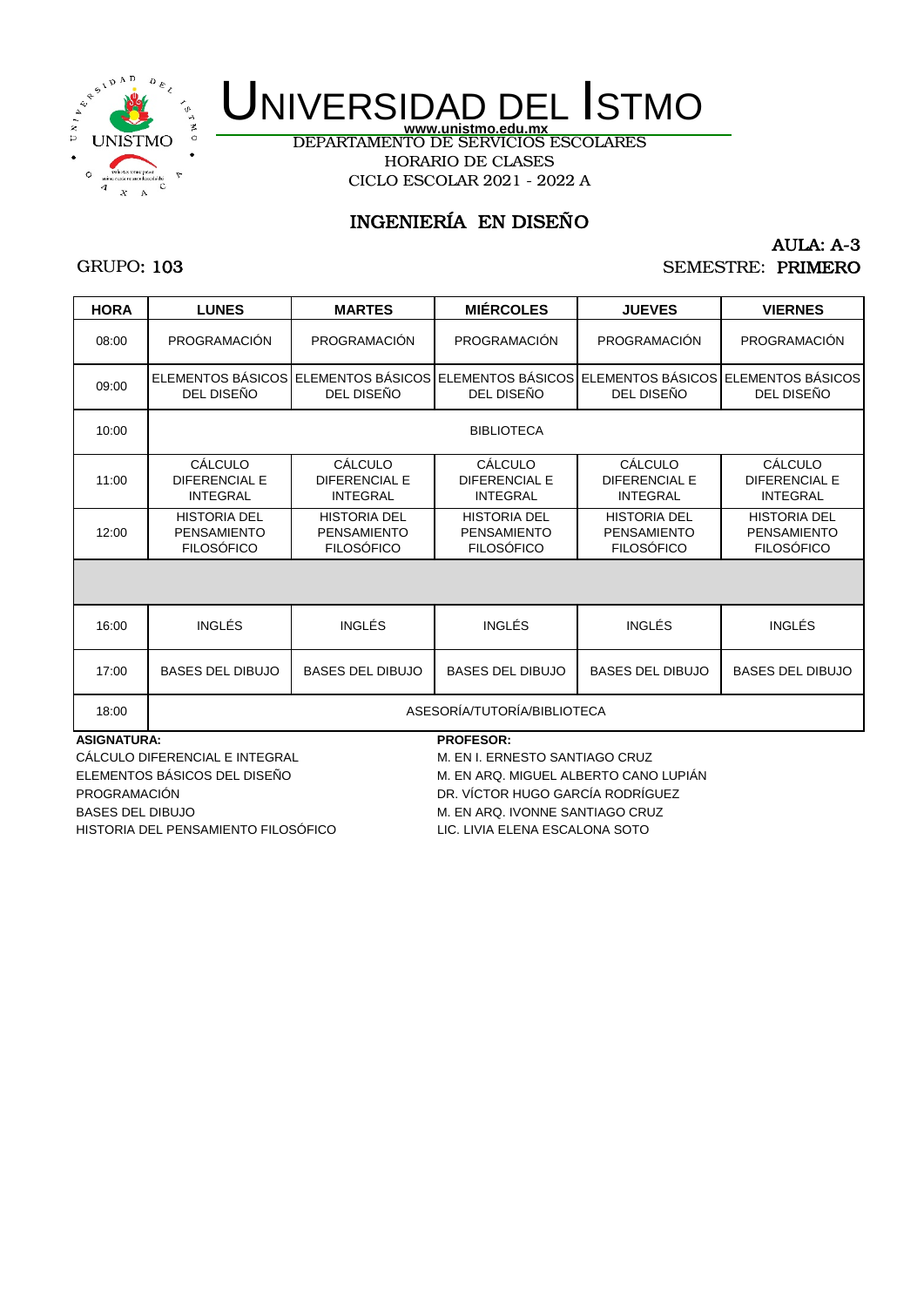

DEPARTAMENTO DE SERVICIOS ESCOLARES HORARIO DE CLASES CICLO ESCOLAR 2021 - 2022 A

## INGENIERÍA EN DISEÑO

## GRUPO: 303

### AULA: A-11 SEMESTRE: TERCERO

| <b>HORA</b> | <b>LUNES</b>                                          | <b>MARTES</b>                                                | <b>MIÉRCOLES</b>                                      | <b>JUEVES</b>                                         | <b>VIERNES</b>                                        |
|-------------|-------------------------------------------------------|--------------------------------------------------------------|-------------------------------------------------------|-------------------------------------------------------|-------------------------------------------------------|
| 08:00       | <b>MODELOS</b>                                        | <b>MODELOS</b>                                               | <b>MODELOS</b>                                        | <b>MODELOS</b>                                        | <b>MODELOS</b>                                        |
| 09:00       | <b>DINÁMICA</b>                                       | <b>DINÁMICA</b>                                              | <b>DINÁMICA</b>                                       | <b>DINÁMICA</b>                                       | <b>DINÁMICA</b>                                       |
| 10:00       | <b>BIBLIOTECA</b>                                     | <b>BIBLIOTECA</b>                                            | <b>BIBLIOTECA</b>                                     | <b>BIBLIOTECA</b>                                     | <b>BIBLIOTECA</b>                                     |
| 11:00       | DIBUJO TÉCNICO                                        | DIBUJO TÉCNICO                                               | DIBUJO TÉCNICO                                        | DIBUJO TÉCNICO                                        | DIBUJO TÉCNICO                                        |
| 12:00       | <b>ECUACIONES</b><br><b>DIFERENCIALES</b>             | <b>ECUACIONES</b><br><b>DIFERENCIALES</b>                    | <b>ECUACIONES</b><br><b>DIFERENCIALES</b>             | <b>ECUACIONES</b><br><b>DIFERENCIALES</b>             | <b>ECUACIONES</b><br><b>DIFERENCIALES</b>             |
|             |                                                       |                                                              |                                                       |                                                       |                                                       |
| 16:00       | <b>INGLÉS</b>                                         | <b>INGLÉS</b>                                                | <b>INGLÉS</b>                                         | <b>INGLÉS</b>                                         | INGLÉS                                                |
| 17:00       | METODOLOGÍA PARA<br>LA INGENIERÍA EN<br><b>DISEÑO</b> | <b>METODOLOGÍA PARA</b><br>LA INGENIERÍA EN<br><b>DISEÑO</b> | METODOLOGÍA PARA<br>LA INGENIERÍA EN<br><b>DISEÑO</b> | METODOLOGÍA PARA<br>LA INGENIERÍA EN<br><b>DISEÑO</b> | METODOLOGÍA PARA<br>LA INGENIERÍA EN<br><b>DISEÑO</b> |
|             |                                                       |                                                              |                                                       |                                                       |                                                       |

**ASIGNATURA: PROFESOR:**

DINÁMICA DINÁMICA MESICAL EN C. RAFAEL MÁRQUEZ TIRSO DIBUJO TÉCNICO M.EN ARQ. MIGUEL ALBERTO CANO LUPIÁN ECUACIONES DIFERENCIALES M. EN I. ERNESTO SANTIAGO CRUZ MODELOS L. D. I. JUAN CARLOS SANTIAGO ZARATE

18:00 | ASESORÍA/TUTORÍA/BIBLIOTECA

METODOLOGÍA PARA LA INGENIERÍA EN DISEÑO M. EN C. JUAN CARLOS COZATL CABRERA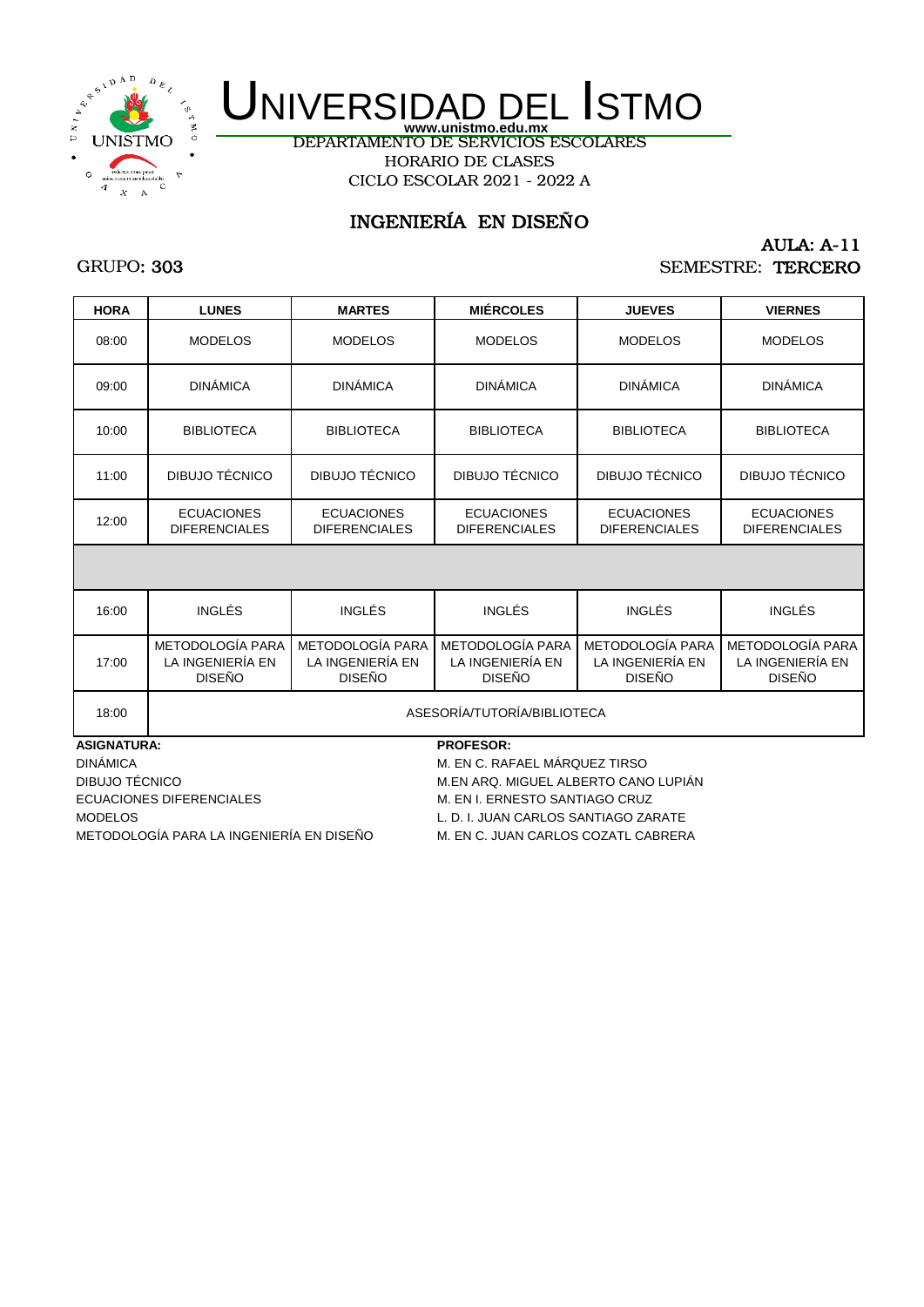

DEPARTAMENTO DE SERVICIOS ESCOLARES HORARIO DE CLASES CICLO ESCOLAR 2021 - 2022 A

## INGENIERÍA EN DISEÑO

## GRUPO: 503

### AULA: A-19 SEMESTRE: QUINTO

| <b>HORA</b> | <b>LUNES</b>                            | <b>MARTES</b>                                                                                                                 | <b>MIÉRCOLES</b>                        | <b>JUEVES</b>                           | <b>VIERNES</b>                          |
|-------------|-----------------------------------------|-------------------------------------------------------------------------------------------------------------------------------|-----------------------------------------|-----------------------------------------|-----------------------------------------|
| 08:00       | <b>SISTEMAS DE</b><br><b>IMPRESIÓN</b>  | SISTEMAS DE<br><b>IMPRESIÓN</b>                                                                                               | <b>SISTEMAS DE</b><br><b>IMPRESIÓN</b>  | <b>SISTEMAS DE</b><br><b>IMPRESIÓN</b>  | SISTEMAS DE<br><b>IMPRESIÓN</b>         |
| 09:00       | <b>BIBLIOTECA</b>                       | <b>BIBLIOTECA</b>                                                                                                             | <b>BIBLIOTECA</b>                       | <b>BIBLIOTECA</b>                       | <b>BIBLIOTECA</b>                       |
| 10:00       | QUÍMICA DE LOS<br><b>MATERIALES</b>     | QUÍMICA DE LOS<br><b>MATERIALES</b>                                                                                           | QUÍMICA DE LOS<br><b>MATERIALES</b>     | QUÍMICA DE LOS<br><b>MATERIALES</b>     | QUÍMICA DE LOS<br><b>MATERIALES</b>     |
| 11:00       | <b>TERMODINÁMICA</b>                    | <b>TERMODINÁMICA</b>                                                                                                          | <b>TERMODINÁMICA</b>                    | <b>TERMODINÁMICA</b>                    | <b>TERMODINÁMICA</b>                    |
| 12:00       | <b>SISTEMAS</b><br><b>CONSTRUCTIVOS</b> | <b>SISTEMAS</b><br><b>CONSTRUCTIVOS</b>                                                                                       | <b>SISTEMAS</b><br><b>CONSTRUCTIVOS</b> | <b>SISTEMAS</b><br><b>CONSTRUCTIVOS</b> | <b>SISTEMAS</b><br><b>CONSTRUCTIVOS</b> |
|             |                                         |                                                                                                                               |                                         |                                         |                                         |
| 16:00       | <b>INGLÉS</b>                           | <b>INGLÉS</b>                                                                                                                 | <b>INGLÉS</b>                           | <b>INGLÉS</b>                           | <b>INGLÉS</b>                           |
| 17:00       | <b>ILUSTRACIÓN</b>                      | <b>ILUSTRACIÓN</b><br>ANALÓGICA Y DIGITAL LANALÓGICA Y DIGITAL LANALÓGICA Y DIGITAL LANALÓGICA Y DIGITAL LANALÓGICA Y DIGITAL | <b>ILUSTRACIÓN</b>                      | <b>ILUSTRACIÓN</b>                      | <b>ILUSTRACIÓN</b>                      |
| 18:00       |                                         |                                                                                                                               | ASESORÍA/TUTORÍA/BIBLIOTECA             |                                         |                                         |

#### **ASIGNATURA: PROFESOR:**

SISTEMAS CONSTRUCTIVOS M. EN C. RAFAEL MÁRQUEZ TIRSO QUÍMICA DE LOS MATERIALES DE LOS DE LOS DR. RODRIGO ESCALERA LOZANO

TERMODINÁMICA **M. EN C. ESAÚ DE JESÚS ZENTENO AQUINO** ILUSTRACIÓN ANALÓGICA Y DIGITAL L. D. I. JUAN CARLOS SANTIAGO ZARATE SISTEMAS DE IMPRESIÓN M. EN C. JUAN CARLOS COZATL CABRERA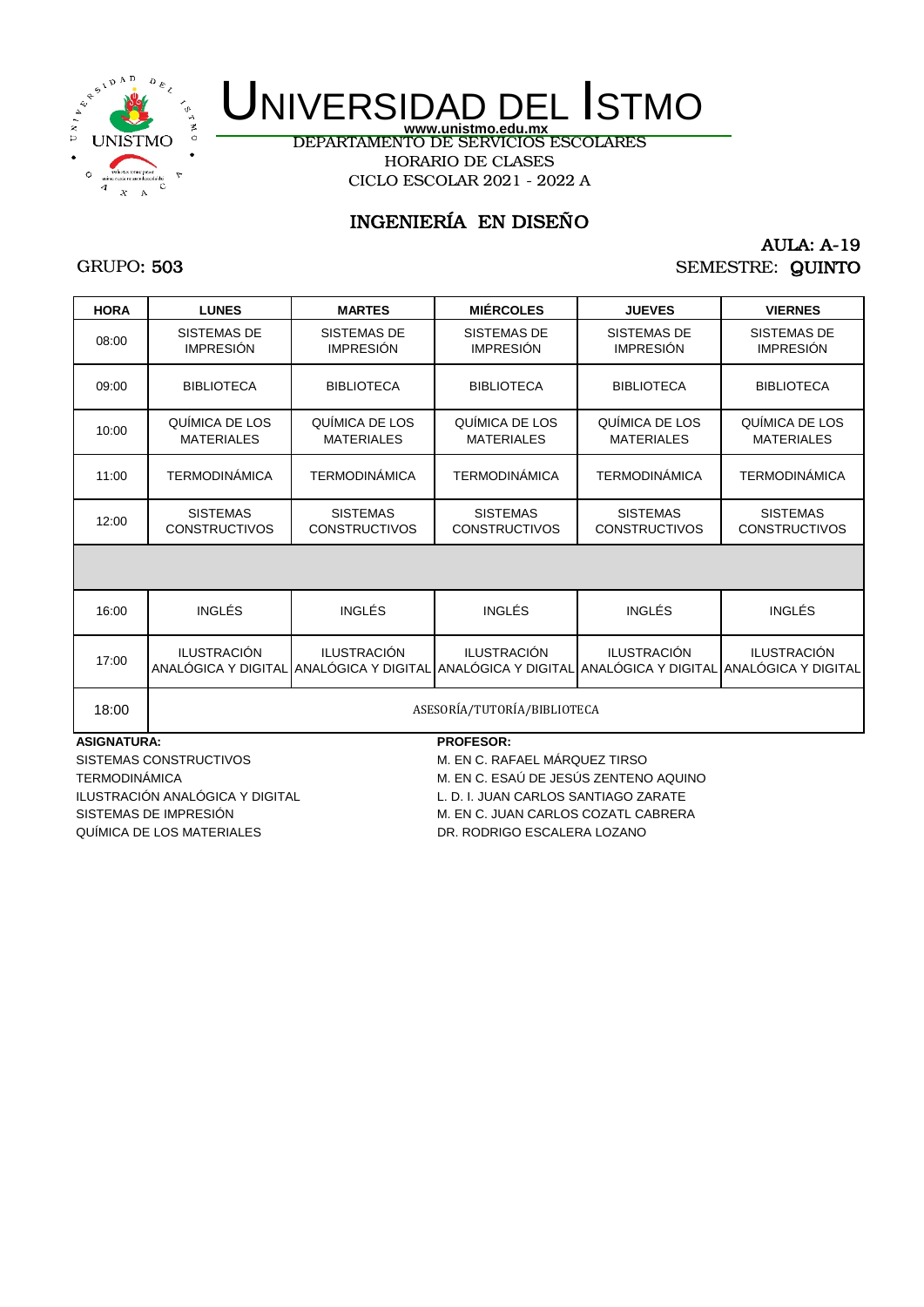

DEPARTAMENTO DE SERVICIOS ESCOLARES **www.unistmo.edu.mx** HORARIO DE CLASES CICLO ESCOLAR 2021 - 2022 A

## INGENIERÍA EN DISEÑO

#### AULA: A-30 SEMESTRE: SÉPTIMO

### GRUPO: 703

| <b>HORA</b>        | <b>LUNES</b>                                                                                      | <b>MARTES</b>                                                                                     | <b>MIÉRCOLES</b>                                                                                  | <b>JUEVES</b>                                                                              | <b>VIERNES</b>                                                                                    |
|--------------------|---------------------------------------------------------------------------------------------------|---------------------------------------------------------------------------------------------------|---------------------------------------------------------------------------------------------------|--------------------------------------------------------------------------------------------|---------------------------------------------------------------------------------------------------|
| 08:00              | <b>MANUFACTURA EN</b><br><b>METALES</b>                                                           | <b>MANUFACTURA EN</b><br><b>METALES</b>                                                           | <b>MANUFACTURA EN</b><br><b>METALES</b>                                                           | <b>MANUFACTURA EN</b><br><b>METALES</b>                                                    | <b>MANUFACTURA EN</b><br><b>METALES</b>                                                           |
| 09:00              | <b>BIBLIOTECA</b>                                                                                 | <b>BIBLIOTECA</b>                                                                                 | <b>BIBLIOTECA</b>                                                                                 | <b>BIBLIOTECA</b>                                                                          | <b>BIBLIOTECA</b>                                                                                 |
| 10:00              | INGENIERÍA Y<br><b>MANUFACTURA</b><br><b>ASISTIDA POR</b><br><b>COMPUTADORA CAE</b><br><b>CAM</b> | INGENIERÍA Y<br><b>MANUFACTURA</b><br><b>ASISTIDA POR</b><br><b>COMPUTADORA CAE</b><br><b>CAM</b> | INGENIERÍA Y<br><b>MANUFACTURA</b><br><b>ASISTIDA POR</b><br><b>COMPUTADORA CAE</b><br><b>CAM</b> | INGENIERÍA Y<br><b>MANUFACTURA</b><br><b>ASISTIDA POR</b><br><b>COMPUTADORA CAE</b><br>CAM | <b>INGENIERÍA Y</b><br><b>MANUFACTURA</b><br><b>ASISTIDA POR</b><br><b>COMPUTADORA CAE</b><br>CAM |
| 11:00              | <b>COMUNICACIÓN</b><br><b>VISUAL</b>                                                              | <b>COMUNICACIÓN</b><br><b>VISUAL</b>                                                              | <b>COMUNICACIÓN</b><br><b>VISUAL</b>                                                              | <b>COMUNICACIÓN</b><br><b>VISUAL</b>                                                       | <b>COMUNICACIÓN</b><br><b>VISUAL</b>                                                              |
| 12:00              | <b>PROYECTO</b><br>ARQUITECTÓNICO II                                                              | <b>PROYECTO</b><br>ARQUITECTÓNICO II                                                              | <b>PROYECTO</b><br>ARQUITECTÓNICO II                                                              | <b>PROYECTO</b><br>ARQUITECTÓNICO II                                                       | <b>PROYECTO</b><br>ARQUITECTÓNICO II                                                              |
|                    |                                                                                                   |                                                                                                   |                                                                                                   |                                                                                            |                                                                                                   |
| 16:00              | <b>INGLÉS</b>                                                                                     | INGLÉS                                                                                            | INGLÉS                                                                                            | <b>INGLÉS</b>                                                                              | <b>INGLÉS</b>                                                                                     |
| 17:00              | <b>CIRCUITO</b><br>ELÉCTRICOS Y<br><b>ELECTRÓNICOS</b>                                            | <b>CIRCUITO</b><br>ELÉCTRICOS Y<br><b>ELECTRÓNICOS</b>                                            | <b>CIRCUITO</b><br>ELÉCTRICOS Y<br><b>ELECTRÓNICOS</b>                                            | <b>CIRCUITO</b><br>ELÉCTRICOS Y<br><b>ELECTRÓNICOS</b>                                     | <b>CIRCUITO</b><br>ELÉCTRICOS Y<br><b>ELECTRÓNICOS</b>                                            |
| 18:00              | ASESORÍA/TUTORÍA/BIBLIOTECA                                                                       |                                                                                                   |                                                                                                   |                                                                                            |                                                                                                   |
| <b>ASIGNATURA:</b> |                                                                                                   |                                                                                                   | <b>PROFESOR:</b>                                                                                  | Profesor:                                                                                  |                                                                                                   |
|                    | <b>MANUFACTURA EN METALES</b>                                                                     |                                                                                                   |                                                                                                   | DR. RODRIGO ESCALERA LOZANO                                                                |                                                                                                   |
|                    | <b>COMUNICACIÓN VISUAL</b>                                                                        |                                                                                                   |                                                                                                   | L. D. I. JUAN CARLOS SANTIAGO ZARATE                                                       |                                                                                                   |

PROYECTO ARQUITECTÓNICO II CHE EN ARQUITECTÓNICO II CHE EN ARQ. IVONNE SANTIAGO CRUZ CIRCUITOS ELÉCTRICOS Y ELECTRÓNICOS DR. VÍCTOR HUGO GARCÍA RODRÍGUEZ INGENIERÍA Y MANUFACTURA ASISTIDA POR COMPUTADORA CAE-CAM M. EN C. ESAÚ DE JESÚS ZENTENO AQUINO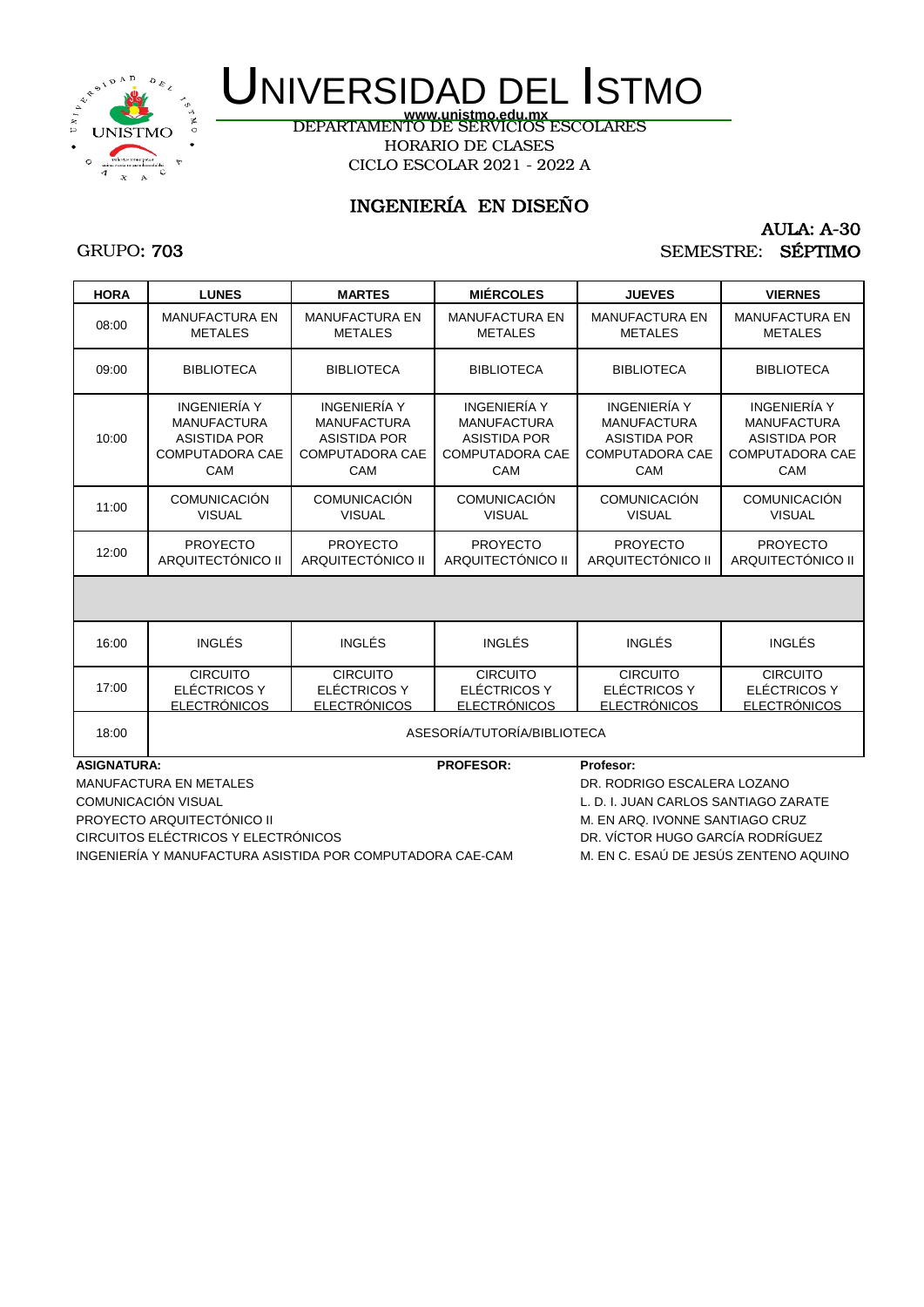

DEPARTAMENTO DE SERVICIOS ESCOLARES HORARIO DE CLASES CICLO ESCOLAR 2021 - 2022 A

## INGENIERÍA EN DISEÑO

### GRUPO: 903

## AULA: A-35 SEMESTRE: NOVENO

| <b>HORA</b> | <b>LUNES</b>                                | <b>MARTES</b>                               | <b>MIÉRCOLES</b>                            | <b>JUEVES</b>                               | <b>VIERNES</b>                              |  |
|-------------|---------------------------------------------|---------------------------------------------|---------------------------------------------|---------------------------------------------|---------------------------------------------|--|
| 08:00       | <b>IDENTIDAD</b><br><b>COORPORATIVA</b>     | <b>IDENTIDAD</b><br><b>COORPORATIVA</b>     | <b>IDENTIDAD</b><br><b>COORPORATIVA</b>     | <b>IDENTIDAD</b><br><b>COORPORATIVA</b>     | <b>IDENTIDAD</b><br><b>COORPORATIVA</b>     |  |
| 09:00       | <b>CONTABILIDAD Y</b><br><b>FINANZAS</b>    | <b>CONTABILIDAD Y</b><br><b>FINANZAS</b>    | <b>CONTABILIDAD Y</b><br><b>FINANZAS</b>    | <b>CONTABILIDAD Y</b><br><b>FINANZAS</b>    | <b>CONTABILIDAD Y</b><br><b>FINANZAS</b>    |  |
| 10:00       | <b>BIBLIOTECA</b>                           | <b>BIBLIOTECA</b>                           | <b>BIBLIOTECA</b>                           | <b>BIBLIOTECA</b>                           | <b>BIBLIOTECA</b>                           |  |
| 11:00       | DESARROLLO DE<br>PRODUCTO I                 | DESARROLLO DE<br><b>PRODUCTO I</b>          | DESARROLLO DE<br><b>PRODUCTO I</b>          | DESARROLLO DE<br><b>PRODUCTO I</b>          | DESARROLLO DE<br><b>PRODUCTO I</b>          |  |
| 12:00       | <b>MANUFACTURA EN</b><br>CERAMICA Y VIDRIO. | <b>MANUFACTURA EN</b><br>CERAMICA Y VIDRIO. | <b>MANUFACTURA EN</b><br>CERAMICA Y VIDRIO. | <b>MANUFACTURA EN</b><br>CERAMICA Y VIDRIO. | <b>MANUFACTURA EN</b><br>CERAMICA Y VIDRIO. |  |
|             |                                             |                                             |                                             |                                             |                                             |  |
| 16:00       | <b>INGLES</b>                               | <b>INGLES</b>                               | <b>INGLES</b>                               | <b>INGLES</b>                               | <b>INGLES</b>                               |  |
| 17:00       | <b>OPTATIVA I</b>                           | <b>OPTATIVA I</b>                           | <b>OPTATIVA I</b>                           | <b>OPTATIVA I</b>                           | <b>OPTATIVA I</b>                           |  |
| 18:00       | ASESORÍA/TUTORÍA/BIBLIOTECA                 |                                             |                                             |                                             |                                             |  |

**ASIGNATURA: PROFESOR:**

MANUFACTURA EN CERÁMICA Y VIDRIO DR. RODRIGO ESCALERA LOZANO IDENTIDAD CORPORATIVA DRA. VERÓNICA AGUILAR ESTEVA CONTABILIDAD Y FINANZAS DRA. VERÓNICA AGUILAR ESTEVA OPTATIVA I CHARGO CRUZ CONTRACTED SANTIAGO CRUZ

DESARROLLO DE PRODUCTO I M. EN C. JUAN CARLOS COZATL CABRERA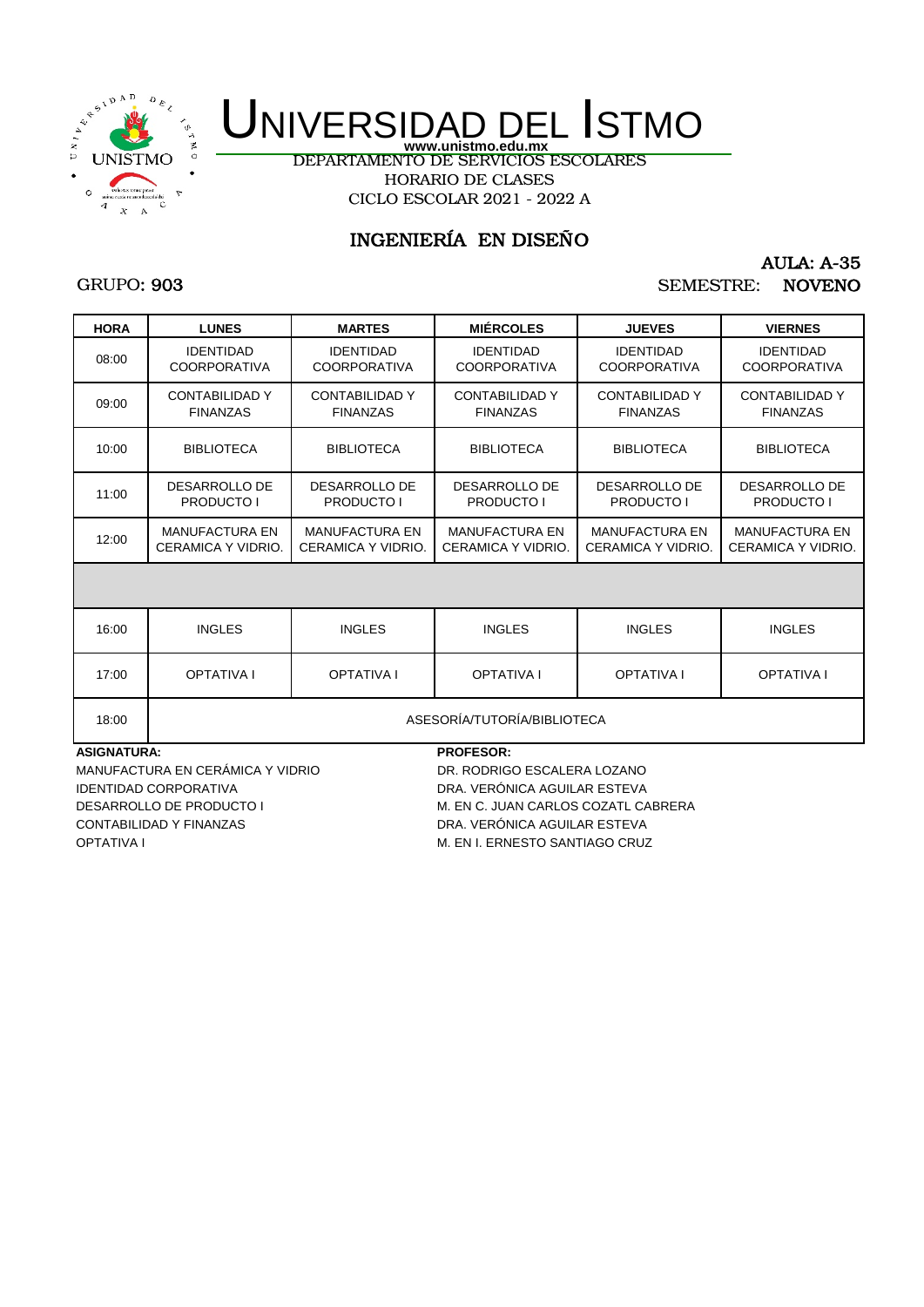

DEPARTAMENTO DE SERVICIOS ESCOLARES HORARIO DE CLASES CICLO ESCOLAR 2021 - 2022 A

## INGENIERÍA EN COMPUTACIÓN

## GRUPO: 104

### AULA: A-4 SEMESTRE: PRIMERO

| <b>HORA</b> | <b>LUNES</b>                              | <b>MARTES</b>                             | <b>MIÉRCOLES</b>    | <b>JUEVES</b>                    | <b>VIERNES</b>                      |
|-------------|-------------------------------------------|-------------------------------------------|---------------------|----------------------------------|-------------------------------------|
| 08:00       | PRECÁLCULO                                | PRECÁLCULO                                | PRECÁLCULO          | PRECÁLCULO                       | PROGRAMACIÓN<br><b>ESTRUCTURADA</b> |
| 09:00       | QUÍMICA GENERAL                           |                                           | QUÍMICA GENERAL     |                                  | QUÍMICA GENERAL<br>PARA INGENIERÍA  |
| 10:00       | PARA INGENIERÍA                           | FÍSICA PARA<br><b>INGENIERÍA</b>          | PARA INGENIERÍA     | FÍSICA PARA<br><b>INGENIERÍA</b> | <b>FÍSICA PARA</b>                  |
| 11:00       | <b>HISTORIA DEL</b><br><b>PENSAMIENTO</b> | <b>HISTORIA DEL</b><br><b>PENSAMIENTO</b> | PROGRAMACIÓN        | <b>PROGRAMACIÓN</b>              | <b>INGENIERÍA</b>                   |
| 12:00       | <b>FILOSÓFICO</b>                         | <b>FILOSÓFICO</b>                         | <b>ESTRUCTURADA</b> | <b>ESTRUCTURADA</b>              | PROGRAMACIÓN<br><b>ESTRUCTURADA</b> |
|             |                                           |                                           |                     |                                  |                                     |
| 16:00       | <b>INGLÉS</b>                             | <b>INGLÉS</b>                             | <b>INGLÉS</b>       | <b>INGLÉS</b>                    | <b>INGLÉS</b>                       |
| 17:00       | ASESORÍA                                  | ASESORÍA                                  | ASESORÍA            | ASESORÍA                         | ASESORÍA                            |
| 18:00       | <b>BIBLIOTECA</b>                         | <b>BIBLIOTECA</b>                         | <b>BIBLIOTECA</b>   | <b>BIBLIOTECA</b>                | <b>BIBLIOTECA</b>                   |

#### **ASIGNATURA: PROFESOR:**

PROGRAMACIÓN ESTRUCTURADA M.C.C. OMAR SANTIAGO NIEVA GARCÍA FÍSICA PARA INGENIERÍA M.C. FRANCISCO AGUILAR ACEVEDO PRECÁLCULO M.I. UBALDO JERÓNIMO CARRERA QUÍMICA GENERAL PARA INGENIERÍA M.P.C.A. ELSA MENDOZA AMEZQUITA INGLES

HISTORIA DEL PENSAMIENTO FILOSÓFICO L.D.G. MARTHA PATRICIA LUNA GONZÁLEZ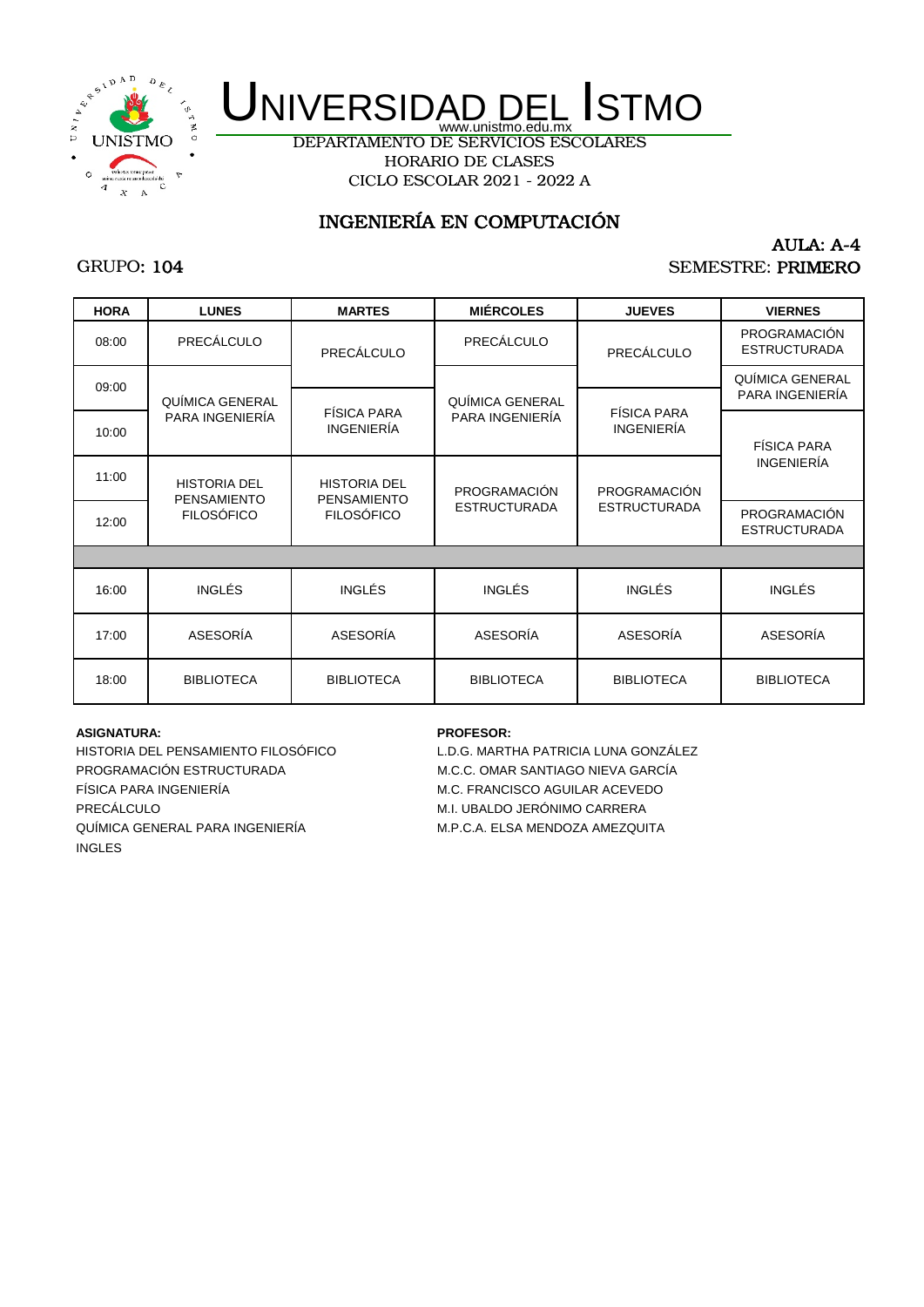

DEPARTAMENTO DE SERVICIOS ESCOLARES HORARIO DE CLASES CICLO ESCOLAR 2021 - 2022 A

## INGENIERÍA EN COMPUTACIÓN

## GRUPO: 304

### AULA: A-9 SEMESTRE: TERCERO

| <b>HORA</b> | <b>LUNES</b>                                                | <b>MARTES</b>                                        | <b>MIERCOLES</b>                       | <b>JUEVES</b>                                 | <b>VIERNES</b>                      |
|-------------|-------------------------------------------------------------|------------------------------------------------------|----------------------------------------|-----------------------------------------------|-------------------------------------|
| 08:00       | DISEÑO DIGITAL                                              | <b>TEORÍA DE LA</b>                                  | PROGRAMACIÓN<br>ORIENTADA A            | CÁLCULO INTEGRAL                              | CÁLCULO INTEGRAL<br>PARA INGENIERÍA |
| 09:00       |                                                             | <b>COMPUTACIÓN</b>                                   | <b>OBJETOS</b>                         | PARA INGENIERÍA                               | DISEÑO DIGITAL                      |
| 10:00       | <b>MATEMÁTICAS</b>                                          | CÁLCULO INTEGRAL<br>PARA INGENIERÍA                  | CÁLCULO INTEGRAL<br>PARA INGENIERÍA    | PROGRAMACIÓN<br>ORIENTADA A<br><b>OBJETOS</b> |                                     |
| 11:00       | <b>DISCRETAS</b>                                            | <b>MATEMÁTICAS</b><br><b>DISCRETAS</b>               | <b>MATEMÁTICAS</b><br><b>DISCRETAS</b> | <b>MATEMÁTICAS</b><br><b>DISCRETAS</b>        | <b>TEORÍA DE LA</b>                 |
| 12:00       | <b>PROGRAMACIÓN</b><br><b>ORIENTADA A</b><br><b>OBJETOS</b> | PROGRAMACIÓN<br><b>ORIENTADA A</b><br><b>OBJETOS</b> | DISEÑO DIGITAL                         | <b>TEORÍA DE LA</b><br><b>COMPUTACIÓN</b>     | <b>COMPUTACIÓN</b>                  |
|             |                                                             |                                                      |                                        |                                               |                                     |
| 16:00       | <b>INGLES</b>                                               | <b>INGLES</b>                                        | <b>INGLES</b>                          | <b>INGLES</b>                                 | <b>INGLES</b>                       |
| 17:00       | ASESORÍA                                                    | ASESORÍA                                             | ASESORÍA                               | ASESORÍA                                      | ASESORÍA                            |
| 18:00       | <b>BIBLIOTECA</b>                                           | <b>BIBLIOTECA</b>                                    | <b>BIBLIOTECA</b>                      | <b>BIBLIOTECA</b>                             | <b>BIBLIOTECA</b>                   |

#### **ASIGNATURA: PROFESOR:**

PROGRAMACIÓN ORIENTADA A OBJETOS M.C. ERNESTO CORTÉS PÉREZ DISEÑO DIGITAL Dr. DANIEL PACHECO BAUTISTA TEORÍA DE LA COMPUTACIÓN M.C. SERGIO JUÁREZ VÁZQUEZ MATEMÁTICAS DISCRETAS DE EN ENTRETAS DE LA ENFORMACIÓN DE ALEJANDRO CONTRERAS BALBUENA CÁLCULO INTEGRAL PARA INGENIERÍA Dr. FULGENCIO GARCÍA ARREDONDO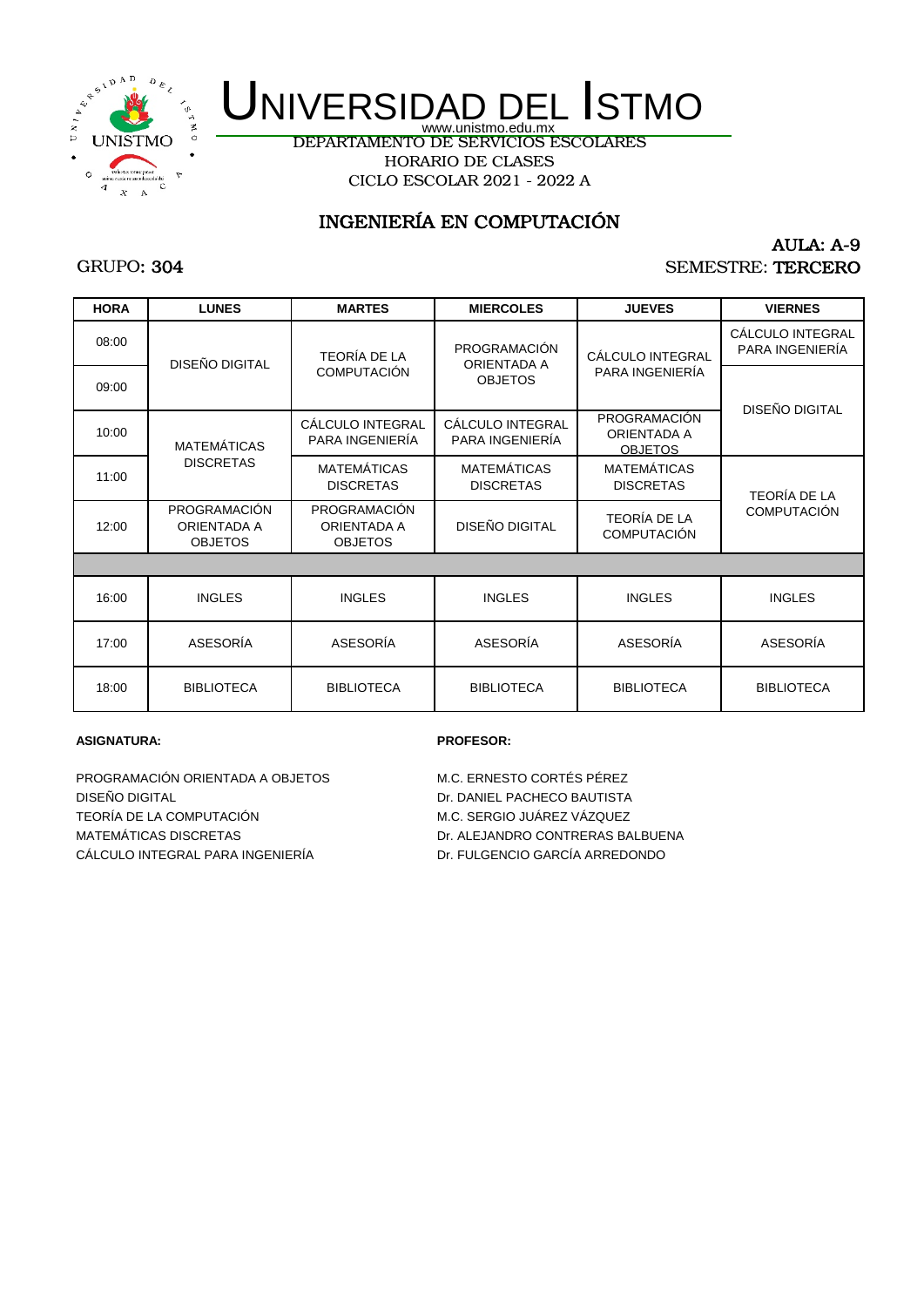

DEPARTAMENTO DE SERVICIOS ESCOLARES HORARIO DE CLASES CICLO ESCOLAR 2021 - 2022 A

## INGENIERÍA EN COMPUTACIÓN

## GRUPO: 504

### AULA: A-20 SEMESTRE: QUINTO

| <b>HORA</b> | <b>LUNES</b>                       | <b>MARTES</b>                      | <b>MIERCOLES</b>                   | <b>JUEVES</b>                                                   | <b>VIERNES</b>                                                  |
|-------------|------------------------------------|------------------------------------|------------------------------------|-----------------------------------------------------------------|-----------------------------------------------------------------|
| 08:00       | PROGRAMACIÓN WEB                   | <b>COMPILADORES</b>                | <b>COMPILADORES</b>                | PROGRAMACIÓN WEB                                                | PROGRAMACIÓN WEB                                                |
| 09:00       |                                    |                                    |                                    |                                                                 | INGENIERÍA DE<br><b>SOFTWARE</b>                                |
| 10:00       | <b>MÉTODOS</b><br><b>NUMÉRICOS</b> | <b>MÉTODOS</b><br><b>NUMÉRICOS</b> | <b>MÉTODOS</b><br><b>NUMÉRICOS</b> | <b>MÉTODOS</b><br><b>NUMÉRICOS</b>                              | <b>MÉTODOS</b><br><b>NUMÉRICOS</b>                              |
| 11:00       | INGENIERÍA DE                      | ARQUITECTURA Y<br>ORGANIZACIÓN DE  | <b>INGENIERÍA DE</b>               | <b>ARQUITECTURA Y</b><br>ORGANIZACIÓN DE<br><b>COMPUTADORAS</b> | <b>COMPILADORES</b>                                             |
| 12:00       | <b>SOFTWARE</b>                    | <b>COMPUTADORAS</b>                | <b>SOFTWARE</b>                    |                                                                 | <b>ARQUITECTURA Y</b><br>ORGANIZACIÓN DE<br><b>COMPUTADORAS</b> |
|             |                                    |                                    |                                    |                                                                 |                                                                 |
| 16:00       | <b>INGLES</b>                      | <b>INGLES</b>                      | <b>INGLES</b>                      | <b>INGLES</b>                                                   | <b>INGLES</b>                                                   |
| 17:00       | ASESORÍA                           | ASESORÍA                           | ASESORÍA                           | ASESORÍA                                                        | ASESORÍA                                                        |
| 18:00       | <b>BIBLIOTECA</b>                  | <b>BIBLIOTECA</b>                  | <b>BIBLIOTECA</b>                  | <b>BIBLIOTECA</b>                                               | <b>BIBLIOTECA</b>                                               |

#### **ASIGNATURA: PROFESOR:**

INGENIERÍA DE SOFTWARE **M.C.A. GUADALUPE TOLEDO TOLEDO** PROGRAMACIÓN WEB I M.C. SERGIO JUÁREZ VÁZQUEZ ARQUITECTURA Y ORGANIZACIÓN DE COMPUTADORAS M.C. FRANCISCO AGUILAR ACEVEDO COMPILADORES Dr. RICARDO CARREÑO AGUILERA MÉTODOS NUMÉRICOS **METODOS NUMÉRICOS** M.C. RAFAEL MÁRQUEZ TIRSO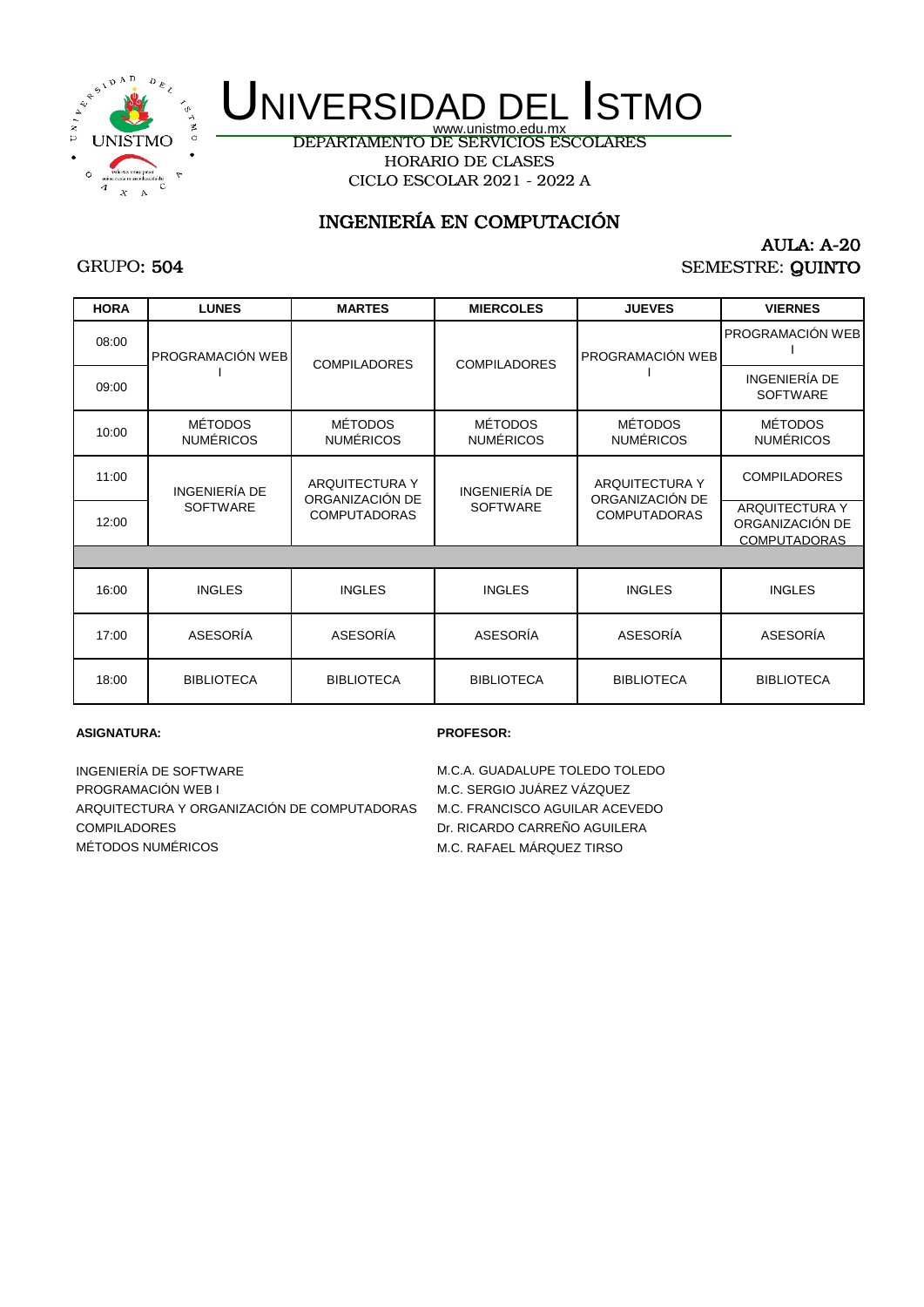

CICLO ESCOLAR 2021 - 2022 A DEPARTAMENTO DE SERVICIOS ESCOLARES HORARIO DE CLASES

## INGENIERÍA EN COMPUTACIÓN

## GRUPO: 704

### AULA: A-31 SEMESTRE: SEPTIMO

| <b>HORA</b> | <b>LUNES</b>                           | <b>MARTES</b>     | <b>MIERCOLES</b>                 | <b>JUEVES</b>                                              | <b>VIERNES</b>                                      |
|-------------|----------------------------------------|-------------------|----------------------------------|------------------------------------------------------------|-----------------------------------------------------|
| 08:00       | <b>REDES DE</b>                        | ASESORÍA          | <b>ASESORÍA</b>                  | PROGRAMACIÓN                                               | <b>ASESORÍA</b>                                     |
| 09:00       | <b>COMPUTADORAS II</b>                 | ASESORÍA          | ASESORÍA                         | <b>FUNCIONAL</b>                                           | ASESORÍA                                            |
| 10:00       | PROGRAMACIÓN<br><b>FUNCIONAL</b>       | ASESORÍA          | PROGRAMACIÓN<br><b>FUNCIONAL</b> | <b>INTERACCIÓN</b><br>HUMANO-<br><b>COMPUTADORA</b>        | <b>INTERACCIÓN</b><br>HUMANO-<br><b>COMPUTADORA</b> |
| 11:00       |                                        | ASESORÍA          |                                  |                                                            | <b>BIBLIOTECA</b>                                   |
|             | ADMINISTRACIÓN Y                       |                   | <b>REDES DE</b>                  | ADMINISTRACIÓN Y<br><b>DIRECCIÓN</b><br><b>EMPRESARIAL</b> | ADMINISTRACIÓN Y                                    |
| 12:00       | <b>DIRECCIÓN</b><br><b>EMPRESARIAL</b> | ASESORÍA          | <b>COMPUTADORAS II</b>           |                                                            | <b>DIRECCIÓN</b><br><b>EMPRESARIAL</b>              |
|             |                                        |                   |                                  |                                                            |                                                     |
| 16:00       | <b>INTERACCIÓN</b><br>HUMANO-          | ASESORÍA          | <b>INTERACCIÓN</b><br>HUMANO-    | ASESORÍA                                                   | PROBABILIDAD Y<br><b>ESTADÍSTICA</b>                |
| 17:00       | <b>COMPUTADORA</b>                     | ASESORÍA          | <b>COMPUTADORA</b>               | ASESORÍA                                                   |                                                     |
|             | PROBABILIDAD Y                         |                   | PROBABILIDAD Y                   |                                                            | <b>REDES DE</b>                                     |
| 18:00       | <b>ESTADÍSTICA</b>                     | <b>BIBLIOTECA</b> | <b>ESTADÍSTICA</b>               | <b>BIBLIOTECA</b>                                          | <b>COMPUTADORAS II</b>                              |

#### **ASIGNATURA: PROFESOR:**

ADMINISTRACIÓN Y DIRECCIÓN EMPRESARIAL M.A.G.N. SILVIA REYES JIMÉNEZ INTERACCIÓN HUMANO-COMPUTADORA M.C.A. GUADALUPE TOLEDO TOLEDO PROGRAMACIÓN FUNCIONAL **M.C. ERNESTO CORTÉS PÉREZ** REDES DE COMPUTADORAS II DE LOS DE LOS DE LOS DE LOS DE LOS DE LOS DE LOS DE LOS DE LOS DE LOS DE LOS DE LOS D PROBABILIDAD Y ESTADÍSTICA M.C. CÉSAR ADRIÁN HERNÁNDEZ AGUILAR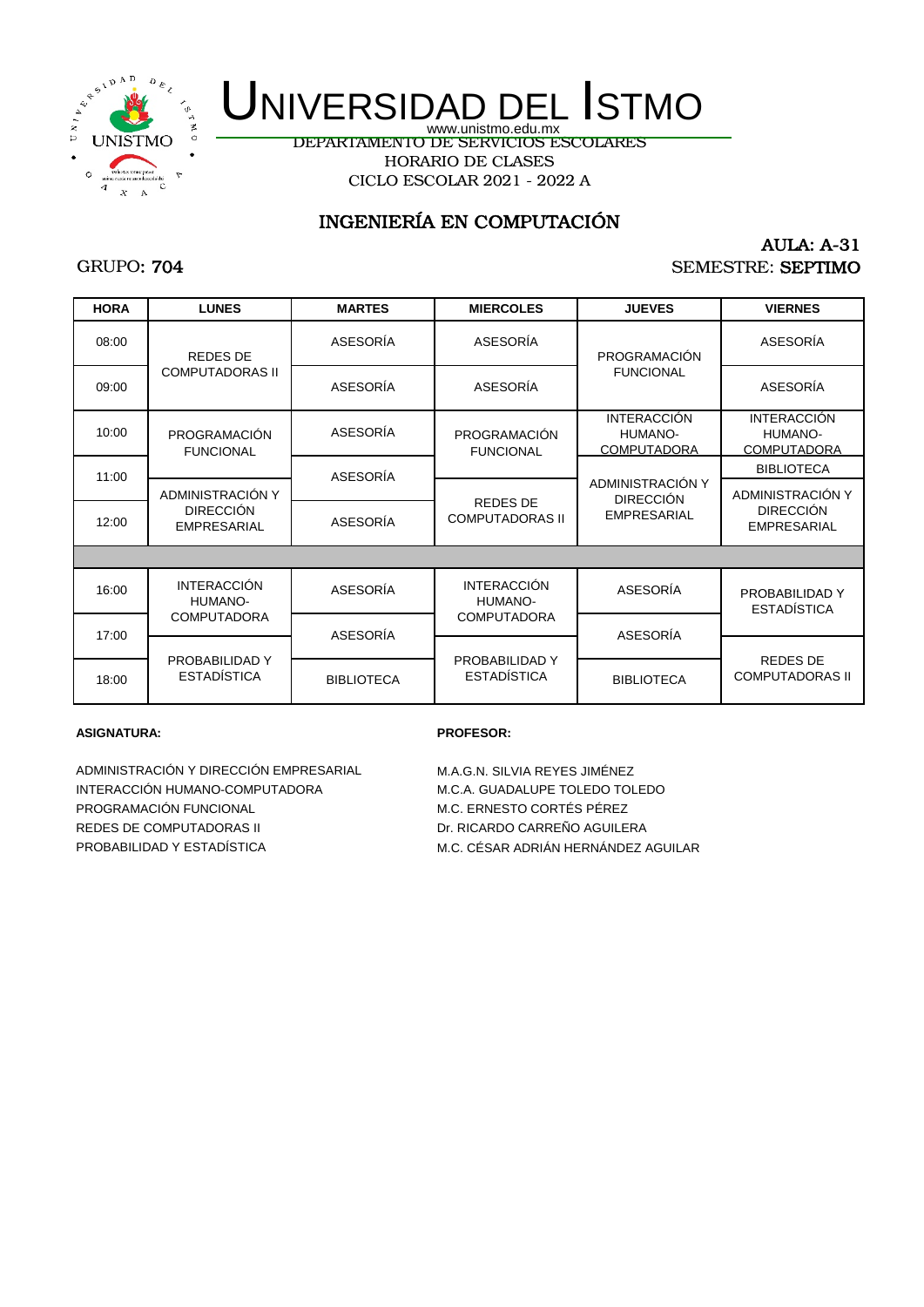

DEPARTAMENTO DE SERVICIOS ESCOLARES HORARIO DE CLASES CICLO ESCOLAR 2021 - 2022 A

## INGENIERÍA EN COMPUTACIÓN

## GRUPO: 904

### AULA: A-36 SEMESTRE: NOVENO

| <b>HORA</b> | <b>LUNES</b>                                        | <b>MARTES</b>                                 | <b>MIERCOLES</b>                              | <b>JUEVES</b>                                 | <b>VIERNES</b>                             |
|-------------|-----------------------------------------------------|-----------------------------------------------|-----------------------------------------------|-----------------------------------------------|--------------------------------------------|
| 08:00       | <b>INVESTIGACIÓN DE</b><br><b>OPERACIONES</b>       | <b>INVESTIGACIÓN DE</b><br><b>OPERACIONES</b> | <b>BASES DE DATOS</b>                         | ADMINISTRACIÓN DE                             | ADMINISTRACIÓN DE                          |
| 09:00       |                                                     |                                               | AVANZADAS                                     | <b>REDES</b>                                  | <b>REDES</b>                               |
| 10:00       | ADMINISTRACIÓN DE<br><b>BASES DE DATOS</b>          | <b>BASES DE DATOS</b><br><b>AVANZADAS</b>     | <b>INVESTIGACIÓN DE</b><br><b>OPERACIONES</b> | <b>INVESTIGACIÓN DE</b><br><b>OPERACIONES</b> | <b>BASES DE DATOS</b><br>AVANZADAS         |
| 11:00       | ADMINISTRACIÓN DE                                   |                                               |                                               | ADMINISTRACIÓN DE<br><b>BASES DE DATOS</b>    |                                            |
| 12:00       | <b>REDES</b><br>DESARROLLO DE<br><b>VIDEOJUEGOS</b> | DESARROLLO DE<br><b>VIDEOJUEGOS</b>           | DESARROLLO DE<br><b>VIDEOJUEGOS</b>           |                                               | ADMINISTRACIÓN DE<br><b>BASES DE DATOS</b> |
|             |                                                     |                                               |                                               |                                               |                                            |
| 16:00       | ASESORIA                                            | ASESORIA                                      | ASESORIA                                      | ASESORIA                                      | ASESORIA                                   |
| 17:00       | ASESORÍA                                            | ASESORÍA                                      | ASESORÍA                                      | ASESORÍA                                      | ASESORÍA                                   |
| 18:00       | <b>BIBLIOTECA</b>                                   | <b>BIBLIOTECA</b>                             | <b>BIBLIOTECA</b>                             | <b>BIBLIOTECA</b>                             | <b>BIBLIOTECA</b>                          |

#### **ASIGNATURA: PROFESOR:**

DESARROLLO DE VIDEOJUEGOS M.C. SERGIO JUÁREZ VÁZQUEZ ADMINISTRACIÓN DE REDES DE DESEMBORACIÓN DE REDES ADMINISTRACIÓN DE BASES DE DATOS M.C.A. GUADALUPE TOLEDO TOLEDO BASES DE DATOS AVANZADAS MODERNIAS M.C.C. OMAR NIEVA GARCÍA INVESTIGACIÓN DE OPERACIONES DR. ÁLVARO CASTAÑEDA MENDOZA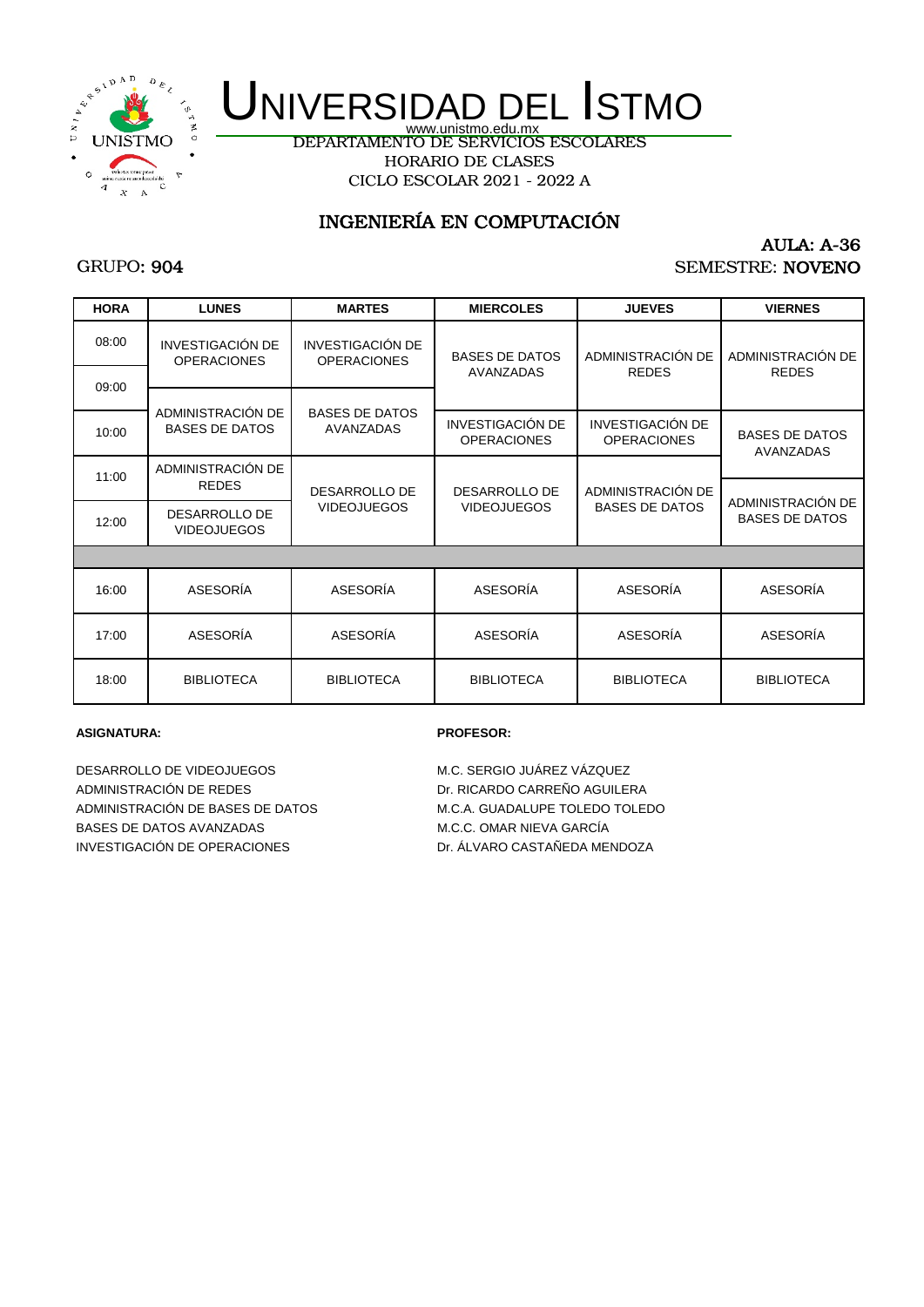

DEPARTAMENTO DE SERVICIOS ESCOLARES HORARIO DE CLASES CICLO ESCOLAR 2021 - 2022 A

## INGENIERÍA INDUSTRIAL

## GRUPO: 107

#### AULA: A-5 SEMESTRE: PRIMERO

| <b>HORA</b>        | <b>LUNES</b>                                                   | <b>MARTES</b>                                                  | <b>MIÉRCOLES</b>                                               | <b>JUEVES</b>                                                  | <b>VIERNES</b>                                                 |
|--------------------|----------------------------------------------------------------|----------------------------------------------------------------|----------------------------------------------------------------|----------------------------------------------------------------|----------------------------------------------------------------|
| 08:00              | MECÁNICA CI ÁSICA                                              | MECÁNICA CLÁSICA                                               | MECÁNICA CLÁSICA                                               | MECÁNICA CI ÁSICA                                              | MECÁNICA CLÁSICA                                               |
| 09:00              | <b>HISTORIA DEL</b><br><b>PENSAMIENTO</b><br><b>FILOSÓFICO</b> | <b>HISTORIA DEL</b><br><b>PENSAMIENTO</b><br><b>FILOSÓFICO</b> | <b>HISTORIA DEL</b><br><b>PENSAMIENTO</b><br><b>FILOSÓFICO</b> | <b>HISTORIA DEL</b><br><b>PENSAMIENTO</b><br><b>FILOSÓFICO</b> | <b>HISTORIA DEL</b><br><b>PENSAMIENTO</b><br><b>FILOSÓFICO</b> |
| 10:00              | INTRODUCCIÓN A LA<br><b>INGENIERÍA</b><br><b>INDUSTRIAL</b>    | INTRODUCCIÓN A LA<br><b>INGENIERÍA</b><br><b>INDUSTRIAL</b>    | INTRODUCCIÓN A LA<br><b>INGENIERÍA</b><br><b>INDUSTRIAL</b>    | INTRODUCCIÓN A LA<br><b>INGENIERÍA</b><br><b>INDUSTRIAL</b>    | INTRODUCCIÓN A LA<br><b>INGENIERÍA</b><br><b>INDUSTRIAL</b>    |
| 11:00              | CÁLCULO<br><b>DIFERENCIAL</b>                                  | CÁLCULO<br><b>DIFERENCIAL</b>                                  | CÁLCULO<br><b>DIFERENCIAL</b>                                  | CÁLCULO<br><b>DIFERENCIAL</b>                                  | CÁLCULO<br><b>DIFERENCIAL</b>                                  |
| 12:00              | <b>BIBLIOTECA</b>                                              | <b>BIBLIOTECA</b>                                              | <b>BIBLIOTECA</b>                                              | <b>BIBLIOTECA</b>                                              | <b>BIBLIOTECA</b>                                              |
|                    |                                                                |                                                                |                                                                |                                                                |                                                                |
| 16:00              |                                                                | ASESORÍA                                                       | ASESORÍA                                                       |                                                                |                                                                |
| 17:00              | <b>DIBUJO INDUSTRIAL</b>                                       |                                                                |                                                                | <b>DIBUJO INDUSTRIAL</b>                                       | <b>BIBLIOTECA</b>                                              |
|                    |                                                                |                                                                |                                                                |                                                                |                                                                |
| 18:00              |                                                                | <b>BIBLIOTECA</b>                                              | <b>BIBLIOTECA</b>                                              |                                                                |                                                                |
| <b>ASIGNATURA:</b> |                                                                |                                                                | <b>PROFESOR:</b>                                               |                                                                |                                                                |

CÁLCULO DIFERENCIAL DR. EDGAR LÓPEZ MARTÍNEZ MECÁNICA CLÁSICA MEXICA MEDICA DE MAIS MECÁNICA CLÁSICA MEXICA MEXICA PÉREZ DIBUJO TÉCNICO INDUSTRIAL M. EN C FRANCISCO JAVIER SOL SAMPEDRO HISTORIA DEL PENSAMIENTO FILOSÓFICO LIC. LIVIA ELENA ESCALONA SOTO INTRODUCCIÓN A LA INGENIERÍA INDUSTRIAL M. EN C. NICOLÁS HERNÁNDEZ RUIZ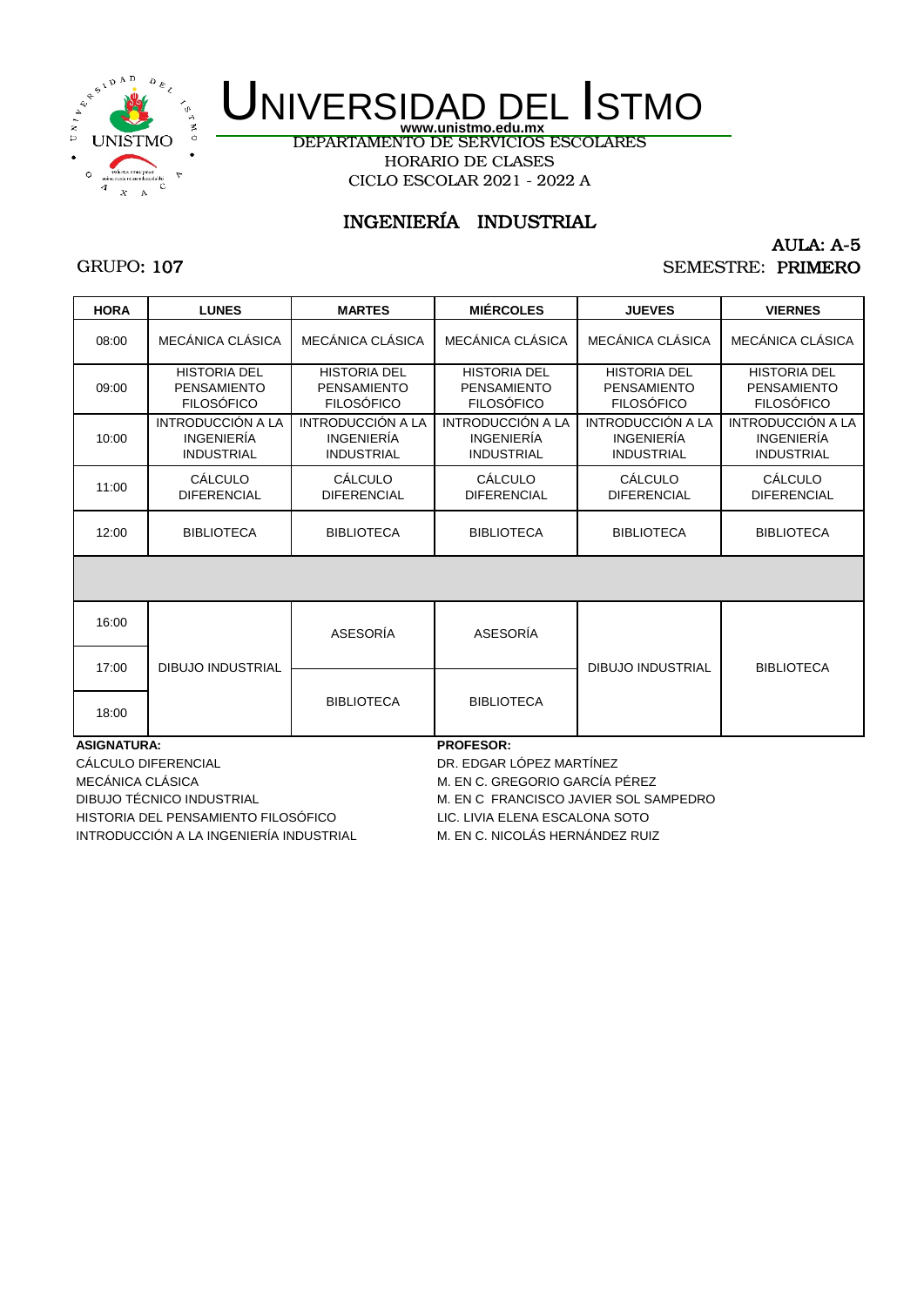

DEPARTAMENTO DE SERVICIOS ESCOLARES HORARIO DE CLASES CICLO ESCOLAR 2021 - 2022 A

## INGENIERÍA INDUSTRIAL

## GRUPO: 307

### AULA: A-13 SEMESTRE: TERCERO

| <b>HORA</b>        | <b>LUNES</b>                              | <b>MARTES</b>                             | <b>MIÉRCOLES</b>                          | <b>JUEVES</b>                             | <b>VIERNES</b>                            |
|--------------------|-------------------------------------------|-------------------------------------------|-------------------------------------------|-------------------------------------------|-------------------------------------------|
| 08:00              | ADMINISTRACIÓN Y<br><b>FACTOR HUMANO</b>  | ADMINISTRACIÓN Y<br><b>FACTOR HUMANO</b>  | <b>BIBLIOTECA</b>                         | <b>BIBLIOTECA</b>                         | <b>INGENIERÍA</b>                         |
| 09:00              |                                           |                                           | ADMINISTRACIÓN Y                          | ADMINISTRACIÓN Y                          | <b>ELÉCTRICA</b>                          |
|                    | ASESORÍA                                  | ASESORÍA                                  | <b>FACTOR HUMANO</b>                      | <b>FACTOR HUMANO</b>                      |                                           |
| 10:00              | <b>INGLÉS</b>                             | <b>INGLÉS</b>                             | <b>INGLÉS</b>                             | <b>INGLÉS</b>                             | <b>INGLÉS</b>                             |
| 11:00              | QUÍMICA GENERAL                           | QUÍMICA GENERAL                           | QUÍMICA GENERAL                           | QUÍMICA GENERAL                           | QUÍMICA GENERAL                           |
| 12:00              | <b>ECUACIONES</b><br><b>DIFERENCIALES</b> | <b>ECUACIONES</b><br><b>DIFERENCIALES</b> | <b>ECUACIONES</b><br><b>DIFERENCIALES</b> | <b>ECUACIONES</b><br><b>DIFERENCIALES</b> | <b>ECUACIONES</b><br><b>DIFERENCIALES</b> |
|                    |                                           |                                           |                                           |                                           |                                           |
| 16:00              | <b>INGENIERÍA</b><br><b>ELÉCTRICA</b>     | PROGRAMACIÓN<br><b>ESTRUCTURADA</b>       | PROGRAMACIÓN<br><b>ESTRUCTURADA</b>       |                                           | <b>BIBLIOTECA</b>                         |
| 17:00              |                                           |                                           |                                           | INGENIERÍA ELÉCTRICA                      |                                           |
|                    |                                           |                                           | <b>INGENIERÍA</b>                         |                                           | PROGRAMACIÓN                              |
| 18:00              | <b>BIBLIOTECA</b>                         | <b>BIBLIOTECA</b>                         | <b>ELÉCTRICA</b>                          |                                           | <b>ESTRUCTURADA</b>                       |
|                    |                                           |                                           |                                           | ASESORÍA                                  |                                           |
| <b>ASIGNATURA:</b> |                                           |                                           | <b>PROFESOR:</b>                          |                                           |                                           |

ECUACIONES DIFERENCIALES DR. SERGIO SÁNCHEZ SÁNCHEZ QUÍMICA GENERAL **M. EN C. ELSA MENDOZA AMÉZQUITA** INGENIERÍA ELÉCTRICA **M. EN I. UBALDO JERÓNIMO CARRERA** PROGRAMACIÓN ESTRUCTURADA M. EN C. ERNESTO CORTÉS PÉREZ

ADMINISTRACIÓN DEL FACTOR HUMANO M. EN C. CARLOS JAVIER MARTÍNEZ HERNÁNDEZ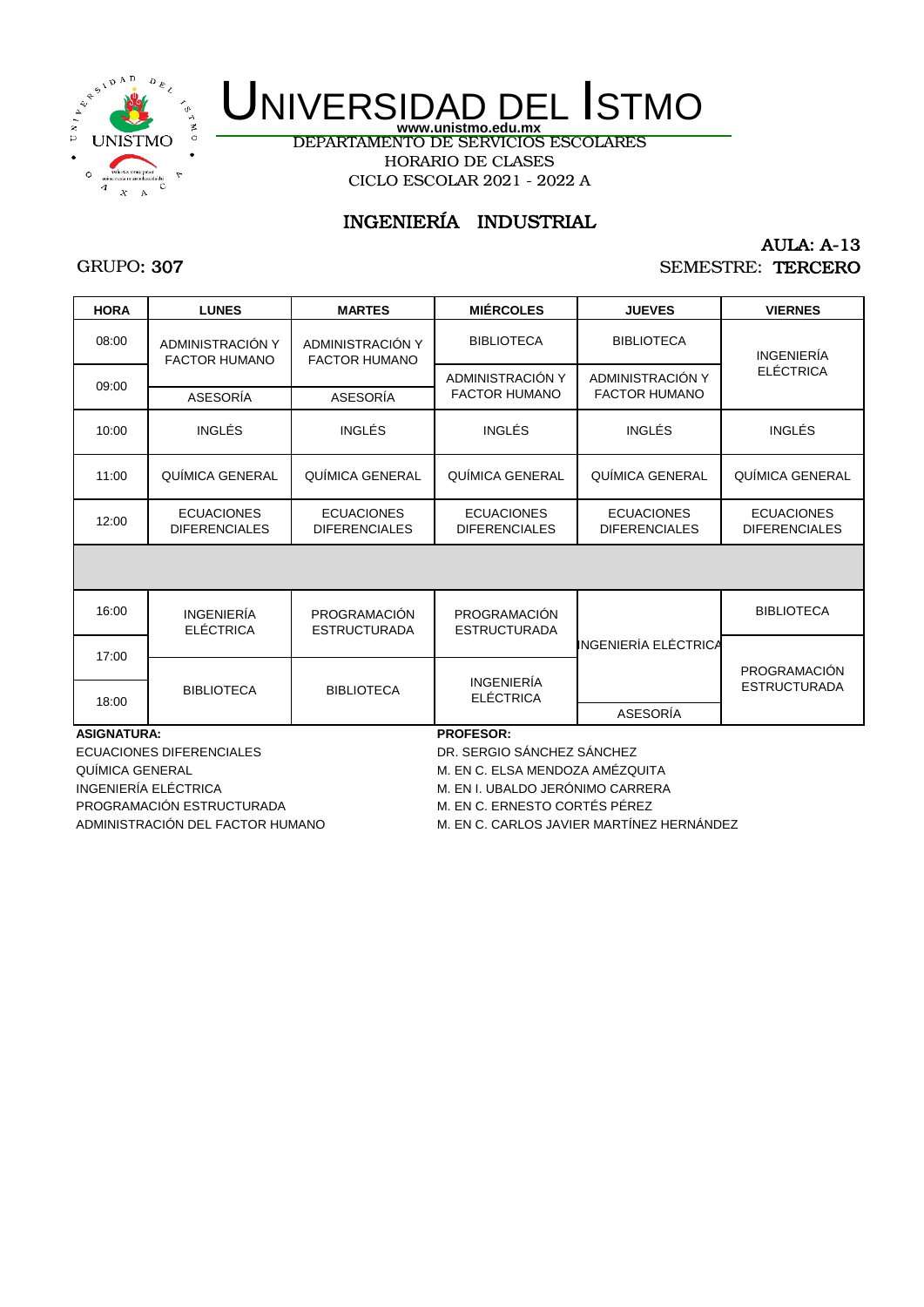

DEPARTAMENTO DE SERVICIOS ESCOLARES HORARIO DE CLASES CICLO ESCOLAR 2021 - 2022 A

## INGENIERÍA INDUSTRIAL

## GRUPO: 507

### AULA: A-21 SEMESTRE: QUINTO

| <b>HORA</b>        | <b>LUNES</b>                                                   | <b>MARTES</b>                                                  | <b>MIÉRCOLES</b>                                               | <b>JUEVES</b>                                                  | <b>VIERNES</b>                            |
|--------------------|----------------------------------------------------------------|----------------------------------------------------------------|----------------------------------------------------------------|----------------------------------------------------------------|-------------------------------------------|
| 08:00              | <b>ESTUDIO DEL</b><br><b>TRABAJO Y</b><br><b>PRODUCTIVIDAD</b> | <b>ESTUDIO DEL</b><br><b>TRABAJO Y</b><br><b>PRODUCTIVIDAD</b> | <b>ESTUDIO DEL</b><br><b>TRABAJO Y</b><br><b>PRODUCTIVIDAD</b> | <b>ESTUDIO DEL</b><br><b>TRABAJO Y</b><br><b>PRODUCTIVIDAD</b> | <b>MAQUINARIA Y</b>                       |
| 09:00              | <b>ESTADÍSTICA</b>                                             | <b>ESTADÍSTICA</b>                                             | <b>ESTADÍSTICA</b>                                             | <b>ESTADÍSTICA</b>                                             | <b>EQUIPO INDUSTRIAL</b>                  |
| 10:00              | <b>INGLÉS</b>                                                  | INGLÉS                                                         | <b>INGLÉS</b>                                                  | <b>INGLÉS</b>                                                  | INGLÉS                                    |
| 11:00              | METROLOGÍA E<br><b>INSTRUMENTACIÓN</b>                         | METROLOGÍA E<br><b>INSTRUMENTACIÓN</b>                         | <b>METROLOGÍA E</b><br><b>INSTRUMENTACIÓN</b>                  | METROLOGÍA E<br><b>INSTRUMENTACIÓN</b>                         | METROLOGÍA E<br><b>INSTRUMENTACIÓN</b>    |
| 12:00              | <b>ECUACIONES</b><br><b>DIFERENCIALES</b>                      | <b>ECUACIONES</b><br><b>DIFERENCIALES</b>                      | <b>ECUACIONES</b><br><b>DIFERENCIALES</b>                      | <b>ECUACIONES</b><br><b>DIFERENCIALES</b>                      | <b>ECUACIONES</b><br><b>DIFERENCIALES</b> |
|                    |                                                                |                                                                |                                                                |                                                                |                                           |
| 16:00              | MECÁNICA DE<br><b>FLUIDOS</b>                                  | <b>MAQUINARIA Y</b><br><b>EQUIPO INDUSTRIAL</b>                | MECÁNICA DE                                                    | ASESORÍA                                                       | <b>ESTADÍSTICA</b>                        |
| 17:00              |                                                                |                                                                | <b>FLUIDOS</b>                                                 | ASESORÍA                                                       | ASESORÍA                                  |
| 18:00              | <b>MAQUINARIA Y</b><br>EQUIPO INDUSTRIAL                       | MECÁNICA DE<br><b>FLUIDOS</b>                                  | ASESORÍA                                                       | ASESORÍA                                                       | ASESORÍA                                  |
| <b>ASIGNATURA:</b> |                                                                |                                                                | <b>PROFESOR:</b>                                               |                                                                |                                           |

ESTUDIO DEL TRABAJO Y PRODUCTIVIDAD M. EN C. NICOLÁS HERNÁNDEZ RUIZ ESTADÍSTICA DR. EDUARDO MARTÍNEZ MENDOZA MAQUINARIA Y EQUIPO INDUSTRIAL M. EN I. UBALDO JERÓNIMO CARRERA MECÁNICA DE FLUIDOS DE ENTRENSIONAL ESTA DE ADRIÁN EFRÉN SÁNCHEZ CHACÓN

METROLOGÍA E INSTRUMENTACIÓN METROLOGÍA E INSTRUMENTACIÓN METROLOGÍA E INSTRUMENTACIÓN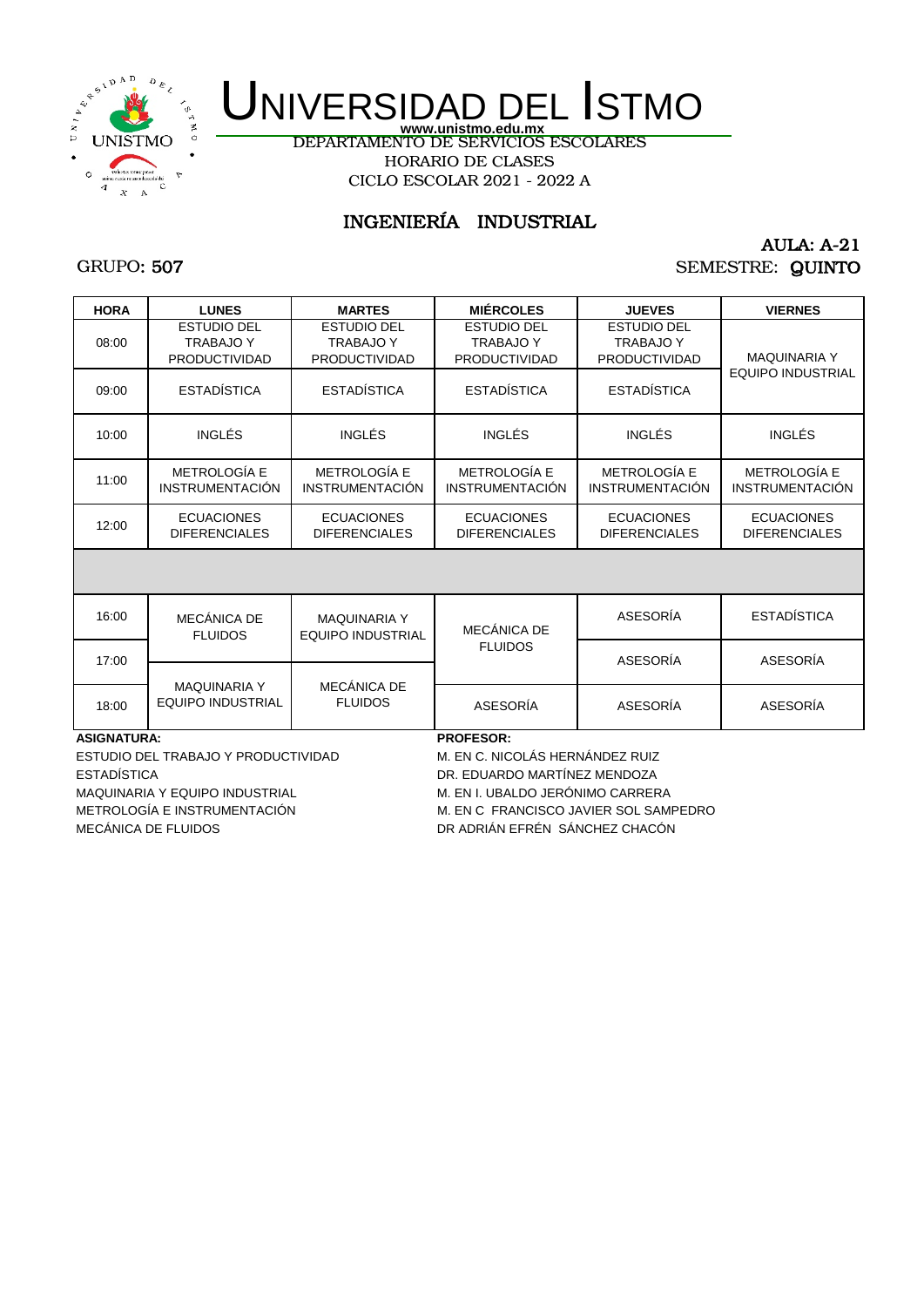

DEPARTAMENTO DE SERVICIOS ESCOLARES

HORARIO DE CLASES CICLO ESCOLAR 2021 - 2022 A

## INGENIERÍA INDUSTRIAL

## GRUPO: 707

### AULA: A-15 Y A-16 SEMESTRE: SÉPTIMO

| <b>HORA</b>        | <b>LUNES</b>                          | <b>MARTES</b>                                             | <b>MIÉRCOLES</b>                                          | <b>JUEVES</b>                               | <b>VIERNES</b>                                     |
|--------------------|---------------------------------------|-----------------------------------------------------------|-----------------------------------------------------------|---------------------------------------------|----------------------------------------------------|
| 08:00              | <b>MEDIO AMBIENTE</b>                 | <b>BIBLIOTECA</b>                                         | <b>MEDIO AMBIENTE</b>                                     | <b>BIBLIOTECA</b>                           | <b>BIBLIOTECA</b>                                  |
| 09:00              | PROCESOS DE<br><b>MANUFACTURA II</b>  | PROCESOS DE<br><b>MANUFACTURA II</b>                      | PROCESOS DE<br><b>MANUFACTURA II</b>                      | <b>PROCESOS DE</b><br><b>MANUFACTURA II</b> | PROCESOS DE<br><b>MANUFACTURA II</b>               |
| 10:00              | <b>INGLÉS</b>                         | <b>INGLÉS</b>                                             | <b>INGLÉS</b>                                             | <b>INGLÉS</b>                               | <b>INGLÉS</b>                                      |
| 11:00              | <b>INGENIERÍA</b><br><b>ECONÓMICA</b> | <b>INGENIERÍA</b><br><b>ECONÓMICA</b>                     | <b>INGENIERÍA</b><br><b>ECONÓMICA</b>                     | <b>INGENIERÍA</b>                           | ADMINISTRACIÓN DE                                  |
| 12:00              | <b>BIBLIOTECA</b>                     | ADMINISTRACIÓN DE<br><b>RECURSOS</b><br><b>MATERIALES</b> | ADMINISTRACIÓN DE<br><b>RECURSOS</b><br><b>MATERIALES</b> | <b>ECONÓMICA</b>                            | <b>RECURSOS</b><br><b>MATERIALES</b>               |
|                    |                                       |                                                           |                                                           |                                             |                                                    |
|                    | ADMINISTRACIÓN DE                     |                                                           |                                                           | <b>BIBLIOTECA</b>                           |                                                    |
| 16:00              | <b>RECURSOS</b><br><b>MATERIALES</b>  | <b>CONTROL</b><br><b>ESTADÍSTICO DE</b>                   | <b>BIBLIOTECA</b>                                         | ASESORÍAS                                   | <b>MEDIO AMBIENTE</b>                              |
| 17:00              | CONTROL                               | <b>CALIDAD</b>                                            |                                                           |                                             |                                                    |
| 18:00              | ESTADÍSTICO DE<br><b>CALIDAD</b>      | <b>MEDIO AMBIENTE</b>                                     | ASESORÍA                                                  | ASESORÍA                                    | <b>CONTROL</b><br>ESTADÍSTICO DE<br><b>CALIDAD</b> |
| <b>ASIGNATURA:</b> |                                       |                                                           | <b>PROFESOR:</b>                                          |                                             |                                                    |

CONTROL ESTADÍSTICO DE CALIDAD DE DE CONTROL ESTADÍSTICO DE CALIDAD DR. EDUARDO MARTÍNEZ MENDOZA ADMINISTRACIÓN DE RECURSOS MATERIALES M. EN C. CARLOS JAVIER MARTÍNEZ HERNÁNDEZ PROCESOS DE MANUFACTURA II M. EN C. NICOLÁS HERNÁNDEZ RUIZ INGENIERÍA ECONÓMICA **M. EN I. UBALDO JERÓNIMO CARRERA** 

MEDIO AMBIENTE **M. EN C FRANCISCO JAVIER SOL SAMPEDRO**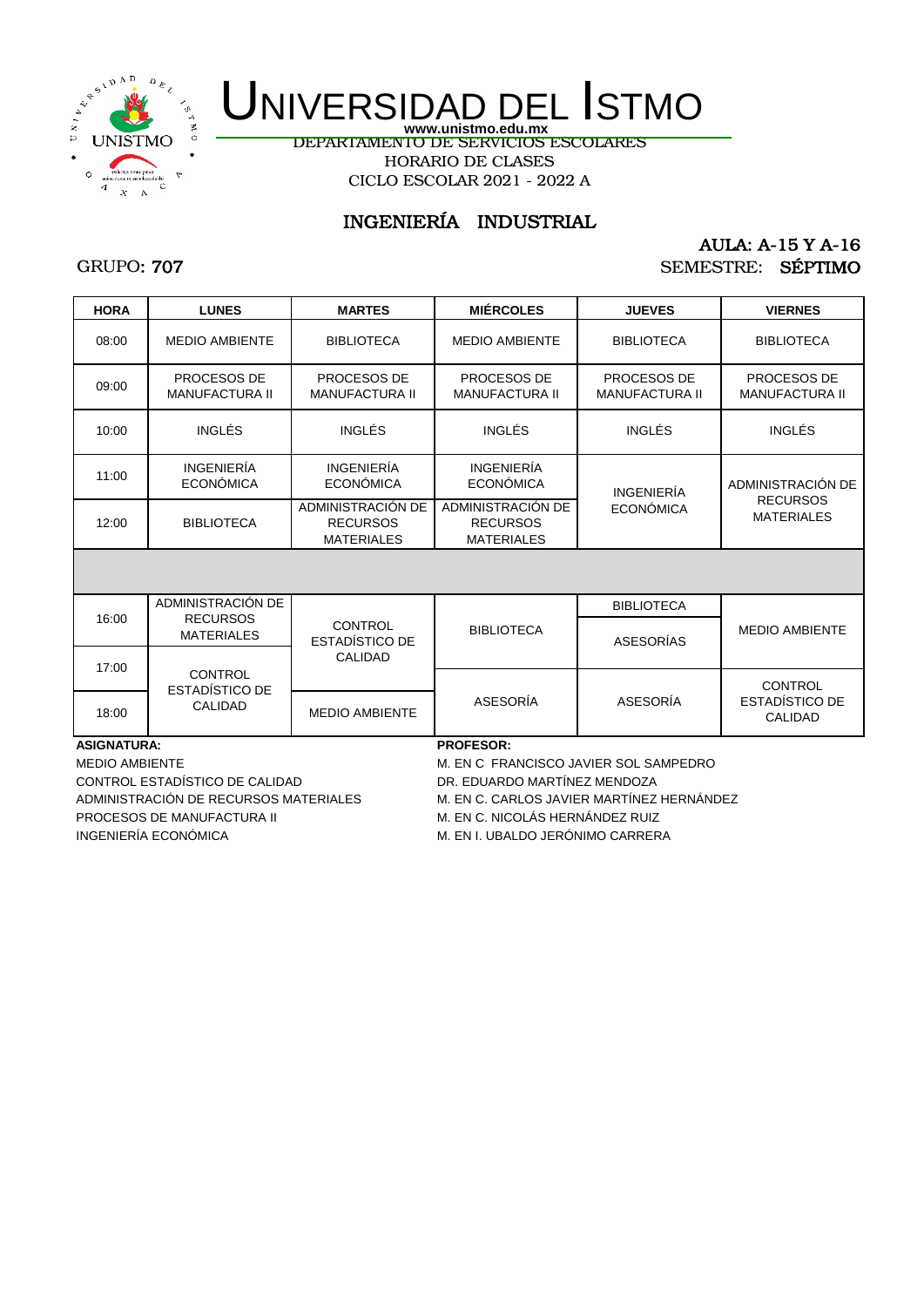

DEPARTAMENTO DE SERVICIOS ESCOLARES HORARIO DE CLASES CICLO ESCOLAR 2021 - 2022 A

## INGENIERÍA INDUSTRIAL

## GRUPO: 907

AULA: A-37 SEMESTRE: NOVENO

| <b>HORA</b>        | <b>LUNES</b>                        | <b>MARTES</b>                                                                                    | <b>MIÉRCOLES</b>                               | <b>JUEVES</b>                         | <b>VIERNES</b>                                                         |
|--------------------|-------------------------------------|--------------------------------------------------------------------------------------------------|------------------------------------------------|---------------------------------------|------------------------------------------------------------------------|
| 08:00              |                                     | DISEÑO Y                                                                                         | PLANEACIÓN                                     | DISEÑO Y<br>CONSTRUCCIÓN DE           | <b>DISEÑO Y</b><br>CONSTRUCCIÓN DE<br><b>PLANTAS</b>                   |
| 09:00              | PLANEACIÓN<br><b>ORGANIZACIONAL</b> | CONSTRUCCIÓN DE<br><b>PLANTAS</b><br><b>INDUSTRIALES</b>                                         | ORGANIZACIONAL                                 | <b>PLANTAS</b><br><b>INDUSTRIALES</b> | FORMULACIÓN Y<br><b>EVALUACIÓN</b><br>ECONÓMICA DE<br><b>PROYECTOS</b> |
| 10:00              | <b>INGLÉS</b>                       | INGLÉS                                                                                           | INGLÉS                                         | <b>INGLÉS</b>                         | <b>INGLÉS</b>                                                          |
| 11:00              | FORMULACIÓN Y                       | <b>OPTATIVA</b><br>EVALUACIÓN<br>(DESARROLLO<br>ECONÓMICA DE<br>SUSTENTABLE)<br><b>PROYECTOS</b> | <b>OPTATIVA</b><br>(DESARROLLO<br>SUSTENTABLE) | <b>BIBLIOTECA</b>                     | <b>BIBLIOTECA</b>                                                      |
| 12:00              |                                     |                                                                                                  |                                                |                                       | <b>OPTATIVA</b><br>(DESARROLLO<br>SUSTENTABLE)                         |
|                    |                                     |                                                                                                  |                                                |                                       |                                                                        |
| 16:00              | LOGÍSTICA                           | FORMULACIÓN Y<br><b>EVALUACIÓN</b>                                                               | LOGÍSTICA                                      | <b>PLANEACIÓN</b>                     | LOGÍSTICA                                                              |
| 17:00              |                                     | ECONÓMICA DE<br><b>PROYECTOS</b>                                                                 |                                                | <b>ORGANIZACIONAL</b>                 |                                                                        |
|                    |                                     |                                                                                                  | <b>ASESORÍA</b>                                |                                       | <b>ASESORÍA</b>                                                        |
| 18:00              | ASESORÍA                            | ASESORÍA                                                                                         | <b>ASESORÍAS</b>                               | ASESORÍA                              | ASESORÍA                                                               |
| <b>ASIGNATURA:</b> |                                     |                                                                                                  | <b>PROFESOR:</b>                               |                                       |                                                                        |

DISEÑO Y CONSTRUCCIÓN DE PLANTAS INDUSTRIALES M. EN C FRANCISCO JAVIER SOL SAMPEDRO PLANEACIÓN ORGANIZACIONAL **M. EN A. SILVIA REYES JIMÉNEZ** 

FORMULACIÓN Y EVALUACIÓN DE PROYECTOS M. EN C. CARLOS JAVIER MARTÍNEZ HERNÁNDEZ DESARROLLO SUSTENTABLE (OPTATIVA I) M. EN C. NICOLÁS HERNÁNDEZ RUIZ

LOGÍSTICA DR. EDUARDO MARTÍNEZ MENDOZA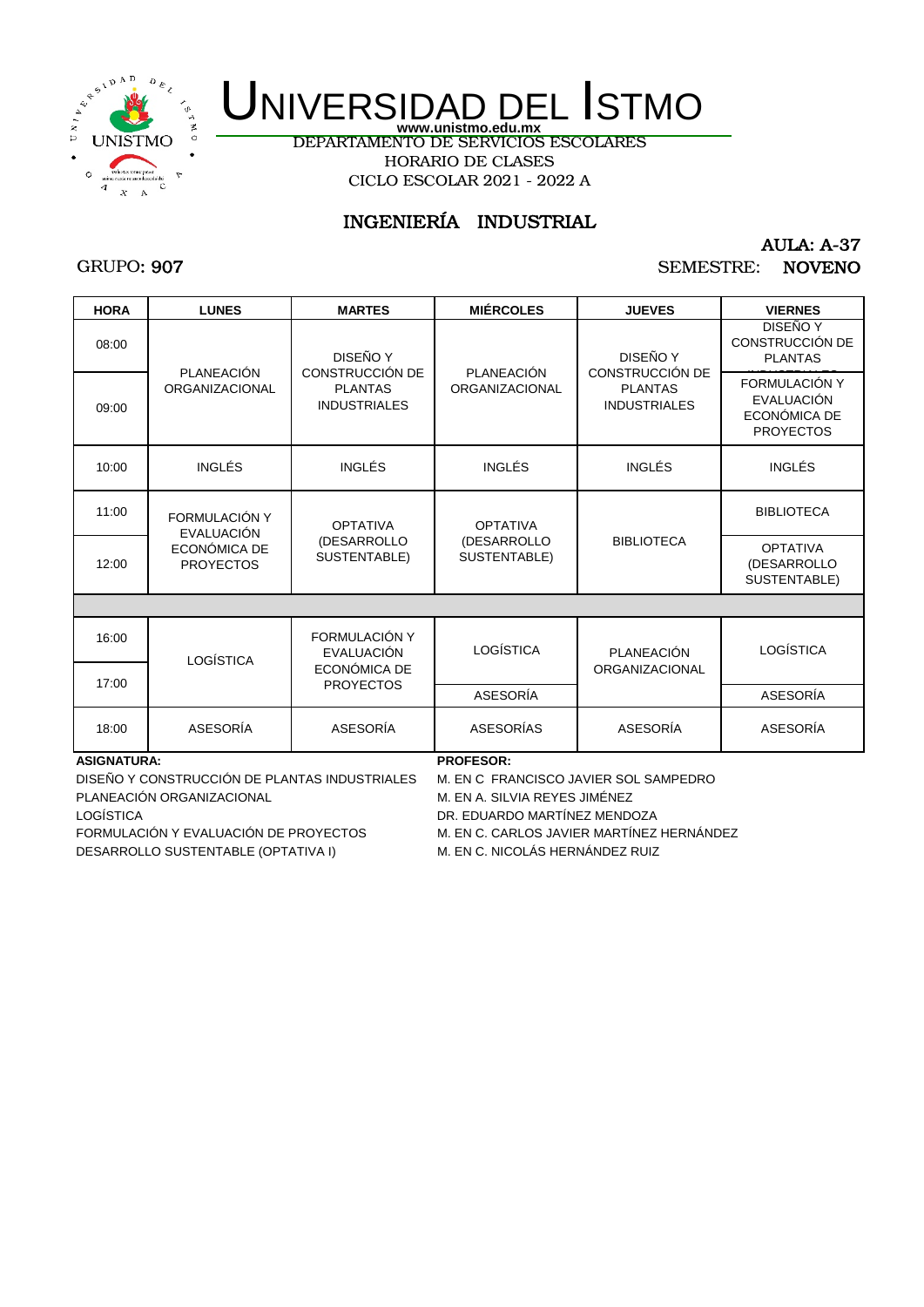

DEPARTAMENTO DE SERVICIOS ESCOLARES HORARIO DE CLASES

CICLO ESCOLAR 2021 - 2022 A

## LICENCIATURA EN MATEMÁTICAS APLICADAS

## GRUPO: 110

#### AULA: A-6 SEMESTRE: PRIMERO

| <b>HORA</b> | <b>LUNES</b>                                                   | <b>MARTES</b>                                                  | <b>MIERCOLES</b>                    | <b>JUEVES</b>                         | <b>VIERNES</b>                        |
|-------------|----------------------------------------------------------------|----------------------------------------------------------------|-------------------------------------|---------------------------------------|---------------------------------------|
| 08:00       | <b>GEOMETRÍA</b><br><b>EUCLIDIANA</b>                          | <b>GEOMETRÍA</b><br><b>EUCLIDIANA</b>                          | <b>MATEMÁTICAS</b><br><b>BÁSICA</b> | <b>MATEMÁTICAS</b><br><b>BÁSICA</b>   | PROGRAMACIÓN<br><b>ESTRUCTURADA</b>   |
| 09:00       |                                                                |                                                                |                                     |                                       | <b>BIBLIOTECA</b>                     |
|             | <b>BIBLIOTECA</b>                                              | <b>BIBLIOTECA</b>                                              | <b>BIBLIOTECA</b>                   | <b>BIBLIOTECA</b>                     | <b>BIBLIOTECA</b>                     |
| 10:00       | MATEMÁTICAS<br><b>BÁSICA</b>                                   | <b>MATEMÁTICAS</b><br><b>BÁSICA</b>                            | <b>BIBLIOTECA</b>                   | <b>GEOMETRÍA</b><br><b>EUCLIDIANA</b> | <b>GEOMETRÍA</b><br><b>EUCLIDIANA</b> |
| 11:00       | <b>HISTORIA DEL</b><br><b>PENSAMIENTO</b><br><b>FILOSÓFICO</b> | <b>HISTORIA DEL</b><br><b>PENSAMIENTO</b><br><b>FILOSÓFICO</b> | PROGRAMACIÓN<br><b>ESTRUCTURADA</b> | PROGRAMACIÓN<br><b>ESTRUCTURADA</b>   | <b>BIBLIOTECA</b>                     |
| 12:00       | <b>HISTORIA DEL</b><br><b>PENSAMIENTO</b><br><b>FILOSÓFICO</b> | <b>HISTORIA DEL</b><br><b>PENSAMIENTO</b><br><b>FILOSÓFICO</b> | PROGRAMACIÓN<br><b>ESTRUCTURADA</b> | PROGRAMACIÓN<br><b>ESTRUCTURADA</b>   | PROGRAMACIÓN<br><b>ESTRUCTURADA</b>   |
|             |                                                                |                                                                |                                     |                                       |                                       |
| 16:00       |                                                                |                                                                | <b>INGLÉS</b>                       |                                       |                                       |
| 17:00       | ASESORÍA                                                       | ASESORÍA                                                       | ASESORÍA                            | ASESORÍA                              | ASESORÍA                              |
| 18:00       | <b>BIBLIOTECA</b>                                              | <b>BIBLIOTECA</b>                                              | <b>BIBLIOTECA</b>                   | <b>SEMINARIO</b>                      | <b>BIBLIOTECA</b>                     |

#### **ASIGNATURA: PROFESOR:**

MATEMÁTICAS BÁSICA DR. MARIO ARCIGA ALEJANDRE HISTORIA DEL PENSAMIENTO FILOSÓFICO LIC. MARTHA PATRICIA LUNA GONZÁLEZ PROGRAMACIÓN ESTRUCTURADA M.C. OMAR NIEVA GARCÍA

GEOMETRÍA EUCLIDIANA **DR. ALEJANDRO CONTRERAS BALBUENA**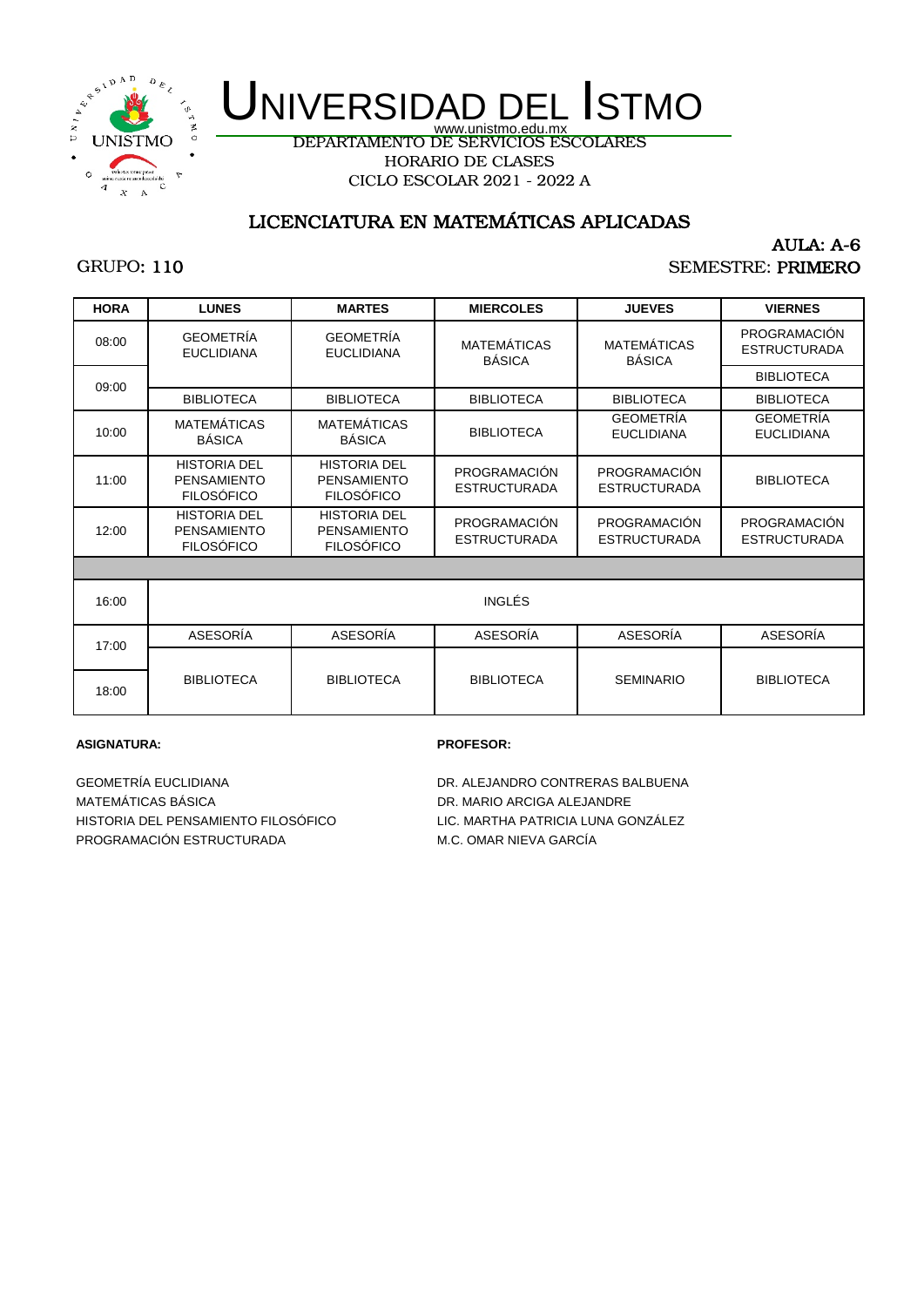

DEPARTAMENTO DE SERVICIOS ESCOLARES HORARIO DE CLASES

CICLO ESCOLAR 2021 - 2022 A

## LICENCIATURA EN MATEMÁTICAS APLICADAS

## GRUPO: 310

### AULA: A-14 SEMESTRE: TERCERO

| <b>HORA</b> | <b>LUNES</b>                           | <b>MARTES</b>                                                                   | <b>MIERCOLES</b>                                                                | <b>JUEVES</b>                                                                          | <b>VIERNES</b>    |  |  |
|-------------|----------------------------------------|---------------------------------------------------------------------------------|---------------------------------------------------------------------------------|----------------------------------------------------------------------------------------|-------------------|--|--|
| 08:00       | <b>BIBLIOTECA</b>                      | <b>HERRAMIENTAS</b><br><b>COMPUTACIONALES</b><br>PARA LAS<br><b>MATEMÁTICAS</b> | <b>HERRAMIENTAS</b><br><b>COMPUTACIONALES</b><br>PARA LAS<br><b>MATEMÁTICAS</b> | <b>HERRAMIENTAS</b><br><b>COMPUTACIONALES</b><br><b>PARA LAS</b><br><b>MATEMÁTICAS</b> | <b>BIBLIOTECA</b> |  |  |
| 09:00       | ASESORÍA                               |                                                                                 |                                                                                 |                                                                                        | ASESORÍA          |  |  |
| 10:00       | <b>MATEMÁTICAS</b><br><b>DISCRETAS</b> | <b>MECÁNICA</b>                                                                 | ASESORÍA                                                                        | <b>MECÁNICA</b>                                                                        | <b>MECÁNICA</b>   |  |  |
| 11:00       |                                        | <b>MATEMÁTICAS</b><br><b>DISCRETAS</b>                                          | <b>MATEMÁTICAS</b><br><b>DISCRETAS</b>                                          | <b>MATEMÁTICAS</b><br><b>DISCRETAS</b>                                                 |                   |  |  |
| 12:00       | CÁLCULO INTEGRAL                       | CÁLCULO INTEGRAL                                                                | CÁLCULO INTEGRAL                                                                | CÁLCULO INTEGRAL                                                                       | CÁLCULO INTEGRAL  |  |  |
|             |                                        |                                                                                 |                                                                                 |                                                                                        |                   |  |  |
| 16:00       | <b>INGLÉS</b>                          |                                                                                 |                                                                                 |                                                                                        |                   |  |  |
| 17:00       | ÁLGEBRA LINEAL I                       | ÁLGEBRA LINEAL I                                                                | ÁLGEBRA LINEAL I                                                                | ASESORÍA                                                                               | <b>BIBLIOTECA</b> |  |  |
| 18:00       |                                        | ASESORÍA                                                                        |                                                                                 | <b>SEMINARIO</b>                                                                       |                   |  |  |

**ASIGNATURA: PROFESOR:**

ÁLGEBRA LINEAL I DR. MARIO ARCIGA ALEJANDRE MATEMÁTICAS DISCRETAS DE EN ENTREGADO DE ALEJANDRO CONTRERAS BALBUENA HERRAMIENTAS COMPUTACIONALES PARA DR. VÍCTOR IVÁN MORENO OLIVA CÁLCULO INTEGRAL **DR. FULGENCIO GARCÍA ARREDONDO** LAS MATEMÁTICAS

MECÁNICA MECÁNICA MECÁNICA MECÁNICA MECÁNICA MECÁNICA MECÁNICA MECÁNICA MECÁNICA MECHANICA MECHANICA MECHANICA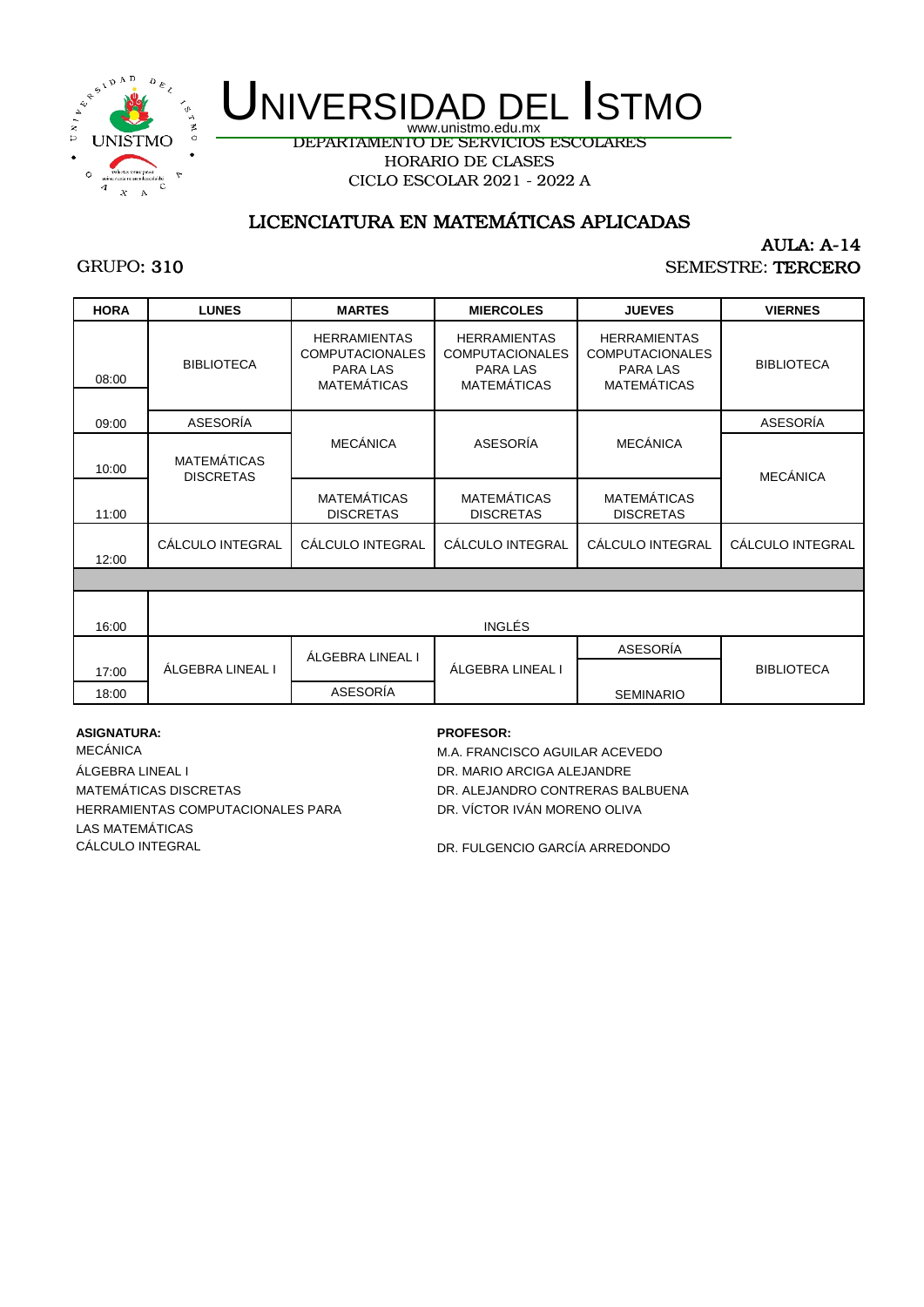

DEPARTAMENTO DE SERVICIOS ESCOLARES HORARIO DE CLASES CICLO ESCOLAR 2021 - 2022 A

## LICENCIATURA EN MATEMÁTICAS APLICADAS

## GRUPO: 510

### AULA: A-22 SEMESTRE: QUINTO

| <b>HORA</b> | <b>LUNES</b>                              | <b>MARTES</b>                            | <b>MIERCOLES</b>                                         | <b>JUEVES</b>                                            | <b>VIERNES</b>                                           |
|-------------|-------------------------------------------|------------------------------------------|----------------------------------------------------------|----------------------------------------------------------|----------------------------------------------------------|
| 08:00       | <b>BIBLIOTECA</b>                         | <b>BIBLIOTECA</b>                        | CÁLCULO INTEGRAL<br><b>EN VARIAS</b><br><b>VARIABLES</b> | CÁLCULO INTEGRAL<br><b>EN VARIAS</b><br><b>VARIABLES</b> | CÁLCULO INTEGRAL<br><b>EN VARIAS</b><br><b>VARIABLES</b> |
| 09:00       |                                           |                                          | <b>BIBLIOTECA</b>                                        | <b>BIBLIOTECA</b>                                        | <b>BIBLIOTECA</b>                                        |
| 10:00       | ASESORÍA                                  | ASESORÍA                                 | PROBABILIDAD                                             | <b>PROBABILIDAD</b>                                      | ASESORÍA                                                 |
| 11:00       | <b>ECUACIONES</b><br><b>DIFERENCIALES</b> | ASESORÍA                                 | ASESORÍA                                                 | ASESORÍA                                                 | ALGEBRA MODERNA I                                        |
| 12:00       | <b>PARCIALES</b>                          | ÁLGEBRA MODERNA I                        | ALGEBRA MODERNA I                                        | ALGEBRA MODERNA I                                        | ÁLGEBRA MODERNA I                                        |
|             |                                           |                                          |                                                          |                                                          |                                                          |
| 16:00       |                                           |                                          | INGLÉS                                                   |                                                          |                                                          |
|             |                                           | <b>ECUACIONES</b>                        | <b>ECUACIONES</b>                                        | ASESORÍA                                                 | <b>ECUACIONES</b>                                        |
| 17:00       | PROBABILIDAD                              | <b>DIFERENCIALES</b><br><b>PARCIALES</b> | <b>DIFERENCIALES</b><br><b>PARCIALES</b>                 |                                                          | <b>DIFERENCIALES</b><br><b>PARCIALES</b>                 |
| 18:00       | PROBABILIDAD                              | PROBABILIDAD                             | ASESORÍA                                                 | <b>SEMINARIO</b>                                         | ASESORÍA                                                 |

#### **ASIGNATURA: PROFESOR:**

PROBABILIDAD DR. SERGIO SÁNCHEZ SÁNCHEZ ÁLGEBRA MODERNA I DR. ALEJANDRO CONTRERAS BALBUENA ECUACIONES DIFERENCIALES PARCIALES DAN DR. MARIO RAMÍREZ MENDOZA CÁLCULO INTEGRAL EN VARIAS VARIABLES DR. EDWIN ROMÁN HERNÁNDEZ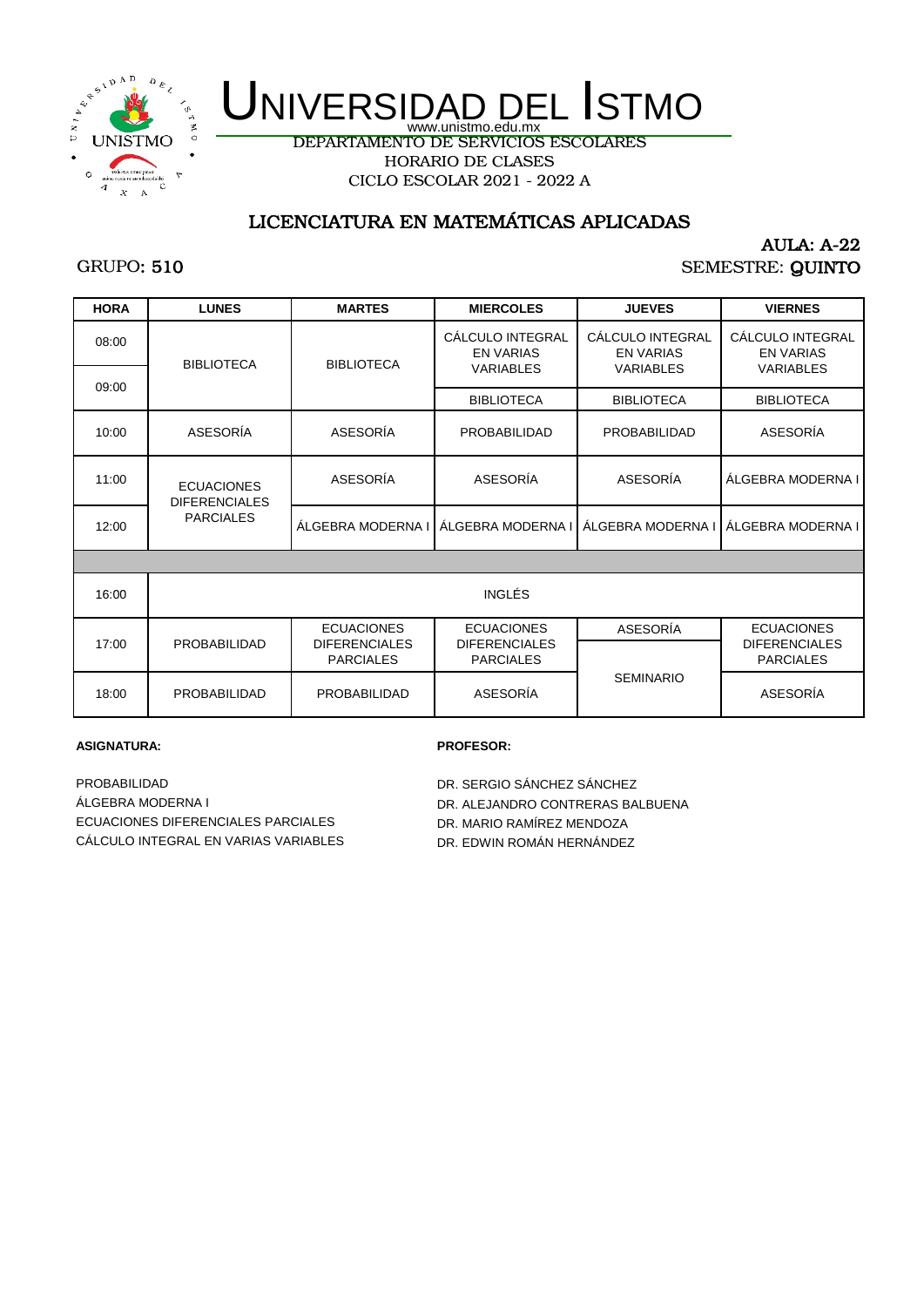

DEPARTAMENTO DE SERVICIOS ESCOLARES HORARIO DE CLASES CICLO ESCOLAR 2021 - 2022 A

## LICENCIATURA EN MATEMÁTICAS APLICADAS

## GRUPO: 710

#### AULA: A-32 SEMESTRE: SEPTIMO

| <b>HORA</b> | <b>LUNES</b>                            | <b>MARTES</b>                           | <b>MIERCOLES</b>                        | <b>JUEVES</b>                           | <b>VIERNES</b>                   |
|-------------|-----------------------------------------|-----------------------------------------|-----------------------------------------|-----------------------------------------|----------------------------------|
|             |                                         |                                         |                                         |                                         |                                  |
| 08:00       | <b>TEORÍA DE</b><br><b>OPTIMIZACIÓN</b> | <b>TEORÍA DE</b><br><b>OPTIMIZACIÓN</b> | <b>PROCESOS</b><br><b>ESTOCÁSTICOS</b>  | <b>PROCESOS</b><br><b>ESTOCÁSTICOS</b>  | <b>BIBLIOTECA</b>                |
| 09:00       |                                         |                                         |                                         |                                         |                                  |
|             | ASESORÍA                                | ASESORÍA                                | ASESORÍA                                | ASESORÍA                                | ASESORÍA                         |
| 10:00       | <b>PROCESOS</b><br><b>ESTOCÁSTICOS</b>  | <b>PROCESOS</b><br><b>ESTOCÁSTICOS</b>  | <b>TEORÍA DE</b><br><b>OPTIMIZACIÓN</b> | <b>TEORÍA DE</b><br><b>OPTIMIZACIÓN</b> |                                  |
| 11:00       |                                         | <b>VARIABLE COMPLEJA</b>                | VARIABLE COMPLEJA                       | <b>VARIABLE COMPLEJA</b>                | ANÁLISIS<br><b>MATEMÁTICO II</b> |
| 12:00       | <b>VARIABLE COMPLEJA</b>                | ANÁLISIS<br><b>MATEMÁTICO II</b>        | ANÁLISIS<br><b>MATEMÁTICO II</b>        | ANÁLISIS<br><b>MATEMÁTICO II</b>        |                                  |
|             |                                         |                                         |                                         |                                         |                                  |
| 16:00       |                                         |                                         | INGLÉS                                  |                                         |                                  |
|             |                                         | ASESORÍA                                |                                         | ASESORÍA                                |                                  |
| 17:00       | ANÁLISIS NUMÉRICOS                      |                                         | ANÁLISIS NUMÉRICOS                      |                                         | <b>BIBLIOTECA</b>                |
| 18:00       | Ш                                       | <b>BIBLIOTECA</b>                       |                                         | <b>SEMINARIO</b>                        | <b>ASESORÍA</b>                  |

#### **ASIGNATURA: PROFESOR:**

PROCESOS ESTOCÁSTICOS DR. SERGIO SÁNCHEZ SÁNCHEZ VARIABLE COMPLEJA **M.C. JOSÉ ALFREDO RAMÍREZ OLMOS** 

ANÁLISIS NUMÉRICOS II DE LOS DE LOS DR. FULGENCIO GARCÍA ARREDONDO TEORÍA DE OPTIMIZACIÓN DR. ÁLVARO CASTAÑEDA MENDOZA DR. ÁLVARO CASTAÑEDA MENDOZA ANÁLISIS MATEMÁTICO II DR. MARIO RAMÍREZ MENDOZA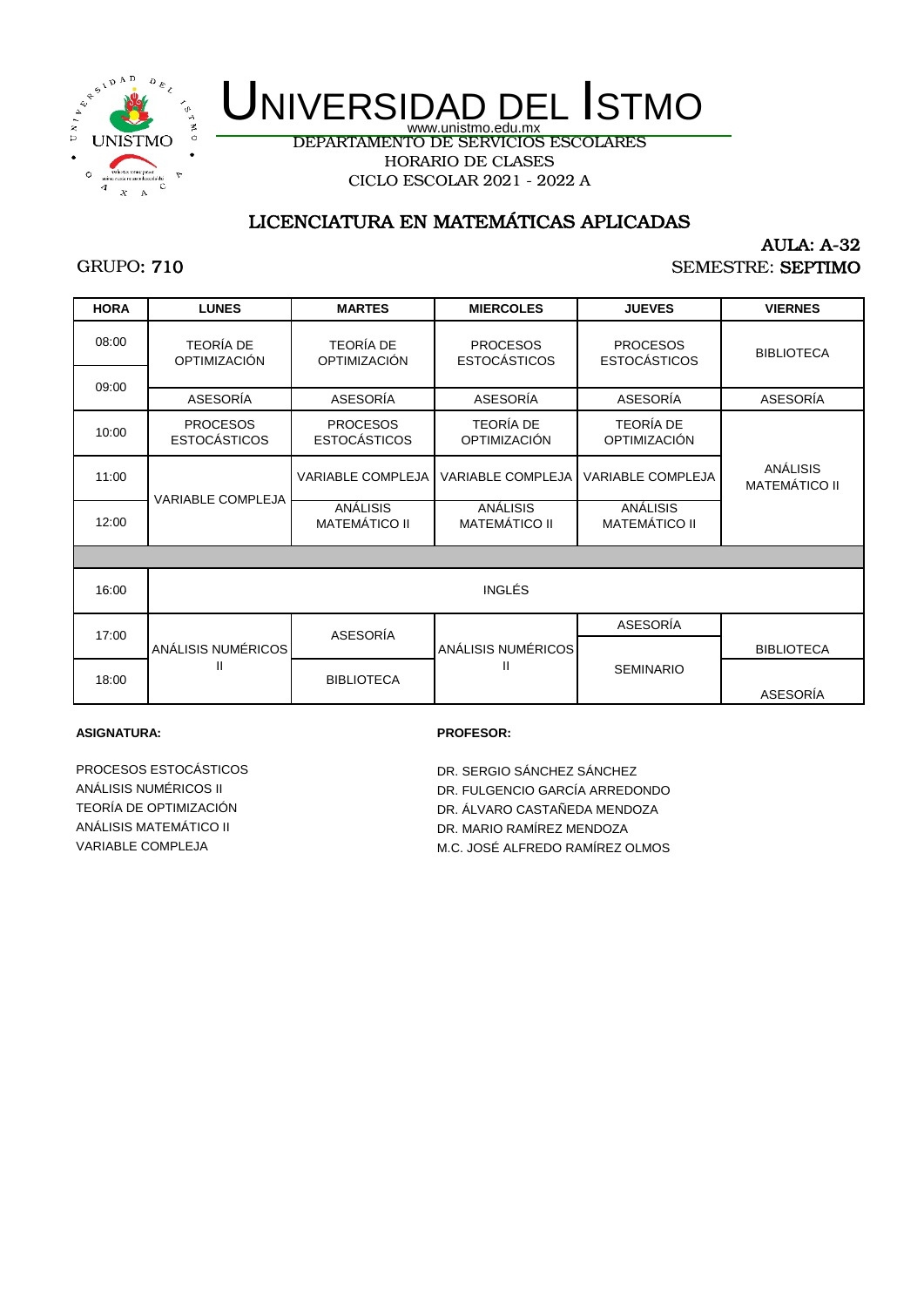

DEPARTAMENTO DE SERVICIOS ESCOLARES HORARIO DE CLASES CICLO ESCOLAR 2021 - 2022 A

## LICENCIATURA EN MATEMÁTICAS APLICADAS

## GRUPO: 910

#### AULA: A-38 SEMESTRE: NOVENO

| <b>HORA</b> | <b>LUNES</b>                              | <b>MARTES</b>                                                                                                     | <b>MIERCOLES</b>                   | <b>JUEVES</b>                             | <b>VIERNES</b>       |  |
|-------------|-------------------------------------------|-------------------------------------------------------------------------------------------------------------------|------------------------------------|-------------------------------------------|----------------------|--|
| 08:00       | <b>BIBLIOTECA</b>                         | <b>BIBLIOTECA</b>                                                                                                 | CAOS I                             | CAOS I                                    | CAOS I               |  |
| 09:00       | Y ARMÓNICO                                | ANÁLISIS DE FOURIER ANÁLISIS DE FOURIER ANÁLISIS DE FOURIER ANÁLISIS DE FOURIER ANÁLISIS DE FOURIER<br>Y ARMÓNICO | Y ARMÓNICO                         | Y ARMÓNICO                                | Y ARMÓNICO           |  |
| 10:00       | ANÁLISIS FUNCIONAL                        | CAOS I                                                                                                            | METODOLOGÍA DE LA<br>INVESTIGACIÓN | METODOLOGÍA DE LA<br><b>INVESTIGACIÓN</b> | ANÁLISIS NUMÉRICO II |  |
| 11:00       | METODOLOGÍA DE LA<br><b>INVESTIGACIÓN</b> |                                                                                                                   | <b>ASESORIA</b>                    | <b>ASESORIA</b>                           | LÓGICA MATEMÁTICA    |  |
| 12:00       | METODOLOGÍA DE LA<br><b>INVESTIGACIÓN</b> | LÓGICA MATEMÁTICA                                                                                                 | LÓGICA MATEMÁTICA                  | LÓGICA MATEMÁTICA                         |                      |  |
|             |                                           |                                                                                                                   |                                    |                                           |                      |  |
| 16:00       | <b>INGLÉS</b>                             |                                                                                                                   |                                    |                                           |                      |  |
| 17:00       |                                           |                                                                                                                   |                                    | ASESORÍA                                  |                      |  |
|             |                                           | ANÁLISIS NUMÉRICO III ANÁLISIS FUNCIONAL IANÁLISIS NUMÉRICO III                                                   |                                    | <b>SEMINARIO</b>                          | ANÁLISIS FUNCIONAL   |  |
| 18:00       |                                           |                                                                                                                   |                                    |                                           |                      |  |

#### **ASIGNATURA: PROFESOR:**

LÓGICA MATEMÁTICA M.C. JOSÉ ALFREDO RAMÍREZ OLMOS METODOLOGÍA DE LA INVESTIGACIÓN DR. MARIO ARCIGA ALEJANDRE<br>ANÁLISIS DE FOURIER Y ARMÓNICO DR. MARIO RAMÍREZ MENDOZA ANÁLISIS DE FOURIER Y ARMÓNICO CAOS I DR. ÁLVARO CASTAÑEDA MENDOZA

ANÁLISIS FUNCIONAL **M.C. JOSÉ ALFREDO RAMÍREZ OLMOS**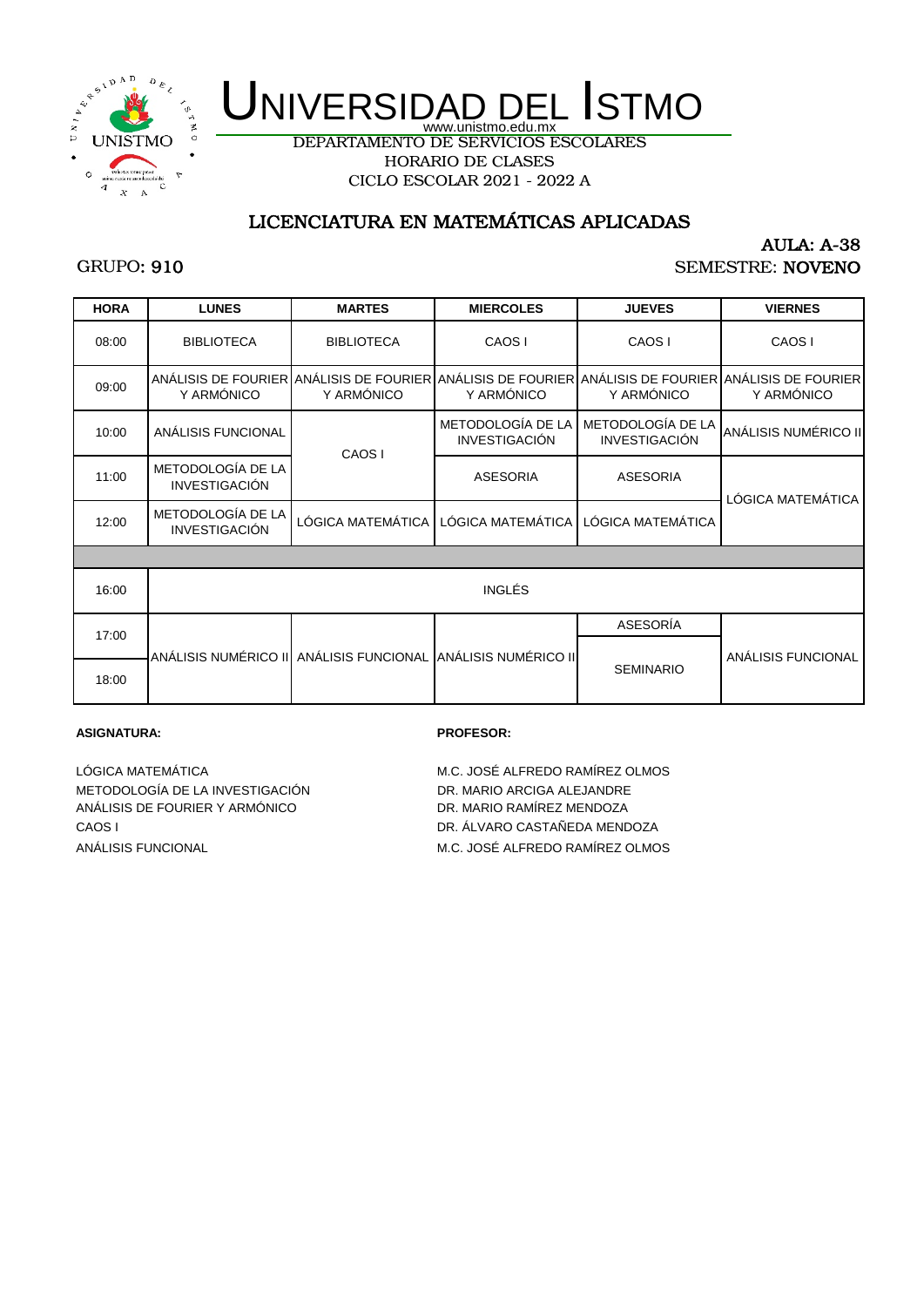

DEPARTAMENTO DE SERVICIOS ESCOLARES HORARIO DE CLASES CICLO ESCOLAR 2021 - 2022 A

## INGENIERÍA EN ENERGÍAS RENOVABLES

## GRUPO: 116

### AULA: A-7 SEMESTRE: PRIMERO

| <b>HORA</b>        | <b>LUNES</b>                            | <b>MARTES</b>                        | <b>MIÉRCOLES</b>                           | <b>JUEVES</b>                 | <b>VIERNES</b>                                                 |
|--------------------|-----------------------------------------|--------------------------------------|--------------------------------------------|-------------------------------|----------------------------------------------------------------|
| 08:00              | <b>HISTORIA DEL</b>                     | ÁLGEBRA Y                            | <b>HISTORIA DEL</b>                        | ÁLGEBRA Y                     | <b>BIBLIOTECA</b>                                              |
| 09:00              | <b>PENSAMIENTO</b><br><b>FILOSÓFICO</b> | <b>GEOMETRÍA</b><br>ANALÍTICA        | <b>PENSAMIENTO</b><br><b>FILOSÓFICO</b>    | <b>GEOMETRÍA</b><br>ANALÍTICA | <b>HISTORIA DEL</b><br><b>PENSAMIENTO</b><br><b>FILOSÓFICO</b> |
| 10:00              | <b>BIBLIOTECA</b>                       | <b>BIBLIOTECA</b>                    | ÁLGEBRA Y<br><b>GEOMETRÍA</b><br>ANALÍTICA | <b>BIBLIOTECA</b>             | <b>BIBLIOTECA</b>                                              |
| 11:00              | CÁLCULO<br><b>DIFERENCIAL</b>           | <b>CÁLCULO</b><br><b>DIFERENCIAL</b> | CÁLCULO<br><b>DIFERENCIAL</b>              | CÁLCULO<br><b>DIFERENCIAL</b> | <b>CÁLCULO</b><br><b>DIFERENCIAL</b>                           |
| 12:00              | ASESORÍA                                | ASESORÍA                             | ASESORÍA                                   | ASESORÍA                      | ÁLGEBRA Y<br><b>GEOMETRÍA</b><br>ANALÍTICA                     |
|                    |                                         |                                      |                                            |                               |                                                                |
| 16:00              | QUÍMICA                                 | QUÍMICA                              | <b>ECOLOGÍA</b>                            | <b>ECOLOGÍA</b>               | <b>ECOLOGÍA</b>                                                |
| 17:00              |                                         |                                      |                                            |                               | QUÍMICA                                                        |
| 18:00              | <b>BIBLIOTECA</b>                       | <b>BIBLIOTECA</b>                    | QUÍMICA                                    | <b>BIBLIOTECA</b>             | <b>BIBLIOTECA</b>                                              |
| <b>ASIGNATURA:</b> |                                         |                                      | <b>PROFESOR:</b>                           |                               |                                                                |

QUÍMICA ECOLOGÍA CÁLCULO DIFERENCIAL DR. EDGAR LÓPEZ MARTÍNEZ HISTORIA DEL PENSAMIENTO FILOSÓFICO LIC. MARTHA PATRICIA LUNA GONZÁLEZ ÁLGEBRA Y GEOMETRÍA ANALÍTICA DRA. ROCÍO SOLAR GONZÁLEZ

M. EN C. ELSA MENDOZA AMEZQUITA

M. EN C. CARLOS JAVIER MARTÍNEZ HERNÁNDEZ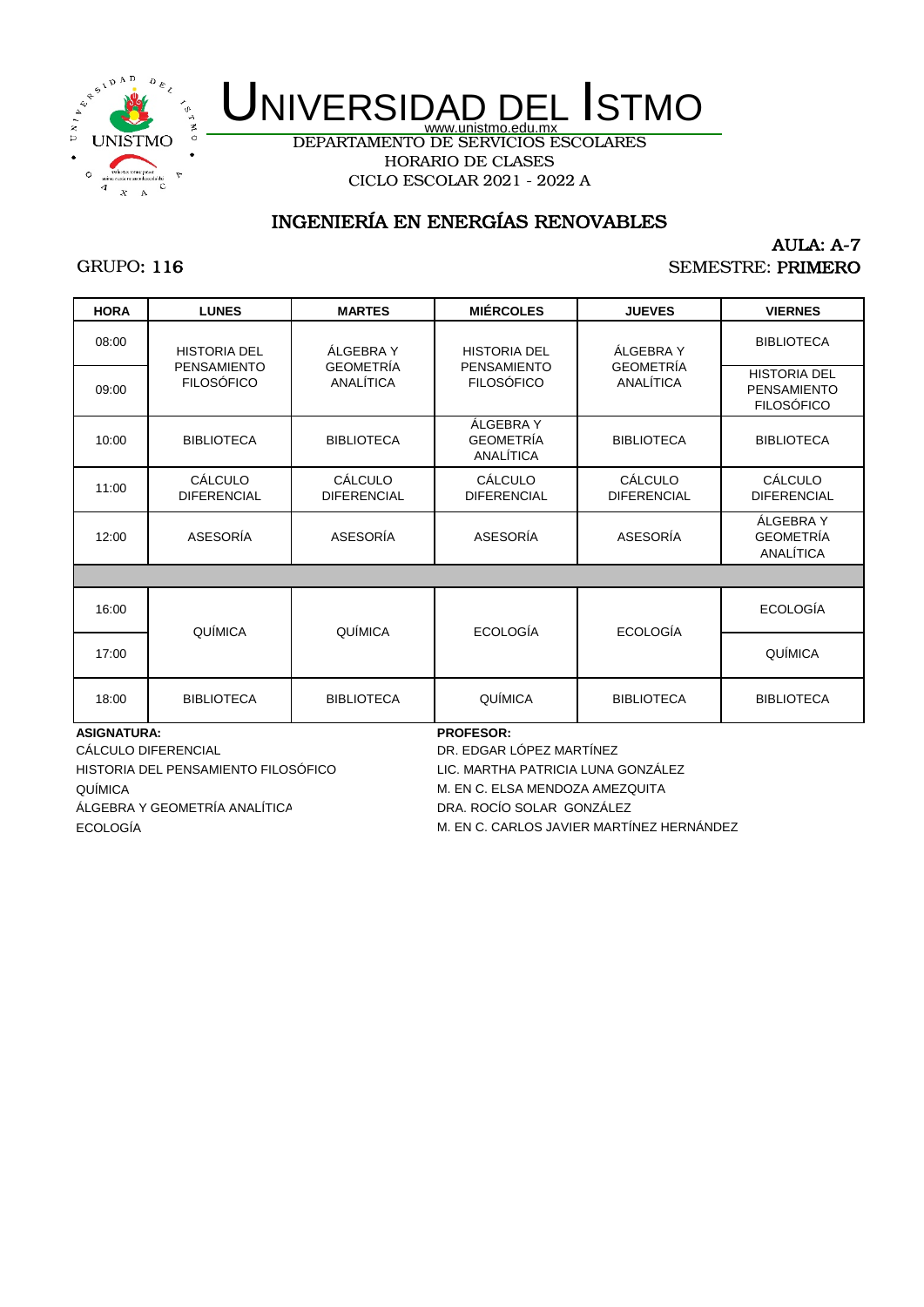

DEPARTAMENTO DE SERVICIOS ESCOLARES HORARIO DE CLASES CICLO ESCOLAR 2021 - 2022 A

## INGENIERÍA EN ENERGÍAS RENOVABLES

#### AULA: SALA DE VIDEO CONFERENCIA

### GRUPO: 316

SEMESTRE: TERCERO

| <b>HORA</b>                     | <b>LUNES</b>                              | <b>MARTES</b>                             | <b>MIÉRCOLES</b>                          | <b>JUEVES</b>        | <b>VIERNES</b>        |  |
|---------------------------------|-------------------------------------------|-------------------------------------------|-------------------------------------------|----------------------|-----------------------|--|
| 08:00                           | CÁLCULO VECTORIAL                         | <b>TERMODINÁMICA</b>                      | <b>TERMODINÁMICA</b>                      | <b>ECUACIONES</b>    | <b>TERMODINÁMICA</b>  |  |
| 09:00                           |                                           |                                           |                                           | <b>DIFERENCIALES</b> |                       |  |
| 10:00                           |                                           |                                           | INGLÉS                                    |                      |                       |  |
| 11:00                           |                                           | <b>BIBLIOTECA</b>                         |                                           | <b>BIBLIOTECA</b>    |                       |  |
|                                 | ELECTRICIDAD Y                            |                                           | <b>ELECTRICIDAD Y</b>                     |                      | <b>MÉTODOS</b>        |  |
| 12:00                           | <b>MAGNETISMO</b>                         | CÁLCULO VECTORIAL                         | <b>MAGNETISMO</b>                         | CÁLCULO VECTORIAL    | <b>NUMÉRICOS</b>      |  |
|                                 |                                           |                                           |                                           |                      |                       |  |
| 16:00                           | <b>MÉTODOS</b>                            | <b>ECUACIONES</b><br><b>DIFERENCIALES</b> | <b>ECUACIONES</b><br><b>DIFERENCIALES</b> | <b>MÉTODOS</b>       | <b>ELECTRICIDAD Y</b> |  |
| 17:00                           | <b>NUMÉRICOS</b>                          |                                           |                                           | <b>NUMÉRICOS</b>     | <b>MAGNETISMO</b>     |  |
|                                 |                                           |                                           |                                           |                      |                       |  |
| 18:00                           | <b>ECUACIONES</b><br><b>DIFERENCIALES</b> | ASESORÍA                                  | ASESORÍA                                  | ASESORÍA             | <b>ASESORÍA</b>       |  |
| <b>ASIGNATURA:</b>              |                                           |                                           | <b>PROFESOR:</b>                          |                      |                       |  |
| <b>ECUACIONES DIFERENCIALES</b> |                                           |                                           | DR. EDGAR LÓPEZ MARTÍNEZ                  |                      |                       |  |
| CÁLCULO VECTORIAL               |                                           |                                           | DR. EDWIN ROMÁN HERNÁNDEZ                 |                      |                       |  |
|                                 | ELECTRICIDAD Y MAGNETISMO                 |                                           | DR. OCIEL FLORES DÍAZ                     |                      |                       |  |

TERMODINÁMICA DR. HUGO JORGE CORTINA MARRERO

MÉTODOS NUMÉRICOS **ING.** LUIS HERRERA MORALES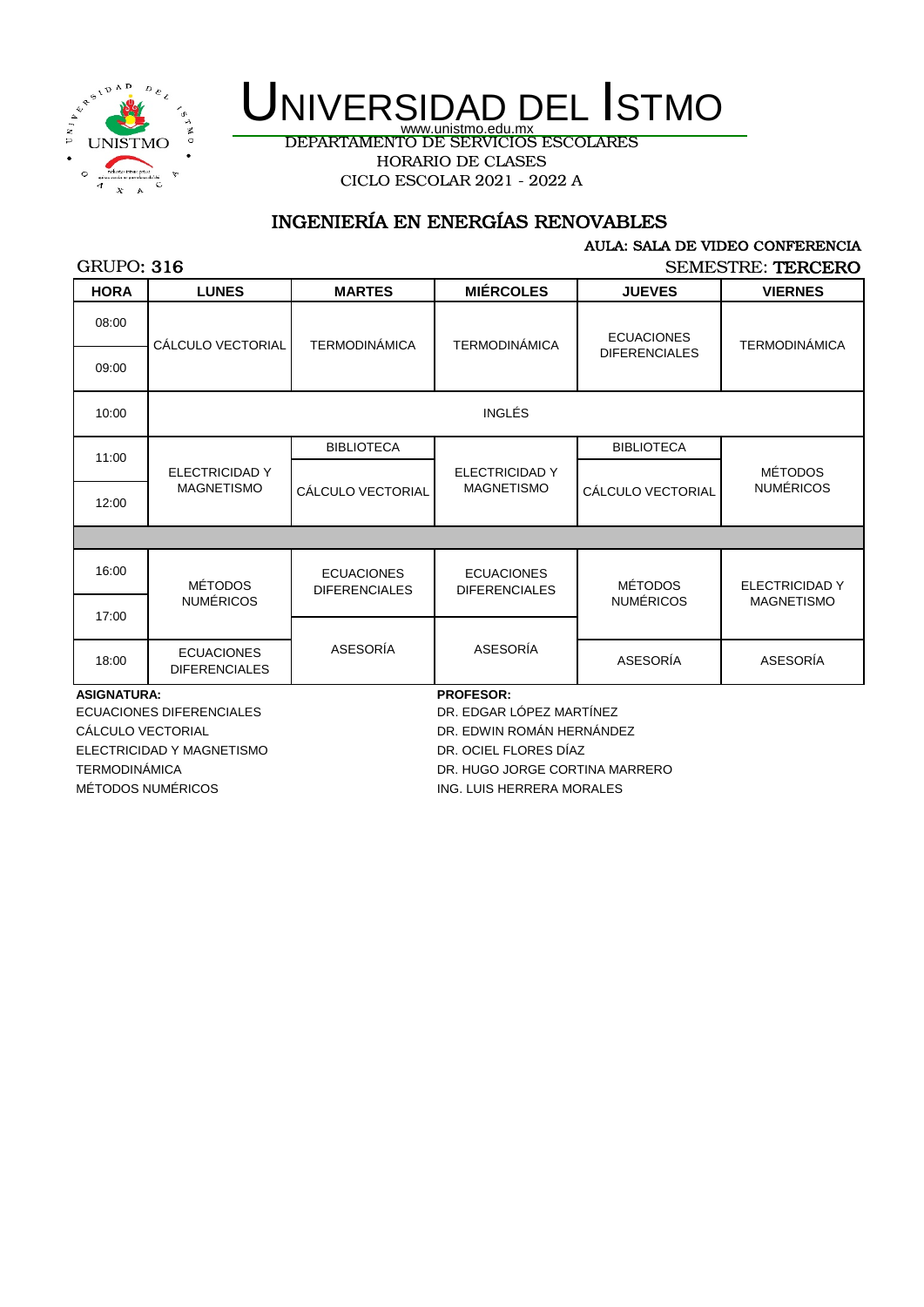

DEPARTAMENTO DE SERVICIOS ESCOLARES HORARIO DE CLASES CICLO ESCOLAR 2021 - 2022 A

## INGENIERÍA EN ENERGÍAS RENOVABLES

#### GRUPO: 516

AULA: A-23 SEMESTRE: QUINTO

| <b>HORA</b> | <b>LUNES</b>                                 | <b>MARTES</b>                                | <b>MIÉRCOLES</b>                             | <b>JUEVES</b>                                | <b>VIERNES</b>                               |
|-------------|----------------------------------------------|----------------------------------------------|----------------------------------------------|----------------------------------------------|----------------------------------------------|
| 08:00       | DISEÑO ASISTIDO<br>POR COMPUTADORA           | DISEÑO ASISTIDO<br>POR COMPUTADORA           | DISEÑO ASISTIDO<br>POR COMPUTADORA           | DISEÑO ASISTIDO<br>POR COMPUTADORA           | DISEÑO ASISTIDO<br>POR COMPUTADORA           |
| 09:00       | <b>SISTEMAS DE</b><br><b>INSTRUMENTACIÓN</b> | <b>BIBLIOTECA</b>                            | <b>SISTEMAS DE</b><br><b>INSTRUMENTACIÓN</b> | <b>TRANSFERENCIA DE</b><br><b>CALOR</b>      | <b>SISTEMAS DE</b><br><b>INSTRUMENTACIÓN</b> |
| 10:00       |                                              |                                              | <b>INGLÉS</b>                                |                                              |                                              |
| 11:00       | <b>CIRCUITOS</b>                             | <b>TERMODINÁMICA</b>                         | <b>CIRCUITOS</b><br><b>ELÉCTRICOS</b>        | <b>TERMODINÁMICA</b><br><b>APLICADA</b>      | <b>CIRCUITOS</b><br><b>ELÉCTRICOS</b>        |
| 12:00       | <b>ELÉCTRICOS</b>                            | <b>APLICADA</b>                              | <b>BIBLIOTECA</b>                            |                                              |                                              |
|             |                                              |                                              |                                              |                                              |                                              |
| 16:00       | <b>TERMODINÁMICA</b><br><b>APLICADA</b>      | <b>TRANSFERENCIA DE</b><br><b>CALOR</b>      | <b>TRANSFERENCIA DE</b><br><b>CALOR</b>      | <b>SISTEMAS DE</b><br><b>INSTRUMENTACIÓN</b> | <b>TERMODINÁMICA</b><br><b>APLICADA</b>      |
| 17:00       | ASESORÍA                                     | ASESORÍA                                     |                                              |                                              |                                              |
|             |                                              |                                              |                                              |                                              | ASESORÍA                                     |
| 18:00       | TRANSFERENCIA DE<br><b>CALOR</b>             | <b>SISTEMAS DE</b><br><b>INSTRUMENTACIÓN</b> | ASESORÍA                                     | ASESORÍA                                     | <b>TRANSFERENCIA DE</b><br><b>CALOR</b>      |

#### **ASIGNATURA: PROFESOR:**

TRANFERENCIA DE CALOR MARIA DE SALOR M. EN C. FELIPE DE JESÚS HERNÁNDEZ LOYO CIRCUITOS ELÉCTRICOS DR. DANIEL PACHECO BAUTISTA TERMODINÁMICA APLICADA DR. JOSÉ DOMENZAIN GONZALEZ DISEÑO ASISTIDO POR COMPUTADORA M. EN C. ESAÚ DE JESÚS ZENTENO AQUINO

SISTEMAS DE INSTRUMENTACIÓN Y CONTROL M. EN C. CESAR ADRIÁN HERNÁNDEZ AGUILAR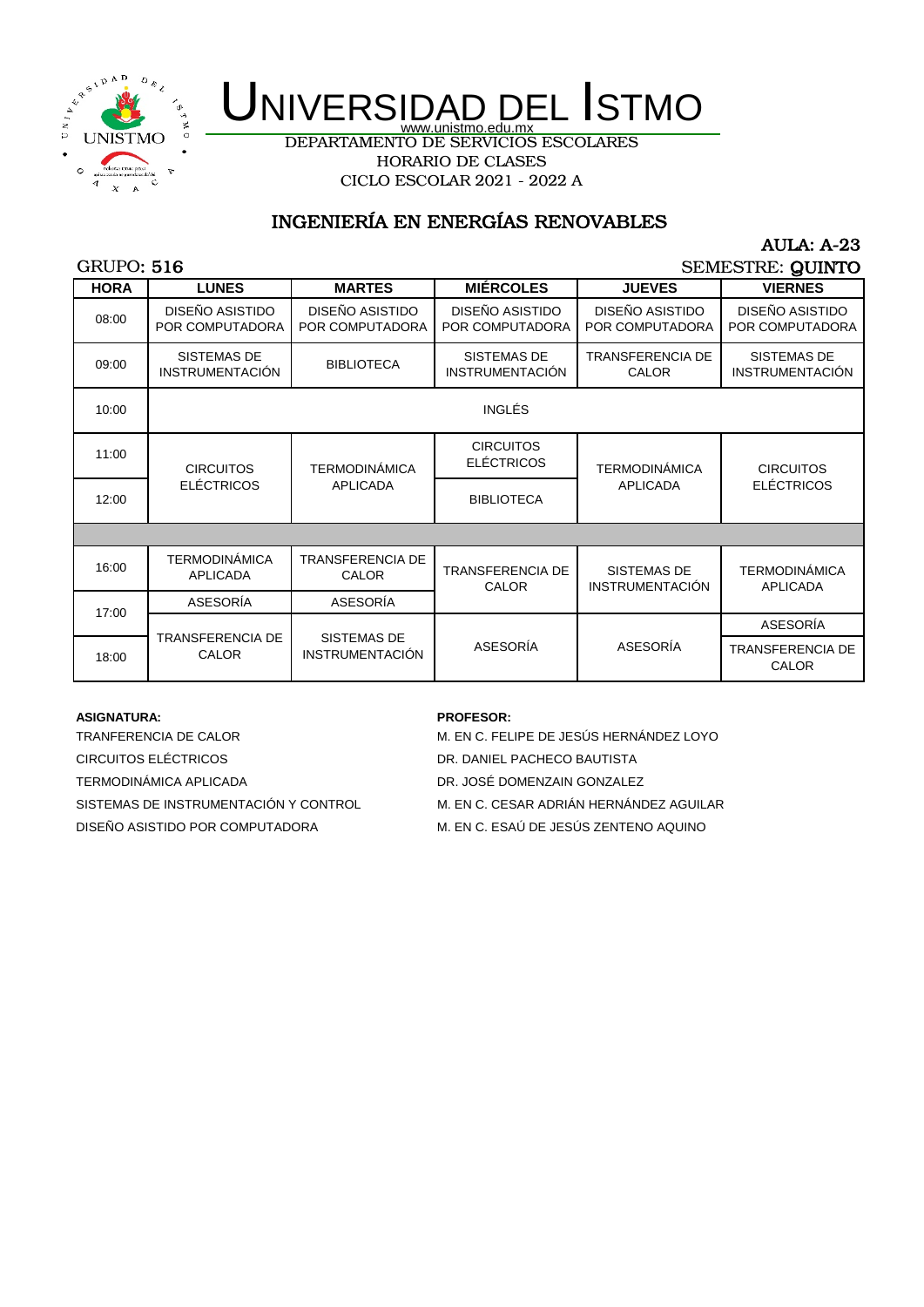

DEPARTAMENTO DE SERVICIOS ESCOLARES HORARIO DE CLASES CICLO ESCOLAR 2021 - 2022 A

## MAESTRÍA EN CIENCIAS EN ENERGÍA EÓLICA

## GRUPO: 118

#### AULA: 26 SEMESTRE: PRIMERO

| <b>HORA</b> | <b>LUNES</b>                        | <b>MARTES</b>                                               | <b>MIÉRCOLES</b>                                                        | <b>JUEVES</b>                                        | <b>VIERNES</b>                                                                 |
|-------------|-------------------------------------|-------------------------------------------------------------|-------------------------------------------------------------------------|------------------------------------------------------|--------------------------------------------------------------------------------|
| 08:00       | ANALISIS DINAMICO Y<br>MODELADO DEL | ANALISIS DINAMICO Y<br><b>MODELADO DEL</b><br><b>VIENTO</b> | <b>INTRODUCCION A LA</b><br>TECNOLOGIA DE LOS<br><b>AEROGENERADORES</b> | ANALISIS DINAMICO Y<br>MODELADO DEL<br><b>VIENTO</b> | <b>INTRODUCCION A LA</b><br><b>TECNOLOGIA DE LOS</b><br><b>AEROGENERADORES</b> |
| 09:00       | <b>VIENTO</b>                       | ASESORÍA                                                    |                                                                         | ASESORÍA                                             | ASESORÍA                                                                       |
| 10:00       | <b>ASESORIA</b>                     | METODOLOGIA DE LA<br><b>INVESTIGACION</b>                   |                                                                         | METODOLOGIA DE LA<br><b>INVESTIGACION</b>            | <b>BIBLIOTECA</b>                                                              |
| 11:00       | <b>METODOLOGIA DE LA</b>            | <b>BIBLIOTECA</b>                                           |                                                                         | <b>BIBLIOTECA</b>                                    | <b>SEMINARIO DE</b>                                                            |
| 12:00       | <b>INVESTIGACION</b>                | <b>BIBLIOTECA</b>                                           |                                                                         |                                                      | <b>INVESTIGACION Y</b><br><b>DIVULGACION</b>                                   |
|             |                                     |                                                             |                                                                         |                                                      |                                                                                |
| 16:00       | <b>MATEMATICAS</b><br>AVANZADAS     | ASESORÍA                                                    | <b>MATEMATICAS</b><br>AVANZADAS                                         | ASESORÍA                                             | <b>MATEMATICAS</b>                                                             |
| 17:00       |                                     |                                                             |                                                                         |                                                      | AVANZADAS                                                                      |
|             |                                     |                                                             |                                                                         | <b>INTRODUCCION A LA</b>                             |                                                                                |
| 18:00       | ASESORÍA                            | ASESORÍA                                                    | ASESORÍA                                                                | TECNOLOGIA DE LOS<br><b>AEROGENERADORES</b>          | ASESORÍA                                                                       |

#### **ASIGNATURA: PROFESOR:**

MATEMATICAS AVANZADAS DR. EDUARDO CAMPOS MERCADO INTRODUCCION A LA TECNOLOGIA DR. REYNALDO IRACHETA CORTEZ DE LOS AEROGENERADORES METODOLOGIA DE LA INVESTIGACION DRA. LILIANA HECHAVARRIA DIFUR ANALISIS DINAMICO Y MODELADO DEL VIENTO DR. QUETZALCOATL HERNANDEZ ESCOBEDO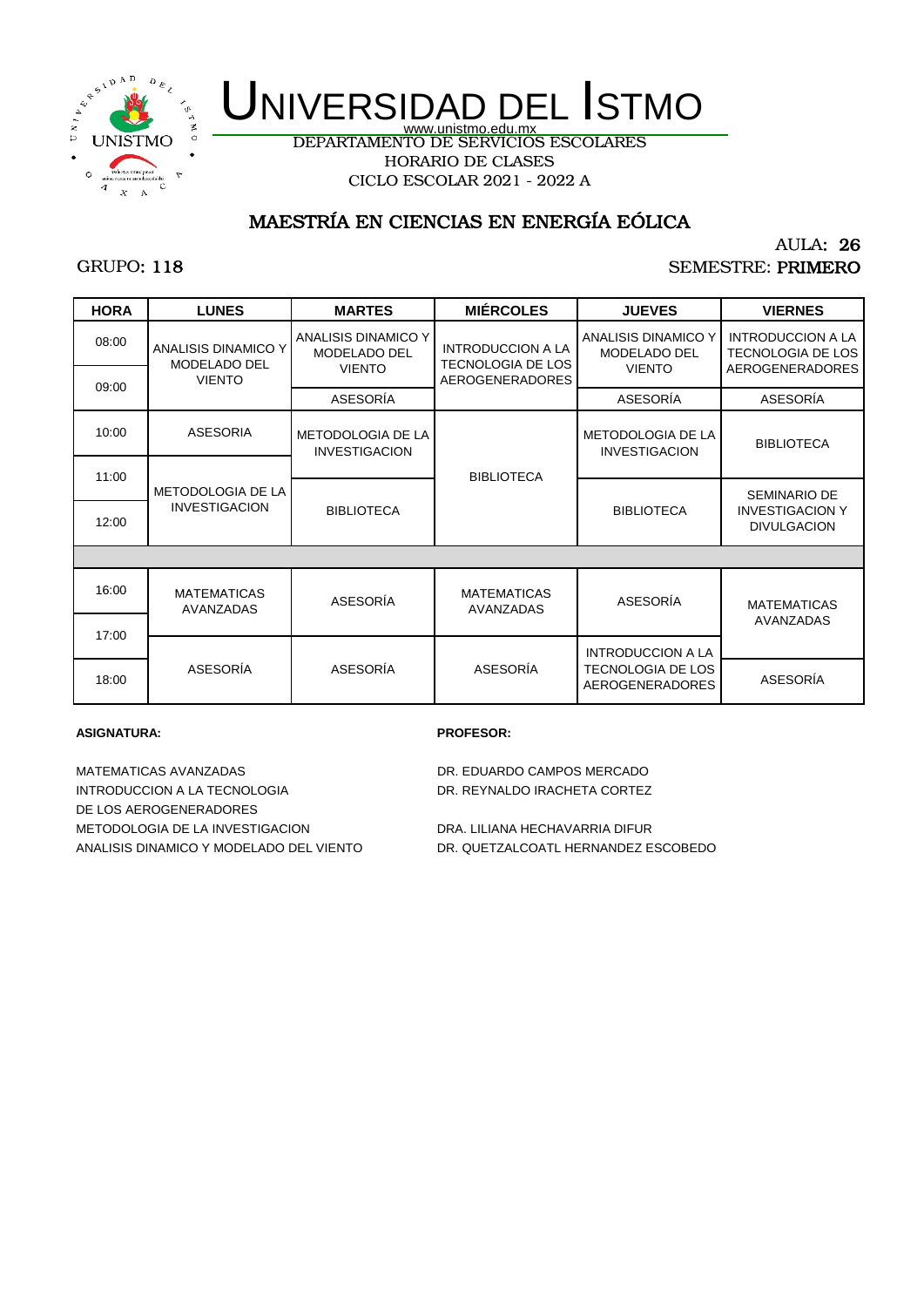

DEPARTAMENTO DE SERVICIOS ESCOLARES HORARIO DE CLASES CICLO ESCOLAR 2021 - 2022 A

## MAESTRÍA EN CIENCIAS EN ENERGÍA EÓLICA

## GRUPO: 318

### AULA: 29 SEMESTRE: TERCERO

| <b>HORA</b> | <b>LUNES</b>                                                        | <b>MARTES</b>                                                         | <b>MIERCOLES</b>                                                      | <b>JUEVES</b>                                                         | <b>VIERNES</b>                                                        |
|-------------|---------------------------------------------------------------------|-----------------------------------------------------------------------|-----------------------------------------------------------------------|-----------------------------------------------------------------------|-----------------------------------------------------------------------|
| 08:00       | <b>SISTEMAS Y</b><br><b>GENERADORES</b>                             | MODELADO DE<br><b>SISTEMAS</b>                                        | MODELADO DE<br><b>SISTEMAS</b><br><b>MECANICOS DE</b>                 | <b>MODELADO DE</b><br><b>SISTEMAS</b><br><b>MECANICOS DE</b>          | MODELADO DE<br><b>CONTROL PARA</b>                                    |
| 09:00       | <b>ELECTRICOS</b>                                                   | <b>MECANICOS DE</b><br><b>AEROGENERADORES</b>                         | AEROGENERADORES                                                       | AEROGENERADORES                                                       | <b>AEROGENEADORES</b>                                                 |
| 10:00       | ASESORÍA                                                            | <b>BIBLIOTECA</b>                                                     | <b>BIBLIOTECA</b>                                                     | ASESORÍA                                                              | <b>SEMINARIO DE</b><br><b>TECNOLOGIA DE</b><br><b>AEROGENERADORES</b> |
| 11:00       | <b>SEMINARIO DE</b>                                                 | <b>SISTEMASY</b>                                                      |                                                                       | <b>MODELACION</b>                                                     | <b>SEMINARIO DE</b>                                                   |
| 12:00       | <b>TECNOLOGIA DE</b><br><b>AEROGENERADORES</b>                      | <b>GENERADORES</b><br><b>ELECTRICOS</b>                               | <b>SEMINARIO DE</b><br><b>TECNOLOGIA DE</b><br><b>AEROGENERADORES</b> | <b>MATEMATICA DEL</b><br><b>RECURSO EOLICO</b>                        | <b>INVESTIGACION Y</b><br><b>DIVULGACION</b>                          |
|             |                                                                     |                                                                       |                                                                       |                                                                       |                                                                       |
| 16:00       | <b>MODELACION</b><br><b>MATEMATICA DEL</b><br><b>RECURSO EOLICO</b> | ASESORÍA                                                              | <b>MODELACION</b><br><b>MATEMATICA DEL</b><br><b>RECURSO EOLICO</b>   | <b>BIBLIOTECA</b>                                                     | SISTEMAS Y<br><b>GENERADORES</b><br><b>ELECTRICOS</b>                 |
| 17:00       |                                                                     |                                                                       |                                                                       |                                                                       |                                                                       |
|             | MODELADO DE                                                         |                                                                       | MODELADO DE                                                           |                                                                       |                                                                       |
| 18:00       | <b>CONTROL PARA</b><br><b>AEROGENEADORES</b>                        | <b>SEMINARIO DE</b><br><b>TECNOLOGIA DE</b><br><b>AEROGENERADORES</b> | <b>CONTROL PARA</b><br>AEROGENEADORES                                 | <b>SEMINARIO DE</b><br><b>TECNOLOGIA DE</b><br><b>AEROGENERADORES</b> | <b>BIBLIOTECA</b>                                                     |

#### **ASIGNATURA: PROFESOR:**

SISTEMAS Y GENERADORES ELECTRICOS DR. REYNALDO IRACHETA CORTEZ

SEMINARIO DE TECNOLOGIA DE AEROGENERADORES DR. VICTOR IVAN MORENO OLIVA **OPTATIVAS**

MODELADO DE SISTEMAS MECÁNICOS DE AEROGENERADDR. OCIEL FLORES DIAZ

MODELADO DE CONTROL PARA AEROGENERADORES DR. EDUARDO CAMPOS MERCADO

MODELACIÓN MATEMÁTICA DEL RECURSO EÓLICO DR. EDWIN ROMAN HERNANDEZ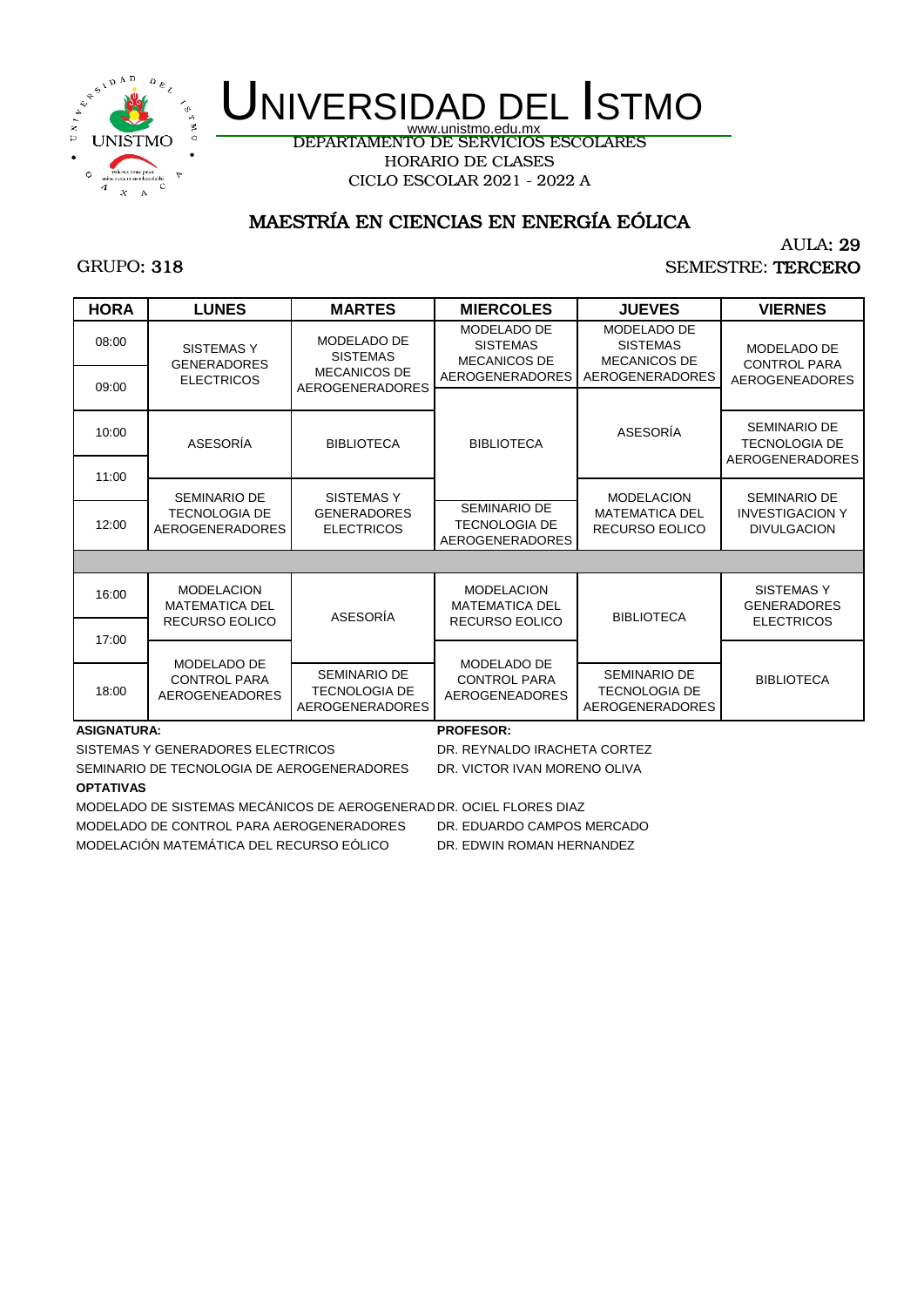

DEPARTAMENTO DE SERVICIOS ESCOLARES HORARIO DE CLASES CICLO ESCOLAR 2021 - 2022 A

## MAESTRÍA EN CIENCIAS EN ENERGÍA SOLAR

#### AULA: SALA DE JUNTAS POSGRADO

### GRUPO: 119

SEMESTRE: PRIMERO

| <b>HORA</b> | <b>LUNES</b>                              | <b>MARTES</b>                                                         | <b>MIÉRCOLES</b>                                                      | <b>JUEVES</b>                             | <b>VIERNES</b>                                                               |
|-------------|-------------------------------------------|-----------------------------------------------------------------------|-----------------------------------------------------------------------|-------------------------------------------|------------------------------------------------------------------------------|
| 08:00       | RADIACIÓN SOLAR                           | TERMODINÁMICA DEL<br>APROVECHAMIENTO<br>DE LA ENERGÍA<br><b>SOLAR</b> | TERMODINÁMICA DEL<br>APROVECHAMIENTO<br>DE LA ENERGÍA<br><b>SOLAR</b> | RADIACIÓN SOLAR                           | <b>TERMODINÁMICA DEL</b><br>APROVECHAMIENTO<br>DE LA ENERGÍA<br><b>SOLAR</b> |
| 09:00       |                                           |                                                                       |                                                                       | ASESORÍA                                  |                                                                              |
| 10:00       | ASESORÍA                                  | METODOLOGÍA DE LA<br><b>INVESTIGACIÓN</b>                             | <b>MATEMÁTICAS</b><br><b>AVANZADAS</b>                                | METODOLOGÍA DE LA<br><b>INVESTIGACIÓN</b> | <b>MATEMÁTICAS</b><br><b>AVANZADAS</b>                                       |
| 11:00       | METODOLOGÍA DE LA<br><b>INVESTIGACIÓN</b> |                                                                       |                                                                       |                                           |                                                                              |
| 12:00       |                                           | RADIACIÓN SOLAR                                                       | ASESORÍA                                                              | <b>MATEMÁTICAS</b><br><b>AVANZADAS</b>    | <b>SEMINARIO DE</b><br><b>INVESTIGACIÓN Y</b><br><b>DIVULGACIÓN</b>          |
|             |                                           |                                                                       |                                                                       |                                           |                                                                              |
| 16:00       | ASESORÍA                                  | <b>INGLÉS</b>                                                         | ASESORÍA                                                              | <b>INGLÉS</b>                             | ASESORÍA                                                                     |
| 17:00       |                                           |                                                                       |                                                                       |                                           |                                                                              |
| 18:00       | ASESORÍA                                  | ASESORÍA                                                              | ASESORÍA                                                              | ASESORÍA                                  | ASESORÍA                                                                     |

#### **ASIGNATURA: PROFESOR:**

MATEMÁTICAS AVANZADAS **Extração da Seria de São Portugada de DR**. VÍCTOR IVÁN MORENO OLIVA RADIACIÓN SOLAR DR. ISAAC MONTOYA DE LOS SANTOS METODOLOGÍA DE LA INVESTIGACIÓN DRA. LILIANA HECHAVARRÍA DIFUR

ENERGÍA SOLAR DR. HUGO JORGE CORTINA MARRERO